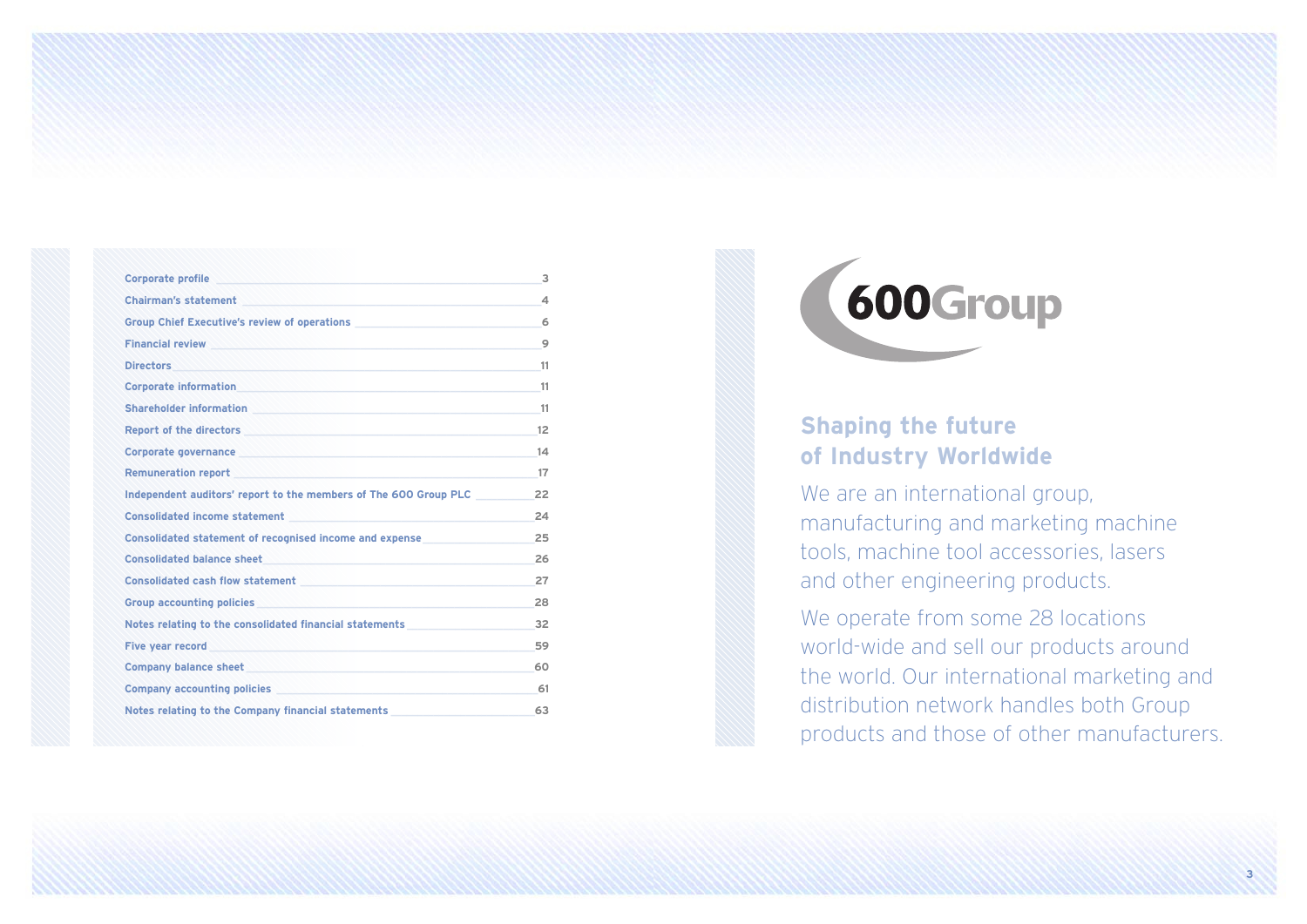

## **Chairman's statement**

The 600 Group PLC (the "600 Group" or the "Group") has continued to make positive progress in the implementation of its strategy, which evolved from the strategic review undertaken in 2006. There was a further improvement in our performance during the year together with additional product launches, consolidation of our North American operations and better supply chain performance.

#### Market conditions

Our European operations experienced significant growth during the year with our North American and South African markets continuing to improve despite the adverse impact of exchange rates and general economic conditions. The UK business showed more limited growth having benefited from a one-off contract in the previous year.

#### Results

Our order book increased over the year and order intake activity across the Group continued at an encouraging level particularly in North America and South Africa. Sales revenue from continuing operations increased by 4% to £78.9m (2007: £75.6m). After adjustment for the disposal of Erickson Machine Tools last year and adjusting for the impact of discontinued businesses, sales were £81.8m (2007: £75.7m) with underlying growth being 8%.

Gross profit margins improved to 30% (2007: 29%) as a result of increased production efficiencies and improved sourcing and despite an underlying increase in raw material costs. Other operating income increased by £0.5m mainly as a result of the sale of a piece of land no longer required for future growth plans. Operating expenses increased by £1.7m due to the continued investment in the Group's sales, marketing and distribution activities together with nonrecurring expenses of £0.6m, principally relating to bid defence and exhibition costs.

Operating profit before net finance income and tax of £1.3m improved from a profit of £1.1m last year. Net finance income, principally due to the impact of the Group's pension scheme, increased to £2.3m from £1.8m last year resulting in profit before tax improving to £3.6m compared to a profit of £2.9m last year.

Following a review of the future opportunities for the Group in the Canadian market a decision was taken to discontinue the Group's direct operations in Canada. This resulted in the closure of parts of the Canadian business and the recognition of associated redundancy, operating losses, closure and inventory write down costs. Further costs were also incurred in relation to the closure of the French operation principally related to final closure and redundancy costs. The post tax loss relating to discontinued businesses is £2.3m (2007: losses of £0.8m).

New accounting guidance was issued in the form of IFRIC 14 which clarified that pension scheme surpluses should only be recognised if the company has an unconditional right to the surplus. This is not the case for the Group. Following these developments the IAS 19 asset of £15.6m included in 2007 has not been recognised.

Net funds at the year end were £3.2m (2007: £4.4m). Net cash outflow from operating activities was £0.9m (2007: £0.9m) and net cash outflow from investing activities, principally capital and development expenditure, was £0.5m (2007: £0.8m).

### Strategy Update

Our core strategy remains to develop a customer-focused business concentrating on the North American, UK and European markets and based on our two strategic growth platforms of machine tools and laser marking, supported by our technologies business. However, the Board considers our strategy on a regular basis and, in the current economic climate, will continue to review opportunities to maximise value for shareholders.

The relationship with our Chinese partners continues to form a key part of the Group's strategy. The agreement with Chinese machine tool company, The Dalian Machine Tool Group (DMTG), to establish a 50:50 joint venture, based in Germany, to market and distribute 'Dalian' branded products across the whole of Europe is in the process of being finalised. The operation is not anticipated to have a material financial impact on 600 Group's results until the financial year commencing 29 March 2009.

On 30 January 2008 we entered into an agreement to sell certain assets in Canada to Semcan Inc. This included the property and service-related inventories. The proceeds of C\$3.0m (£1.5m) were settled as to C\$2.4m (£1.2m) in cash and C\$0.6m (£0.3m) in the form of a promissory loan note which can be redeemed for cash on 31 January 2009. Subsequently, our US business opened a new sales office in Ontario which is focused on the 600 Solutions business. 600 Solutions delivers a broad range of high performance machine tools to Canada which will generate a commissionbased revenue stream.

As part of our continuing cost reduction and cash generation initiative, on 19 May 2008, we commenced a redundancy programme of 70 employees in our North American and UK operations. It is anticipated that we will achieve annualised savings of £2.1m as a result of this reduction in our workforce at an estimated one-off cost of £0.9m. The redundancies will be completed in the first half of the current financial year. In addition, we have recently agreed terms, subject to contract, for the sale and leaseback of our properties in Colchester and Halifax.

As noted in the 2007 Annual Report and the 2008 Interim Results, the 600 Group Pension Scheme is significant in terms of its size and impact. The Group accounts for its pension arrangements in accordance with IAS 19 and this accounting is based on a series of actuarial assumptions. The 2008/9 income statement credit generated under IAS 19 is expected to reduce significantly from the £1.9m generated in 2007/8. This is because the Scheme has moved to de-risk its asset holdings, leading to lower forecast future returns and because increasing corporate bond returns will generate a higher IAS 19 income expense.

#### **Dividend**

We have previously stated that dividend payments will be related directly to our operating results. Although we have made good progress during the year, the Board does not yet consider that it is appropriate to pay a dividend.

#### People

In April 2007, I was appointed by the Board as a nonexecutive director and I succeeded Michael Wright as nonexecutive Chairman of the Group at the end of July last year. Tony Sweeten also retired as a director at the same time, but continues to be available to assist the Board in a consultancy capacity until 31 December 2008.

Stephen Rutherford joined the Board as a non-executive director on 1 October 2007. Stephen brings extensive international experience to the Board, particularly in the Far East.

On behalf of the Board, I should like to record our continued appreciation of the efforts of all our employees during the year.

#### Outlook

The medium term outlook for the Group will be dependent on the impact of any changes in our main markets as a result of financial, economic and political events. The current industry forecasts indicate that the rate of growth in the machine tool market is nearing its peak in the current cycle and has slowed in North America and the UK. However, we believe that we will continue to benefit from our investment in product development, supply chain and distribution in the more challenging market conditions and we are involved in a number of thriving sectors such as aerospace, medicine and oil & gas. Overall growth in demand for laser marking is forecast to continue although sales in North America have declined. We will continue to closely monitor the performance of our businesses as we further implement the Group's strategy.

### Martin Temple

Chairman 20 June 2008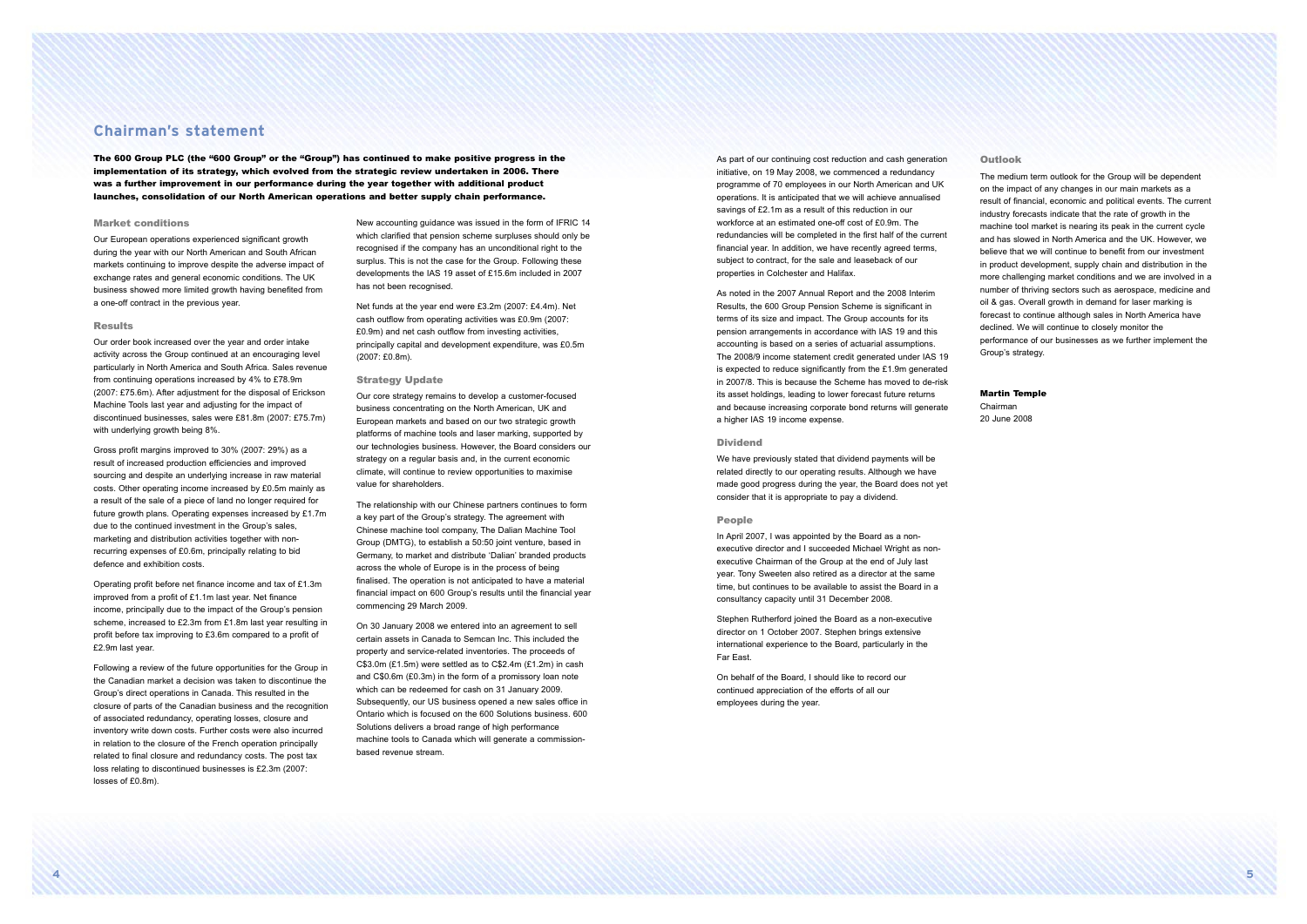### **Group Chief Executive's review of operations**

### Market Background

There are clear signals that the global market for machine tools is now approaching its peak within the current cycle; growth in consumption remains in the low cost economies of the Far East, especially China, but even this is now starting to moderate. During the year, and for the time being, activity levels remain strong in Western Europe, especially Germany. From a small base, Eastern Europe also continues to grow. However, activity levels have definitely slowed in both the UK and North America. In particular, we have noticed that many smaller customers, albeit busy in terms of current activity, are both reluctant to spend on capital items and are also finding credit availability increasingly difficult. Nevertheless, we are involved in several thriving sectors of the market such as aerospace, medicine and oil & gas.

We are in the process of finalising a joint venture agreement with our Chinese partner, DMTG, for the sale of their Dalian branded products across Europe.

Within the laser marking market, most regions of the world continue to show good growth. However, our largest market, the USA, has slowed significantly as customers postpone the acquisition of what can still be seen as a discretionary purchase.

Despite political uncertainty, volatility, weakness of the rand and power outages, South Africa continues to invest strongly in its infrastructure which means further opportunities for our business.

### Strategic Development

As commented upon in the Chairman's Statement, we continue our strategy of developing a customer focused business concentrating on the North American, UK and Continental European markets and based on our two strategic growth platforms of machine tools and laser marking, supported by our accessories business. Our unique three-pronged approach to selling machine tools is standing us in good stead as the rate of growth in the market appears to be slowing.

In North America, we continue to develop our capabilities as a provider of CNC machine tools, enhancing both our product offering and our distributor capabilities.

We have launched the next generation of our highly successful 'Tornado' range of CNC slant bed lathes.

We have continued the development of our unique EFT Raptor lasers which have now gained full acceptance across our key markets.

Overall our investments, in line with our strategy, have positioned our business for further growth during the coming year.

## **Review of operations**

### United Kingdom

### Machine Tools

Our main manufacturing facility in Heckmondwike has continued to improve its performance both operationally and financially. Output of our high level 'Tornado' slant bed turning centres increased slightly during the year, offset by a reduction in the number of flat bed CNC 'Alpha' lathes. Delivery from China has further improved in terms of both quantity and quality and much of our product range is now in free supply for the first time in several years. At the recent 'MACH' machine tool exhibition, we presented our new, fully in-house developed twin turret, twin spindle 'TT' turning centre. This lathe represents a major step forward in our technology and was extremely well received by both our UK and overseas customers and distributors. Commercial deliveries will begin in the final quarter of this calendar year.

Our UK distribution centre has consolidated its position as one of the country's leading providers of machine tools across the full spectrum. We supply high level turnkey solutions from the likes of Toyoda Mitsui, Fuji and Fanuc through our own mid range Colchester Harrison products to the value range 'Dalian' supplied by our partner DMTG. This three-pronged strategy allows us to sell to all sectors of the market – from multi-million pound turnkey manufacturing cells within the aerospace sector down to single stand-alone machines for small machine tool job shops.

#### Laser Marking

Another excellent year of progress has seen the extending of our in-house developed 'Raptor' programme, using our unique EFT technology, the launch of our new electronics platform and the initial introduction of our new software package.

By global standards, the UK market for laser markers is relatively small; however, during the last two years we have built a dominant position in the UK and continue to find exciting new markets and applications for our product. Last year, we established several European distributors from our UK base and this year we have seen excellent progress and market penetration in Germany, Poland, Sweden and Ireland. During the year, we established a relationship with Han's Laser, China's largest laser manufacturer. Under the Agreement we will be able to source certain Han's Laser products, both complete systems and sub-assemblies, to enhance our product offering and also reduce our costs. Our exploration of the Chinese market has also led us to believe that certain of our own products can be viably sold into China. We will be launching our activities during the second quarter of this year.

Overall, unit sales grew by 25% during the year and we believe this momentum will be, at least, maintained during the coming year.

#### Machine Tool Accessories

Strengthened management during the year means that we now look forward to the development of the Pratt Burnerd International (PBI) and Crawford Collets with particular optimism. As we improve our manufacturing capability we more profitably exploit the increasing number of orders we are obtaining for this business. We are outsourcing the production of more of our standard range of smaller chucks and collets which will allow us to concentrate on manufacturing more of the high value specially customised products for industries such as oil and gas, aerospace and automotive.

Gamet Bearings, our specialist high precision taper roller bearing manufacturing facility in Colchester, has had an exceptionally strong year. Improvements to our manufacturing process have allowed us to increase production by about 25% but this is still barely keeping pace with the increase in orders we are receiving quite literally from across the globe.

### Germany

Our German operation Parat, based in Stuttgart has developed a strong momentum during the year. Overall sales have grown by 35% and we have seen excellent progress in the sale of our own Colchester-Harrison products. The bi-annual 'EMO' exhibition, the world's largest machine tool show, was held in Hanover in September 2007. For The 600 Group this was the best and biggest ever. In total we had 5 stands, all of which successfully attracted new leads and customers. EMO also saw the official launch of the Dalian brand, a collaboration between DMTG, China's largest machine tool manufacturer, and us. The impressive stand and range of machinery certainly made a major impact on the global machine tool industry. Our own collaboration with DMTG is being cemented through the formation of a 50/50 Joint Venture (JV). Based in Germany, the JV will market 'Dalian' branded products across both eastern and western mainland Europe. The body of this agreement has already been signed, premises identified and the final legal agreement will be signed during the next few weeks. In the meantime, significant distributor and customer interest has been generated and Dalian products are already being sold across Europe through our German operation.

### North America

#### Machine Tools

Against a challenging economic background and a machine tool market which declined in 2007/8, we have seen sales growth in local currency terms. Our improved market penetration is due to the expansion and improvement in our product ranges, both CNC machines and conventional and also the continued growth in our distributor base. Our overall financial performance in the US has been impacted by both lack of product availability and additional rectification costs on imported product. Both of these are expected to improve during the current financial year. In order to further enhance our attractiveness to our customers and distributors, we are investing in new IT systems which will allow us, from the second half of this year, to offer online spare parts ordering.

Overall, the year has been one of solid progress, with further success on the achievement of our strategic objectives, namely the capture of a greater share of the growing market for machine tools and laser marking. Revenue increased by 4% and underlying revenue (revenue adjusted for closed operations not treated as discontinued) increased 8% despite the weakness of the dollar and South African Rand. We continue to increase and strengthen our product offering and have made further advances in the development of our distributor base across our target markets. In addition, we have continued to develop and deepen our relationship with our manufacturing partners, especially in China.

In spite of our heavy investments across several fronts, we have remained cash positive at 29 March 2008 and we are continually evaluating our operational effectiveness to ensure we maximise profitability.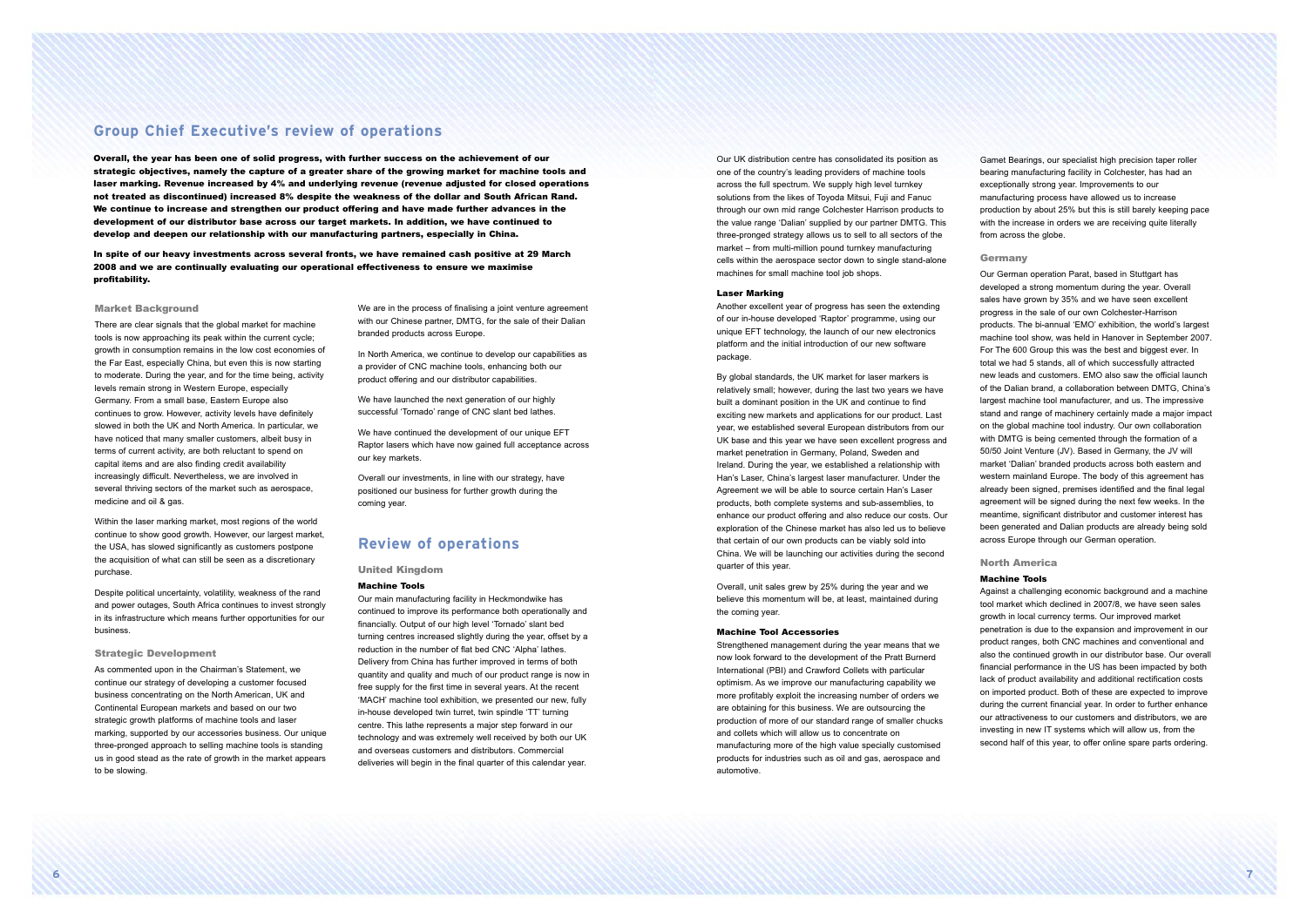### **Group Chief Executive's review of operations (continued) Financial review**

As reported in our January 2008 Interim Management Statement, we disposed of our Canadian distributor business to Semcan Inc. An excellent transition has allowed us to continue to serve the Canadian market, albeit more cost effectively. We have retained our own operation to sell the high value 'Solutions' machines such as Toyoda Mitsui, Fuji and Enshu and see excellent prospects for this business.

We continue to refine and enhance our product range and build up our distributor base and are, therefore, confident that despite the very challenging market environment, we will see improved market penetration and profitability during the coming year.

#### Laser Marking

Traditionally, the USA has been Electrox's single largest market – globally it is also our largest addressable market. We have substantially enhanced our capability with the establishment of regional sales and application offices. Unfortunately, the weakening US economic climate impacted this business during the second half of the year with many customers postponing purchase decisions on a product that can still be viewed as discretionary. Nevertheless, with our new products now being released, we believe that not only are we well placed from a technology standpoint, but also in terms of competitiveness to make further real gains in the year ahead.

We continue to grow our South African business, which is focused on infrastructure, through our continually expanding product range and excellent levels of customer service. This has been achieved despite ongoing political and economic uncertainty, power outages and a volatile currency. All indicators suggest that this positive situation will continue until at least 2010. The only negative for us is the decline in value of the Rand which, when translated to sterling, reduced the profit contribution.

### Machine Tool Accessories – PBA

Our Pratt Burnerd Americas (PBA) business has seen an exceptionally good performance during the year. Excellent availability, customer service and quality mean that we continue to make real market share gains in this market. Additionally, the business benefited from a one-off order for the refurbishment of a large OEM plant. The introduction of a 'value' range of products during this year will further broaden our range. The close relationship with PBI in the UK allows PBA to quote and win many high-value customised projects, especially in the booming oil and gas sector.

### South Africa

#### Australia

This market remains a challenge for us although the business is a small part of our Group. We have enhanced our product offering and continue to rationalise our operations to extract the best possible returns.

Corporate Social Responsibility

The Group remains highly sensitive to its responsibilities to its own employees, the wider community and the environment.

We have recently commissioned a risk survey across all our key facilities. The results of this are currently being analysed by management and any areas or operations not fully complying with the latest guidelines will establish corrective action plans.

Our key operations conform to the ISO9001 Quality Standard. During the coming year, we will evaluate the possibility of moving to the Environmental Quality Standard ISO14001 where appropriate.

Each of our operations is encouraged to play a fully supportive role within its own local community.

### Outlook

Despite the overall more challenging economic environment, we started the current year with a healthy order book, including a major aerospace contract, and our order levels have remained reasonable during the first two months of the current year. We believe we will continue to make progress during the coming months, as we benefit from our recent investments in product development, supply chain and distribution and our continuing cost reduction programme. We will also continue to evaluate our portfolio of businesses to ensure that each one is capable of delivering appropriate returns to our shareholders within a reasonable time frame.

#### Andrew J Dick

Group Chief Executive 20 June 2008

#### Accounting policies

The Group's results for the period to 29 March 2008 have been prepared in accordance with International Financial Reporting Standards as adopted by the EU (IFRS) and the results for the parent company have been consistently prepared in accordance with UK GAAP.

#### Results

Revenue from continuing operations increased by £3.3m from £75.6m to £78.9m. Analysis of revenue by destination reflects an increased level of sales revenue in our European and South African operations, with our North American operations being generally stable. Our United Kingdom revenue in 2007 included the benefit of a one off contract with Airbus and, excluding this contract, revenue was also stable.

The operating profit before tax and net finance income improved from a profit of £1.1m to a profit of £1.3m. The increase in revenue and cost reduction initiatives resulted in an additional gross profit of £1.5m. Operating income included a profit of £0.4m, generated from the sale of surplus land at the Group's Letchworth site. This was partially offset by an increase in sales, marketing and distribution costs to support our continued organic growth. Non-recurring expenses of £0.6m were incurred in relation to an exhibition in Germany, the unsolicited approach from Precision Technologies Group and the introduction of a new management incentive scheme.

Net financial income increased by £0.5m principally as a result of the increased expected return on the Group's employee benefit schemes (note 5).

The resulting profit before tax was £3.6m compared with a profit last year of £2.9m. Taxation of £1.0m (2007: £0.7m) was charged in the period and this primarily related to overseas and deferred tax. There was a post tax loss in respect of discontinued businesses, which mainly related to the closure of the French and parts of the Canadian operations of £2.3m (2007: £0.8m), resulting in a profit after tax of £0.2m for the period compared to a profit of £1.4m in 2007.

Net assets decreased by £1.1m (2007: £1.7m) to £38.4m (2007: £39.5m). Property, plant and equipment reduced by £0.4m (2007: reduction of £1.2m), intangible assets

increased by £0.6m (2007: increase of £0.4m) and inventory increased by £2.1m (2007: increase of £1.2m). Deferred tax assets increased by a net £0.6m (2007: increase of £2.5m), principally as a result of the increase in overseas tax losses. In addition, there was a net decrease in trade and other receivables/payables of £2.8m (2007: increase £0.1m).

Net funds decreased during the period by £1.2m (2007: decrease £1.4m), resulting in net funds at the period end of £3.2m (2007: £4.4m). This decrease was primarily due to a cash outflow from operating activities of £0.9m (2007: £0.9m outflow) and a cash outflow from investing activities of £0.5m (2006: £0.8m).

### Employee Benefits

As noted in the 2007 Annual Report and the September 2007 Interim Management Report the 600 Group Pension Scheme is significant in terms of its size and impact. The Group accounts for its pension arrangements in accordance with IAS 19. This accounting is based on a series of actuarial assumptions. There have been three significant developments in this area in the period.

An updated actuarial valuation has been produced which demonstrated that the funding position of the Scheme at 31 March 2007 was neutral, the Scheme being in neither a surplus or deficit position. In addition, further new accounting guidance was issued in the form of IFRIC 14 which clarified that pension scheme surpluses should only be recognised if the company has an unconditional right to the surplus – this is not the case. As a result of this, the Group has decided to adopt the principles of IFRIC 14 in its financial statements and has restated the prior year. The impact of this is that the pension surplus of £27.0m at 29 March 2008 is not recognised as a plan asset because the Group does not have an unconditional right to the use of this surplus. In accordance with IFRIC 14, an initial adjustment of £5.2m has been made to retained earnings at 1 April 2006.

The third development relates to the future income statement credit that IAS 19 is expected to generate. This amount, which equated to £1.9m in 2007/08, is expected to reduce significantly for 2008/09 as the Scheme has moved to derisk its asset holdings, thereby lowering forecast future returns and as returns on corporate bonds have increased, which will generate a higher IAS income expense.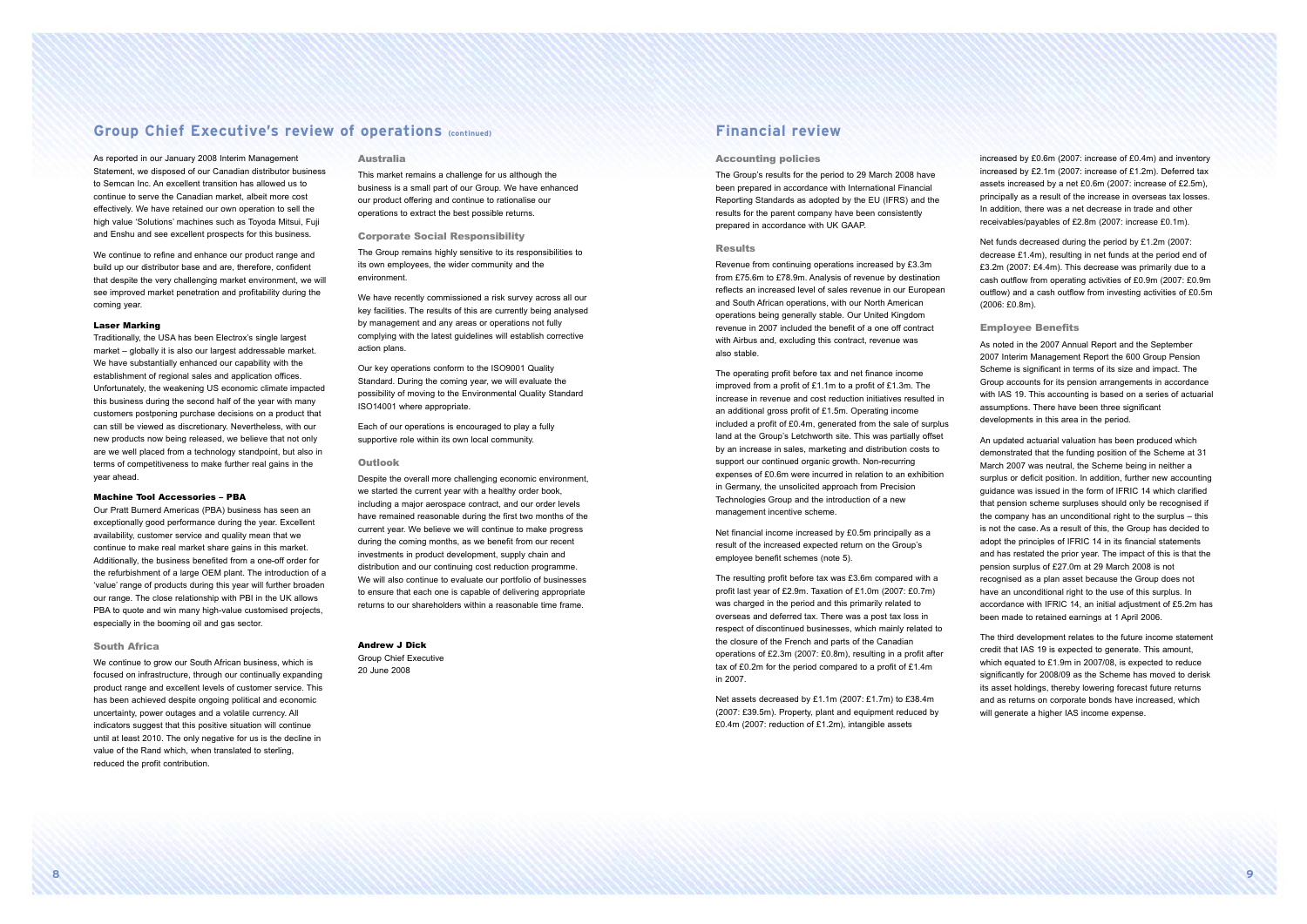Full details of all the Group's employee benefit schemes are shown in note 28 to the accounts but, in summary, the Group operates three defined benefit schemes which are based in the UK and US. The main UK fund, The 600 Group Pension Scheme, is significant in terms of size and impact. The Group accounts for pensions in accordance with IAS 19 "Employee benefits," which requires recognition of the pension scheme deficits or surpluses, subject to recoverability tests, on the balance sheet and recognition of service costs, interest cost and expected return on assets for the period as charges/credits to the income statement.

### **Treasury**

The Group operates a centrally controlled treasury function for all UK foreign exchange dealings. Group guidelines do not permit speculative transactions in the normal course of business and exposure to movements in exchange rates on transactions is minimised, using forward foreign exchange contracts.

Arrangements for borrowing facilities are approved centrally and managed centrally for the UK operations and locally for overseas companies.

Further exposure to transaction risks arising from exchange fluctuations is minimised by matching foreign currency dealings as closely as possible throughout the Group. With the increasingly global nature of the machine tool industry, the Group now purchases and sells in a range of major foreign currencies.

### Principal risks

Risk management is embedded in the Group's internal control processes throughout the year and also as part of the year end reporting procedure.

The major risk categories, together with examples, are considered to be:

- strategic e.g. reputation, distribution network degradation, product obsolescence, agency agreements for factored products, exchange rate movements, low cost competition, short-term customer confidence levels;
- operational e.g. inventory valuation there is a risk that an element of the inventory of the Group is not realisable as the global machine tool market approaches maturity. Development expenditure – there is a risk that the full carrying value of the intangible asset is not recoverable if a downturn in trading occurs. Other risks include supply chains, product failure, loss of key personnel;
- financial e.g. major contract management, inventory control, credit control, pension scheme funding; and
- hazard/health and safety/product liability.

**Secretary** Alan Roy Myers

These risks are identified and managed through a regular dialogue and internal reporting procedures in place between the Group Chief Executive and each business unit Managing Director or General Manager. These risks are closely monitored and discussed with each business unit and appropriate safeguards put in place where possible.

### Key performance indicators

The Group's key financial objectives that the directors judge to be effective in measuring the delivery of their strategies and managing the business concentrate at the Group level on profit, together with its associated earnings per share, forward order book and net cash. At the business unit level, they include return on net assets and customer related performance measures.

These key performance indicators are measured and reviewed on a regular basis and enable the business to set and communicate its performance targets and monitor its performance against these targets.

Key financial performance indicators constantly under review include:

- Revenue growth
- Return on sales
- Cash generation
- Gross profit percentage
- Operating profit percentage

#### Martyn Wakeman

Group Finance Director 20 June 2008

### **Financial review (continued) Directors**

### Martin John Temple\*

A non-executive director since 1 April 2007 and chairman since 1 August 2007. Chairman of the Engineering Employers' Federation ("EEF"), and Chair, BSSP Transition Management Board, Department for Business, Enterprise and regulatory Reform. He has formerly held senior management positions in British Steel.

#### Jonathan Aistrope Kitchen\*

A non-executive director since 1 July 1998. Vice Chairman and Chairman of the Audit Committee with effect from 6 September 2000 and senior independent director with effect from 8 September 2004. Chairman of The 600 Group Pension Trustees Limited with effect from 20 July 2000. Formerly a director of Lazard Brothers & Co., Limited with executive responsibilities within the corporate finance division.

#### Andrew James Dick

Group Chief Executive since 1 January 2006. Appointed to the board as Group Managing Director on 18 April 2005. Formerly Chief Executive of Yorkshire Group Plc.

### Martyn Gordon David Wakeman

Group Finance Director since 21 December 2006. Appointed to the board on 2 October 2006. Formerly UK Chief Financial Officer of ASSA ABLOY AB.

### Stephen John Rutherford\*

A non-executive Director since 1 October 2007. A director of QED Consulting Limited.

\*Non-executive director, member of the Audit Committee and member of the Remuneration Committee.

Registered office

600 House Landmark Court Revie Road Leeds LS11 8JT

Registered number

196730

**Registrars** 

Capita Registrars

Auditors KPMG Audit Plc

**Bankers** 

HSBC Bank plc

**Stockbrokers** 

Altium Capital Limited

# **Shareholder information**

| <b>Financial Calendar</b>   |                            |
|-----------------------------|----------------------------|
| Period ending 29 March 2008 |                            |
| Annual General Meeting      | To be held 24 October 2008 |
| Period ending 28 March 2009 |                            |
| Interim Report              | Issued mid-November 2008   |

Results for the year Announced June 2009

Report and Accounts Issued July 2009

### **Corporate information**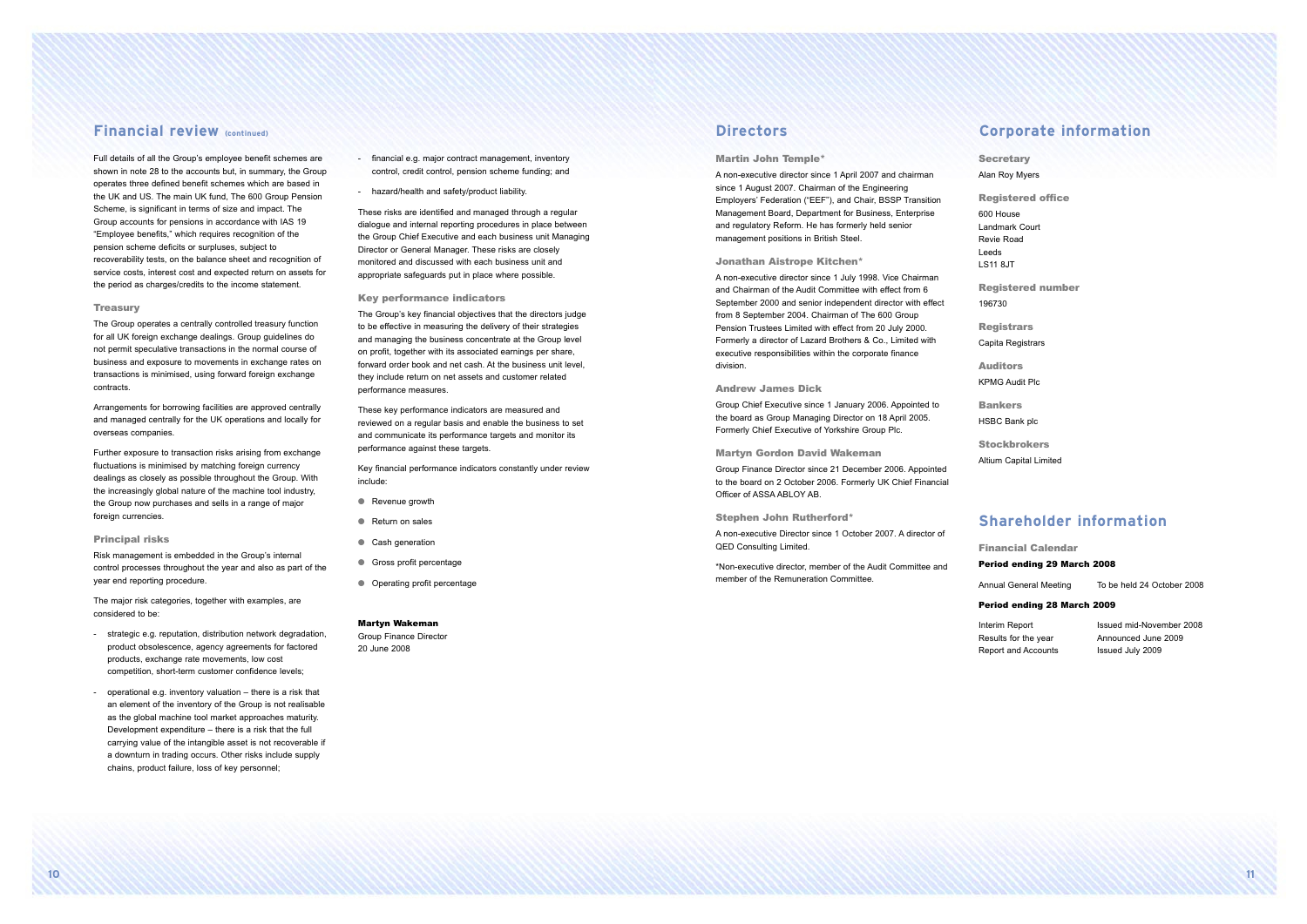### Activities of the Group

The Group is principally engaged in the manufacture and distribution of machine tools, machine tool accessories, lasers and other engineering products.

#### Result

The result for the period is shown in the consolidated income statement on page 24.

#### Business review

A balanced and comprehensive analysis of development and performance of the Group is contained in the Chairman's statement, the Group Chief Executive's review of operations and Group Finance Director's financial review on pages 9 to 10. This analysis includes comments on the position of the Group at the end of the financial period, consideration of the principal risks and uncertainties facing the business and the key performance indicators which are monitored in relation to the achievement of the strategy of the business.

It is the Group's policy to employ and train disabled persons wherever their aptitudes and abilities allow and suitable vacancies are available. An employee becoming disabled would, where appropriate, be offered retraining. All employees are given equal opportunities to develop their

### Employees

experience and knowledge and to qualify for promotion in furtherance of their careers.

The Group is committed to keeping employees as fully informed as possible with regard to the Group's performance and prospects and to seeking their views, whenever practicable, on matters which particularly affect them as employees.

The directors consider that employees at all levels should be encouraged to identify their interests with those of the Group's shareholders and that this objective can be furthered by providing means for employees to become shareholders themselves. A Sharesave scheme was introduced during 2000 and a grant of options under the scheme was made in December 2000, with further grants of options being made in December 2003 and 2006.

#### Research and development

Group policy is to design and develop products that will enable it to retain and improve its market position.

#### Charitable and political donations

The Group made donations to charitable organisations during the period totalling £5,000 (2007: £6,210). The Group made no political donations in the United Kingdom during the period.

### **Report of the directors**

#### Purchase of own shares

Authority granting the Company the option to purchase 8,567,526 of its own ordinary shares in accordance with the Companies Act 1985 was given by shareholders at the Annual General Meeting of the Company on 5 September 2007. This authority remains valid until the conclusion of the next Annual General Meeting on 24 October 2008.

### **Directors**

Details of the directors of the Company at 29 March 2008 are shown on page 11. In addition to this, Professor M T Wright and A R Sweeten were directors during the year and both retired on 31 July 2007.

The directors retiring by rotation are M J Temple and M G D Wakeman, who, being eligible, offer themselves for re-election. In addition, S J Rutherford who joined the board on 1 October 2007 seeks reappointment as a Director. M G D Wakeman has a rolling service contract of six months with the company. Neither M J Temple nor S J Rutherford has a rolling service contract with the company.

The beneficial interests of the directors in the share capital of the Company at 29 March 2008 are shown in the remuneration report on pages 17 to 21.

There were no other arrangements to enable the directors to benefit from the acquisition of securities in the Company or any other relevant corporate body during the period. No director has a beneficial interest in the shares or debentures of any other Group undertaking.

#### Creditor payment policy

The Company does not follow a code or standard on payment practice. Payment terms are normally agreed with individual suppliers at the time of order placement and are honoured, provided that goods and services are supplied in accordance with the contractual conditions. The amount of trade creditors in the balance sheet as at the end of the financial period represents 45 days (2007: 40 days) of average purchases for the Company and 66 days (2007: 66 days) for the Group.

Post balance sheet events

There are no significant post balance events.

Market value of land and buildings

During March 2006 all of the Group's properties were revalued by independent valuers and the directors believe that these valuations are appropriate at 29 March 2008.

#### Financial instruments

An indication of the financial risk management objectives and policies and the exposure of the group to price risk, credit risk, liquidity risk and cash flow risk is provided in note 24 to the financial statements.

### Corporate governance

The board's statement on corporate governance is set out on pages 14 to 16.

### **Auditors**

In accordance with Section 384 of the Companies Act 1985, a resolution for the re-appointment of KPMG Audit Plc as auditors of the Company is to be proposed at the forthcoming Annual General Meeting.

### Disclosure of information to auditors

So far as each of the directors are aware, there is no relevant audit information (as defined by Section 234ZA of the Companies Act 1985) of which the Company's auditors are unaware and each director has taken all steps that he ought to have taken as a director in order to make himself aware of any relevant audit information and to establish that the Company's auditors are aware of that information.

### Qualifying third party indemnity

The Company has provided an indemnity for the benefit of its current directors which is a qualifying third party indemnity provision for the purpose of the Companies Act 1985.

By order of the board Alan Myers Secretary 20 June 2008

The directors present their report to the members, together with the audited financial statements for the period ended 29 March 2008, which should be read in conjunction with the statement by the Chairman on the affairs of the Group (pages 4 to 5), the Group Chief Executive's review of operations (pages 6 to 8) and the Group Finance Director's financial review (pages 9 to 10). The consolidated financial statements incorporate financial statements, prepared to the Saturday nearest to the Group's accounting reference date of 31 March, of the Company and all subsidiary undertakings ("the Group"). The results for 2008 are for the 52-week period ended 29 March 2008. The results for 2007 are for the 52-week period ended 31 March 2007.

#### Interests in share capital

At 20 June 2008, the directors had been informed of the following interests in shares of 3% or more of the issued ordinary share capital of the Company:

|                                       | Number    | Percentage of issued ordinary share capital |
|---------------------------------------|-----------|---------------------------------------------|
| M & G Investment Management           | 7,863,383 | 13.74                                       |
| Gartmore Investment Management        | 4,952,758 | 8.65                                        |
| Artemis Investment Management         | 4,135,000 | 7.22                                        |
| <b>Barclays Global Investors</b>      | 4,127,193 | 7.21                                        |
| Legal & General Investment Management | 4,040,455 | 7.06                                        |
| <b>Barclays Global Investors</b>      | 3,897,193 | 6.81                                        |
| Schroder investment Management        | 3,671,320 | 6.41                                        |
| Maland Pension Fund Trustees          | 2.000.000 | 3.49                                        |
| <b>Barclays Stockbrokers Limited</b>  | 1.968.194 | 3.44                                        |

The directors have not been notified that any other person had a declarable interest in the nominal value of the ordinary share capital amounting to 3% or more.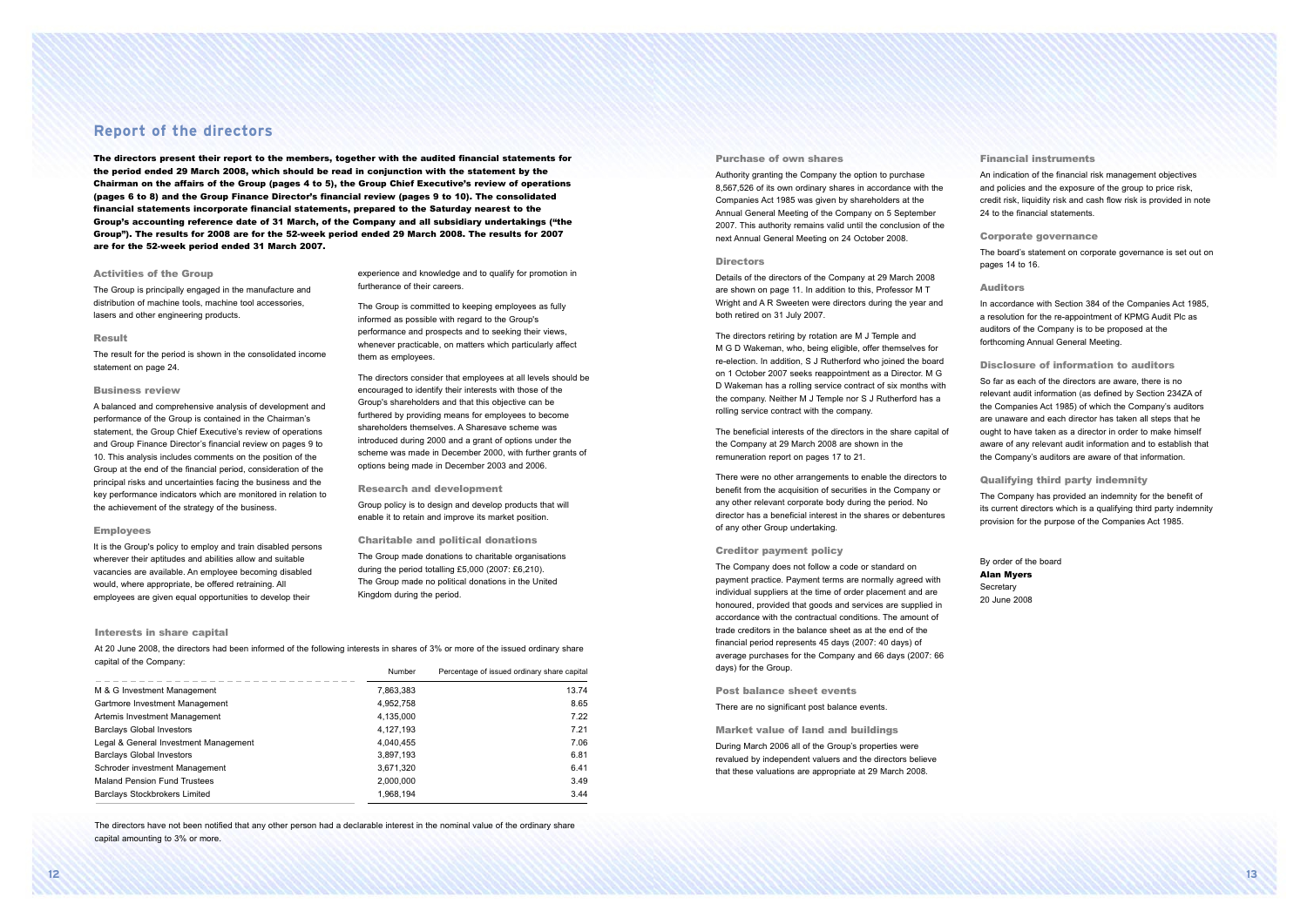### **Corporate governance**

Other than as indicated below, the board considers that the Company has complied throughout the period with the revised Combined Code on Corporate Governance issued by the Financial Reporting Council in July 2003 (the Combined Code). Compliance with the provisions of the Combined Code relating to directors' remuneration is covered by the remuneration report on pages 17 to 21.

The Company did not comply for the whole year with the following provisions of the Combined Code:

- that the board, excluding the Chairman, should comprise at least two independent non-executive directors;
- that the audit committee should comprise at least two independent non-executive directors;
- that the remuneration committee should comprise at least two independent non-executive directors;
- that the Chairman, who is not deemed to be independent, served on both the audit committee and the remuneration committee.

In addition, during the year, the board did not comply with the requirement to undertake an annual evaluation of its performance and that of its committees and individual directors.

The following relates to the Company's application during the period to 29 March 2008 of the principles and detailed provisions of the Combined Code.

### Board of directors

During the year, the board was broadly balanced with the non-executive Chairman supported by a non-executive Vice Chairman, one other non-executive director and two executive directors. The director recognised as the senior independent director for the purposes of the Combined Code is J A Kitchen. Professor M T Wright and A R Sweeten retired as directors on 31 July 2007.

The board of directors met ten times during the year. J A Kitchen, A J Dick and M G D Wakeman attended all meetings. M J Temple attended eight meetings, S J Rutherford attended four meetings, Professor Wright and A R Sweeten attended three meetings. The board retains full and effective control over the Group and is responsible for overall

Group strategy and management, acquisition and divestment policies, internal control, control of major capital expenditure projects and significant financing matters. It also reviews annual budgets and the progress towards achievement of those budgets. A schedule of matters specifically reserved for the board's decision has been agreed.

All directors are subject to election by shareholders at the first opportunity after their appointment and to re-election at regular intervals and at least every three years.

All directors have access to the advice and services of the Company Secretary.

- an ongoing process for identifying, evaluating and managing the significant risks faced by the Group. The process is reviewed regularly by the board and accords with the requirements of the Combined Code; and
- a comprehensive financial reporting structure, including a detailed formal budgeting process for all Group businesses which culminates in an annual Group budget which is approved by the board.

### Board committees

The board has delegated specific responsibility to two committees, each with defined terms of reference. Minutes of their meetings are circulated to and reviewed by the board.

The Audit Committee consists of all the non-executive directors and is chaired by J A Kitchen (who the board considers has recent and relevant financial experience). It met twice during the year, with the Group Chief Executive, Group Finance Director, and representatives of the external auditors in attendance. It reviewed the interim and final financial statements and considered the Annual Report and Accounts before submission to the board for approval, the appointment of the external auditors, the scope of the audit and matters arising from the audit and internal control procedures. During the year all members attended all meetings of the committee. There is provision for the committee to meet with the auditors without the attendance of the executive directors.

The Remuneration Committee consists of all the nonexecutive directors and is chaired by J A Kitchen. It determines the terms and conditions of employment for executive directors and agrees the parameters of remuneration for the senior management. There were six meetings during the year. The Remuneration Committee also functions as the Nomination Committee.

Owing to the size of the board, it is not considered necessary for the board to have a separate Nomination Committee.

#### Internal control

The directors have overall responsibility for the Group's system of internal control and for reviewing its effectiveness. Such a system is designed to manage rather than eliminate the risk of failure to achieve business objectives and can only provide reasonable, but not absolute, assurance against material misstatement or loss.

The board monitors the effectiveness of the systems of internal control principally through the regular review of financial information and the work of the Audit Committee.

Operational and compliance controls and risk management are part of the Group's basis of operation.

The board has established key principles of Corporate Governance for the Group. These include:

The board has reviewed the effectiveness of the system of internal control. The major elements of the system and the process of review are as follows:

- an organisational structure with clearly defined lines of responsibility and delegation of authority to executive management;
- a comprehensive framework for planning, budgeting and reporting the performance of the Group's operating units. Monthly results are reported against budget and forecasts (which are regularly revised);
- defined policies and minimum financial controls and procedures at each operating unit;
- prescribed procedures for capital expenditure applications;
- **Confirmation by operating unit senior managers of** compliance with the Group's procedures (regular internal control reviews are also carried out by Group finance staff); and
- the identification and appraisal of risks during the annual process of preparing business plans and detailed budgets and their regular review during the year.

#### Internal audit

Head office staff perform control review visits to all locations on a cyclical basis. The results of these reviews are reported to the Audit Committee.

### Relations with the auditors

During the year the auditors provided tax and other nonaudit advice to the Company and its subsidiaries. The board has considered the effect on the independence of the auditors and concluded that their provision of non-audit services was the most cost-effective way of obtaining appropriate advice without a serious risk of compromising the independence of the auditors. The Audit Committee monitors the scope of the auditors' work.

### Relations with shareholders

The Company carries out a regular dialogue with its institutional shareholders while having regard to UK Listing Authority guidance on the release of price sensitive information. Full use is made of the Annual General Meeting and the Company's web site to communicate with private investors. The results of proxy votes are declared at the Annual General Meeting after each resolution has been dealt with on a show of hands.

Statement of Directors' responsibilities in respect of the Annual Report and the financial statements

The directors are responsible for preparing the Annual Report and the Group and parent company financial statements, in accordance with applicable law and regulations.

Company law requires the directors to prepare Group and parent company financial statements for each financial year. Under that law they are required to prepare the Group financial statements in accordance with IFRSs as adopted by the EU and applicable law and have elected to prepare the parent company financial statements in accordance with UK Accounting Standards and applicable law (UK Generally Accepted Accounting Practice).

The Group financial statements are required by law and IFRSs as adopted by the EU to present fairly the financial position and the performance of the Group; the Companies Act 1985 provides in relation to such financial statements that references in the relevant part of that Act to financial statements giving a true and fair view are references to their achieving a fair presentation.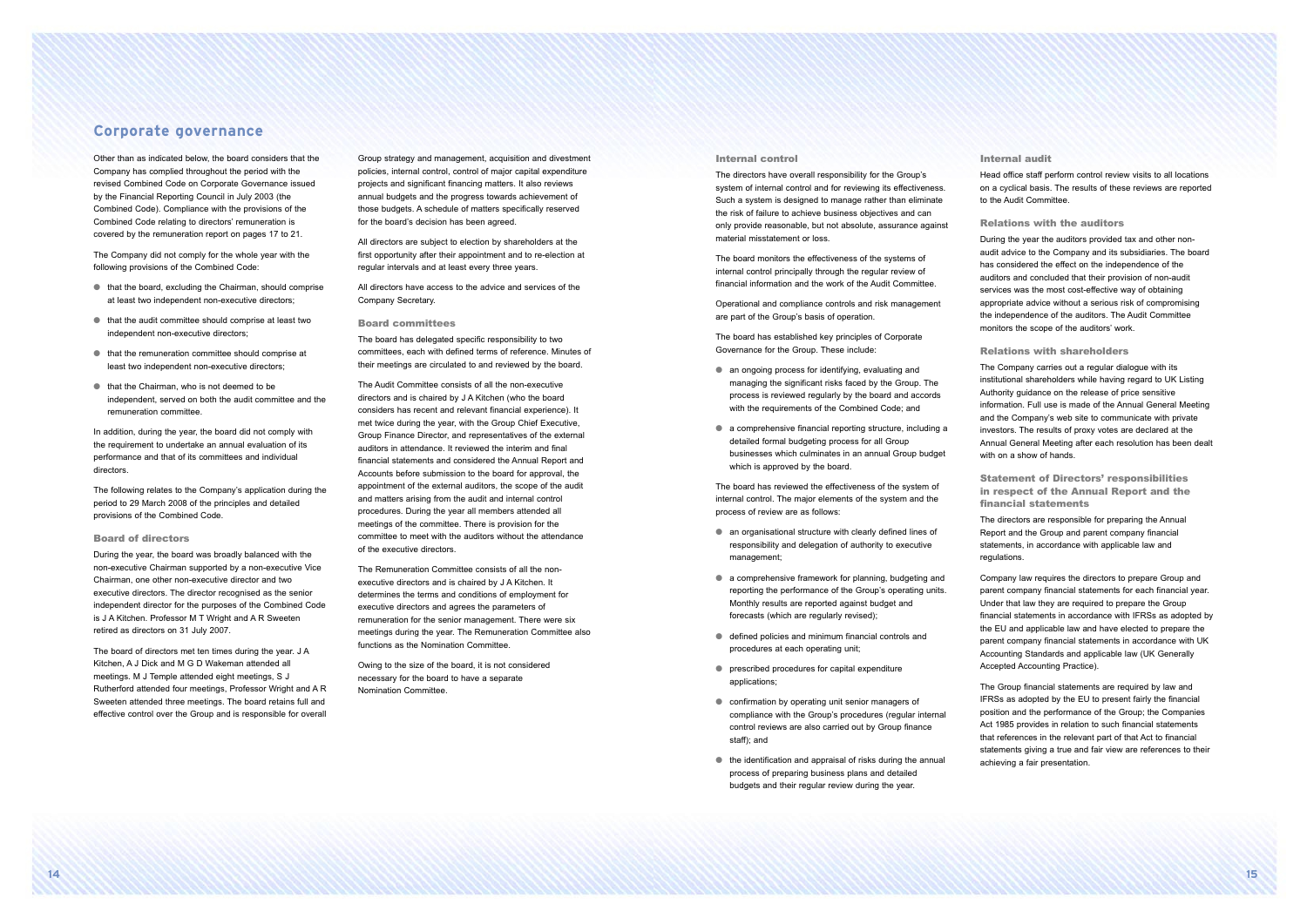The parent company financial statements are required by law to give a true and fair view of the state of affairs of the parent company.

In preparing each of the Group and parent company financial statements, the directors are required to:

- select suitable accounting policies and then apply them consistently;
- make judgments and estimates that are reasonable and prudent;
- $\bullet$  for the Group financial statements, state whether they have been prepared in accordance with IFRSs as adopted by the EU;
- for the parent company financial statements, state whether applicable UK Accounting Standards have been followed, subject to any material departures disclosed and explained in the parent company financial statements; and
- prepare the financial statements on the going concern basis unless it is inappropriate to presume that the Group and the parent company will continue in business.

The directors are responsible for keeping proper accounting records that disclose with reasonable accuracy at any time the financial position of the parent company and enable them to ensure that its financial statements comply with the Companies Act 1985. They have general responsibility for taking such steps as are reasonably open to them to safeguard the assets of the Group and to prevent and detect fraud and other irregularities.

Under applicable law and regulations, the directors are also responsible for preparing a Directors' Report, Directors' Remuneration Report and Corporate Governance Statement that comply with that law and those regulations.

The directors are responsible for the maintenance and integrity of corporate and financial information included on the company's website. Legislation in the UK governing the preparation and dissemination of financial statements may differ from legislation in other jurisdictions.

### Going concern

The directors are confident, after making appropriate enquiries, that the Group has adequate resources to continue in operation for the foreseeable future. Accordingly, they continue to adopt the going concern basis in preparing the accounts.

By order of the board

Alan Myers **Secretary** 20 June 2008

# **Remuneration report**

#### Introduction

This report has been prepared in accordance with Section 234B of the Companies Act 1985 as amended by the Directors'' Remuneration Report Regulations 2002. The report is divided into two sections, unaudited and audited information, in accordance with Schedule 7A of the Companies Act 1985. The audited information starts on page 20.

Policy - The Company aims to attract, motivate and retain the most able executives in the industry by ensuring that the executive directors are fairly rewarded for their individual contributions to the Group's overall performance, to the interests of the shareholders and to the ongoing financial and commercial health of the Group. To date, the Company has not operated any long term incentive arrangements in which executive directors and senior management participate. The Committee feels that including equity incentives in the total remuneration package encourages alignment of the interests of the executive directors and senior management with those of the shareholders. The Company's strategy is to reward executive directors and key senior employees on both a long term and short term basis.

The Remuneration Committee

The Remuneration Committee ("the Committee") is responsible for determining the salary and benefits of executive directors. It currently consists of three nonexecutive directors. The members of the Committee during the year have been:

| (Committee Chairman)       |
|----------------------------|
| (until 31 July 2007)       |
| (until 31 July 2007)       |
| (appointed 1 October 2007) |
| (appointed 1 August 2007)  |
|                            |

**Bonus scheme -** Executive directors participate in a discretionary bonus scheme that is linked to the achievement of annual financial and personal performance targets. The accounts disclose bonuses in respect of the period to 29 March 2008.

The Committee held six meetings during the year. The most significant matters discussed by the Committee at its formal meetings this year were:

(a) ensuring more clarity on how the discretionary bonus scheme works; and

(b) the introduction of a new performance share plan.

Committee's advisers

During the year, PricewaterhouseCoopers LLP acted as independent advisors to the Committee and provided services relating to reviewing the parameters of the current discretionary bonus scheme and the design of the new performance share plan. PricewaterhouseCoopers LLP has provided other consultancy services to the Company.

In addition to PricewaterhouseCoopers LLP, the following people provided material advice or services to the Committee during the year:

A J Dick Group Chief Executive **M G D Wakeman** Group Finance Director

No executive was present when his or own remuneration arrangements were being discussed.

During the year, the Committee appointed and received survey information from PricewaterhouseCoopers LLP and Independent Remuneration Solutions.

### Executive directors' remuneration

Salaries - Salaries are established on the basis of market comparisons with positions of similar responsibility and scope in companies of a similar size in comparable industries. The Committee uses annual surveys conducted by external remuneration consultants as its source of market information. Individual salaries of directors are reviewed annually by the Committee and adjusted by reference to individual performance and market factors. With the approval of the Chairman, executive directors may take up appointments as non-executive directors and retain payments from sources outside the Group, provided that there is no conflict of interest with their duties and responsibilities with the Group.

The Committee has sought to give participants in the discretionary bonus scheme more clarity on how the scheme works by setting out clear objectives for future years.

The maximum annual cash bonus opportunity for the executive directors for the period to 29 March 2008 was 75 per cent of base salary. The maximum 75 per cent entitlement was divided into four parts which are each subject to different performance targets:

(i) overall Group performance based on sales, operating profit and cash flow (maximum 50 per cent);

(ii) personal objectives (maximum 5 per cent);

(iii) ability to pay dividends (maximum 10 per cent); and

(iv) discretionary (maximum 10 per cent).

In subsequent years the maximum bonus level will reduce to 50 per cent of the base salary of executive directors.

### **Corporate governance (continued)**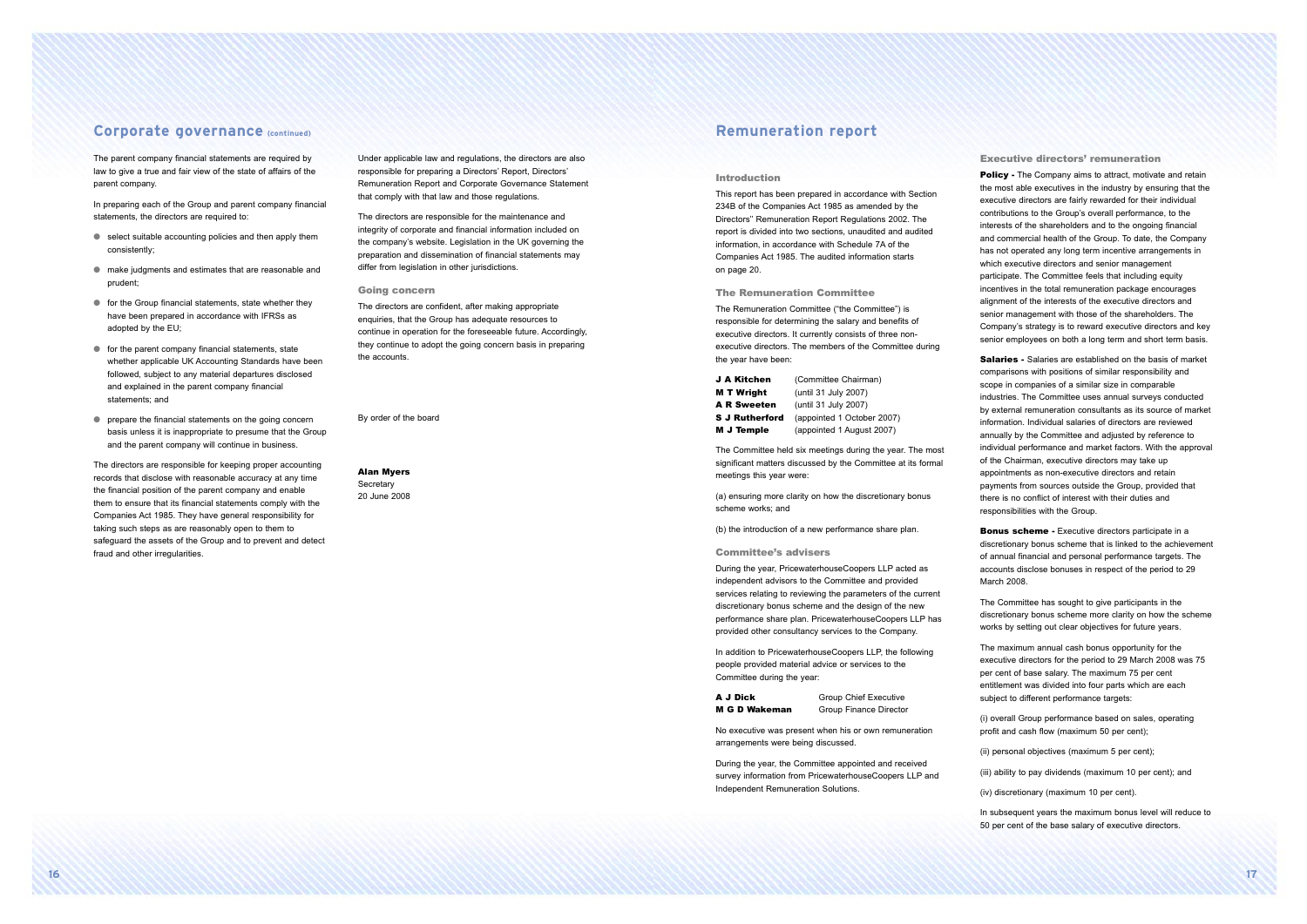Long-term incentive plans - The 600 Group PLC 2008 Performance Share plan ("the PSP")

In formulating the new PSP, the Committee aimed to achieve a clear and demonstrable link between executive performance and executive reward such that the arrangements only provide significant rewards for the achievement of stretching performance targets.

The PSP was approved by shareholders at an Extraordinary General Meeting held on 29 February 2008 and provides for the award of both "nil cost" (or nominal cost) share options and contingent share options (together referred to as "awards") to executive directors and other senior employees who are selected to participate. The first awards under the PSP were made on 31 March 2008 and do not therefore feature in the audited part of this year's remuneration report. Initial awards of 150% of salary were made to the executive

directors and 75% of salary to those senior employees selected to participate. In future years, the Committee expects the award level for executive directors to be 75% of salary.

At the time of making an award the Committee will set performance targets which must be satisfied before the award can vest. Such targets will normally be measured over a three year period. The targets for the first awards made on 31 March 2008 have been set after consideration of the current economic circumstances of the Company and expectations of the future. The Committee may set different targets for awards in future years, having regard to the prevailing business and economic conditions at the time. This is to ensure that performance targets continue to be demanding and stretching.

### **Remuneration report (continued)**





Pensions - The company operates a defined benefit pension scheme in which UK based executive directors may participate. This has an accrual rate of 1/80th for each completed year of employment, providing a maximum benefit upon retirement of two-thirds final salary. The contribution rate for individuals is 8.5%. Only base salaries are pensionable. The contribution rate for the Company is 8.5%.

The TSR comparator group is the constituent companies of the FTSE SmallCap Index (excluding investment companies).

Service contracts - Each executive director has a service contract with a notice period of six months. In the event of there being a change of control of the Company within the meaning of Section 840 of the Income and Corporation Taxes Act 1988, both notice periods are increased to 12 months. Neither contract has a specific termination provision. A J Dick's service contract is dated 18 April 2005 and M G D Wakeman's service contract is dated 2 October 2006. In the case of early termination, the Company would negotiate compensation on an individual basis taking into account salary and other benefits as set out in the audited part of this report and the six month notice period.

The EPS target is measured excluding net pension finance charges and credits. Notwithstanding that the EPS targets may have been satisfied (in whole or in part), the Committee retains the discretion in respect of the first awards under the PSP to resolve that no part (or a reduced part) of the EPS element of the award will vest unless the Company's share price has, in the absolute discretion of the Committee, reached an acceptable level for an acceptable period of time during the performance period. The level of target has been set and communicated to participants but will not be divulged until the end of the performance period. No re-testing of the performance targets will occur.

Group Sharesave - Executive directors are entitled to participate in the Group's Sharesave scheme.

Benefits in kind - Executive directors have the following benefits in kind:

- fully expensed motor car;
- medical insurance for self and family;
- permanent health insurance: and
- personal accident insurance.

The performance conditions and vesting schedule attaching to the PSP awards made on 31 March 2008 are set out in the table below.

| TSR (40% of full award)                                                                          |                     | EPS (60% of full award) |                     | <b>TOTAL VESTING</b> |
|--------------------------------------------------------------------------------------------------|---------------------|-------------------------|---------------------|----------------------|
| <b>TSR</b> target                                                                                | Total award vesting | EPS target              | Total award vesting |                      |
| <median< td=""><td>0%</td><td><math>3p</math></td><td>0%</td><td><math>0\%</math></td></median<> | 0%                  | $3p$                    | 0%                  | $0\%$                |
| median                                                                                           | 10%                 | 3p                      | 15%                 | 25%                  |
| top quartile                                                                                     | 40%                 | 4.5p                    | 60%                 | 100%                 |

#### Non-executive directors' remuneration

Fees for non-executive directors are determined by the board on the basis of market comparisons with positions of similar responsibilities and scope in companies of a similar size in comparable industries.

Non-executive directors do not have contracts of service, are not eligible for pension scheme contributory membership and do not participate in any of the Group's bonus, share option or incentive schemes.

### Five year total shareholder return

This graph shows the total shareholder return (TSR) of the Company from 1 April 2003 to 29 March 2008 compared with the FTSE All Share Industrial Engineering Index, rebased to 100. The TSR is defined as share price growth plus dividends reinvested. As the Company is a constituent of this index, the board considers that this is the most appropriate index against which the TSR of the Company should be measured.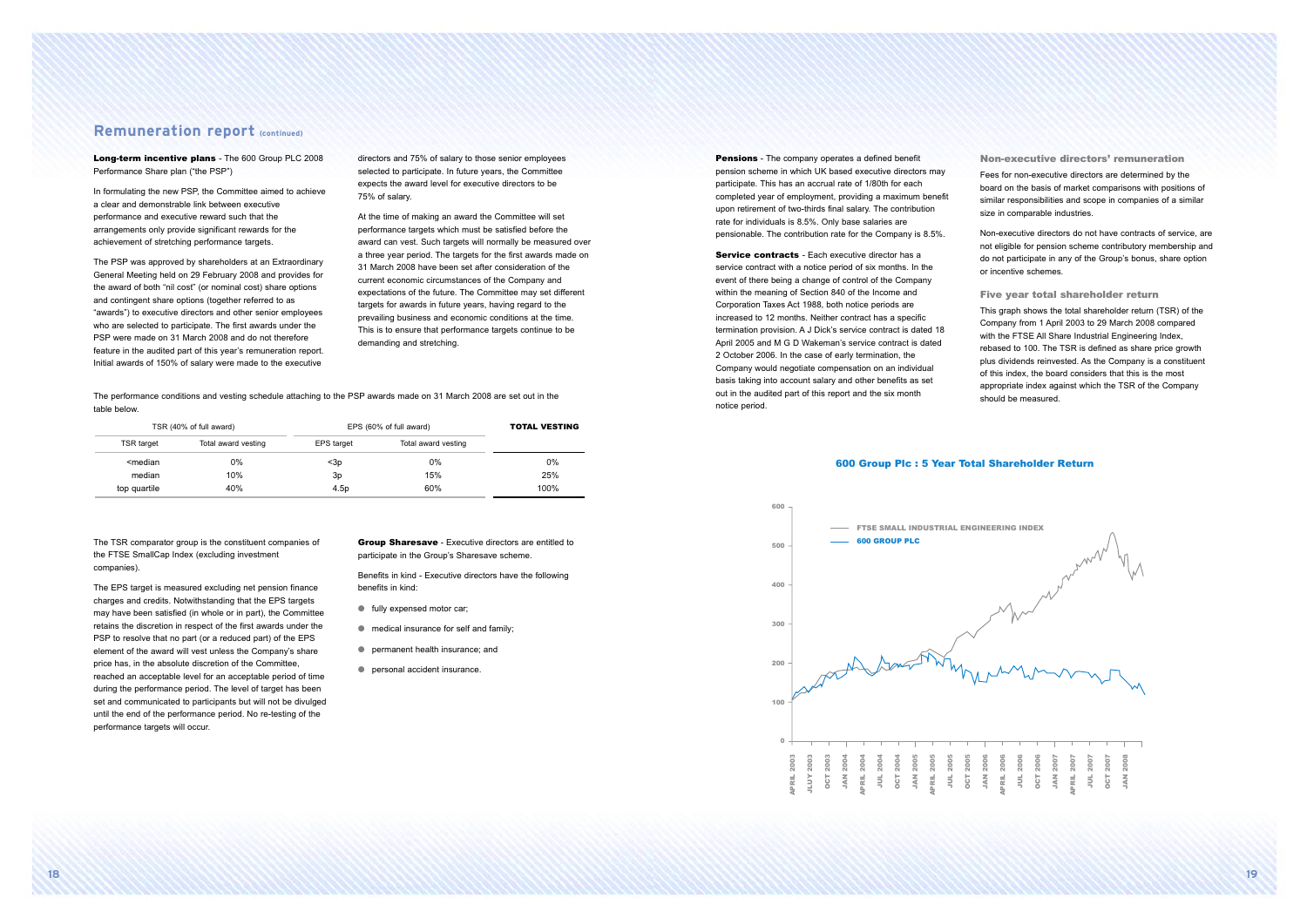#### Directors' pension entitlements

 $\sim$   $-$ 

|          | Accrued<br>pension as at<br>31 March 2007 | Increase<br>in accrued<br>pension<br>entitlement | Accrued<br>pension as at<br>29 March 2008 | Transfer value<br>of increase<br>in accrued<br>pension |
|----------|-------------------------------------------|--------------------------------------------------|-------------------------------------------|--------------------------------------------------------|
|          | (1)                                       | (2)                                              | (1)                                       | (3)<br>£                                               |
| A J Dick | 3,542                                     | 2.343                                            | 5.885                                     | 9,437                                                  |

1 - The pension entitlement shown is that which would be paid annually on retirement, based on service to the end of the year.

- 2 The increase in accrued pension during the year excludes any increase for inflation.
- 3 The transfer value has been calculated on the basis of actuarial advice, in accordance with Actuarial Guidance Note GN11, less directors' contributions.

Details of accrued pensions valued on a transfer basis as required under the 2002 Regulations are as follows:

|                   |                   | Increase in transfer |
|-------------------|-------------------|----------------------|
| Transfer value of | Transfer value of | value net of members |
| accrued rights at | accrued rights at | contributions during |
| 31 March 2007     | 29 March 2008     | the period           |
|                   |                   |                      |
| 34.154            | 64.884            | 15.855               |

|  | A J Dick                                                | 34.154                                                  | 64.884                                                                             | 15.855 |
|--|---------------------------------------------------------|---------------------------------------------------------|------------------------------------------------------------------------------------|--------|
|  | Transfer value of<br>accrued rights at<br>31 March 2007 | Transfer value of<br>accrued rights at<br>29 March 2008 | ווטוכמסכ ווו ממוסוכו<br>value net of members<br>contributions during<br>the period |        |

**Secretary** 20 June 2008

The transfer values of the accrued entitlement represent the value of assets that the pension scheme would need to transfer to another pension provider on transferring the Scheme's liability in respect of the directors' pension benefits. They do not represent sums payable to individual directors and, therefore, cannot be added meaningfully to annual remuneration.

Pension contributions of £11,192 (2007: nil) were made by the Group in respect of M G D Wakeman into his personal pension scheme.

### Directors' share options

Details of share options at 29 March 2008 and 31 March 2007, including Sharesave scheme options, for each director who held office during the year are as follows:

|               | Number of<br>options at<br>31 March 2007 | Exercised                | Lapsed                   | Granted                  | <b>Number of</b><br>options at<br><b>29 March 2008</b> |
|---------------|------------------------------------------|--------------------------|--------------------------|--------------------------|--------------------------------------------------------|
| A J Dick      | 17.500                                   | $\overline{\phantom{0}}$ | $\overline{\phantom{0}}$ | $\overline{\phantom{0}}$ | 17,500                                                 |
| M G D Wakeman | 21.875                                   | $\overline{\phantom{0}}$ | $\overline{\phantom{0}}$ | $\blacksquare$           | 21,875                                                 |

Held under The 600 Group PLC 2000 Sharesave scheme.

There are no performance criteria for The 600 Group PLC 2000 Sharesave scheme.

The share price at 29 March 2008 was 38p and the highest and lowest prices during the period were 57.5p and 38p, respectively.

By order of the board

### Alan Myers

# **Remuneration report (continued)**

Directors' interests in shares

The interests of directors holding office at 31 March 2007 were as follows:

|                | At 28.3.08               | At 31.3.07               |
|----------------|--------------------------|--------------------------|
| M J Temple     | 20,000                   | $\overline{\phantom{0}}$ |
| A J Dick       | 35,481                   | 35,481                   |
| M G D Wakeman  | $\overline{\phantom{0}}$ | $\overline{\phantom{0}}$ |
| J A Kitchen    | 17,000                   | 17,000                   |
| S J Rutherford | 20,000                   |                          |

There were no changes in the beneficial interests of the directors between 29 March 2008 and 20 June 2008. There were no non-beneficial interests.

### Audited information

### Directors' emoluments

|                                |                          |                          | Discretionary            | All benefits             | Total   | Total   |      |
|--------------------------------|--------------------------|--------------------------|--------------------------|--------------------------|---------|---------|------|
|                                | Salary                   |                          | Fees                     | bonus                    | in kind | 2008    | 2007 |
|                                | £                        | £                        | £                        | £                        | £       | £       |      |
| Chairman                       |                          |                          |                          |                          |         |         |      |
| M J Temple                     |                          | 51,667                   | $\overline{\phantom{a}}$ |                          | 51,667  |         |      |
| Professor M T Wright *         | $\overline{\phantom{a}}$ | 30,000                   | $\blacksquare$           | 14,143                   | 44,143  | 98,272  |      |
| <b>Executive directors</b>     |                          |                          |                          |                          |         |         |      |
| A J Dick                       | 195,833                  | $\overline{\phantom{a}}$ | 14,000                   | 18.894                   | 228,727 | 190,583 |      |
| M G D Wakeman **               | 131,667                  | -                        | 9,450                    | 15,188                   | 156,305 | 72,729  |      |
| <b>Non-executive directors</b> |                          |                          |                          |                          |         |         |      |
| J A Kitchen                    | $\overline{\phantom{a}}$ | 39,167                   | $\overline{\phantom{a}}$ | $\overline{\phantom{0}}$ | 39,167  | 35,000  |      |
| A R Sweeten *                  | $\overline{\phantom{a}}$ | 10,000                   | $\overline{\phantom{a}}$ | $\overline{\phantom{a}}$ | 10,000  | 30,000  |      |
| S J Rutherford ***             | $\overline{\phantom{a}}$ | 16,500                   | $\blacksquare$           | -                        | 16,500  |         |      |
| <b>Total</b>                   | 327,500                  | 147,334                  | 23,450                   | 48,225                   | 546,509 | 551,312 |      |

\* Until retirement date of 31 July 2007

\*\* 2007 from date of appointment as a director on 2 October 2006

\*\*\* From date of appointment as a director on 1 October 2007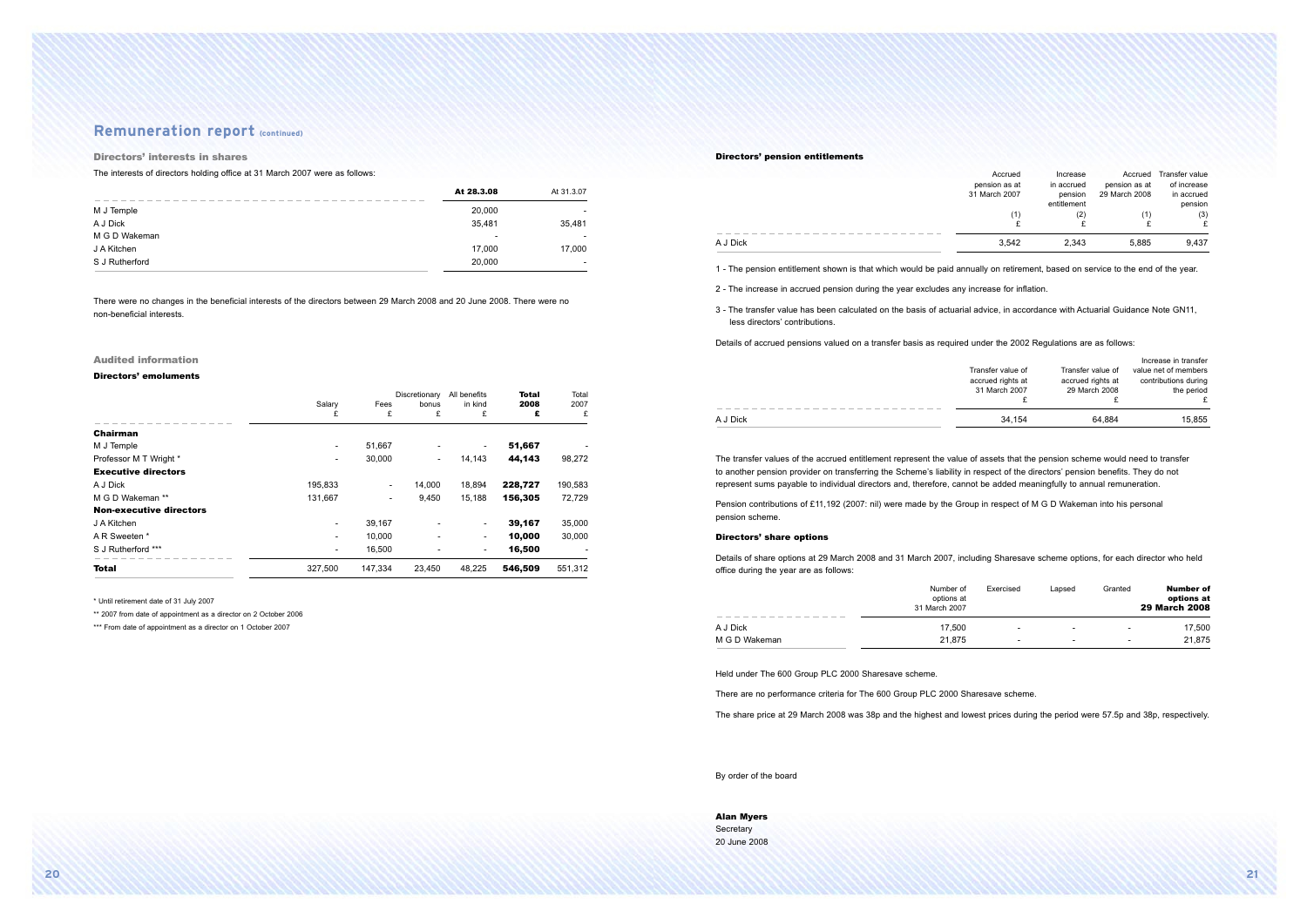# **Independent auditors' report to the members of The 600 Group PLC**

We have audited the Group and parent company financial statements (the ''financial statements'') of The 600 Group PLC for the period ended 29 March 2008 which comprise the Consolidated income statement, the Consolidated and Company Balance sheets, the Consolidated cash flow statement, the Consolidated statement of recognised income and expense and the related notes. These financial statements have been prepared under the accounting policies set out therein. We have also audited the information in the Directors' Remuneration Report that is described as having been audited.

This report is made solely to the company's members, as a body, in accordance with section 235 of the Companies Act 1985. Our audit work has been undertaken so that we might state to the company's members those matters we are required to state to them in an auditor's report and for no other purpose. To the fullest extent permitted by law, we do not accept or assume responsibility to anyone other than the company and the company's members as a body, for our audit work, for this report, or for the opinions we have formed.

Respective responsibilities of directors and auditors

The directors' responsibilities for preparing the Annual Report and the Group financial statements in accordance with applicable law and International Financial Reporting Standards (IFRSs) as adopted by the EU, and for preparing the parent company financial statements and the Directors' Remuneration Report in accordance with applicable law and UK Accounting Standards (UK Generally Accepted Accounting Practice) are set out in the Statement of Directors' Responsibilities on page 15.

Our responsibility is to audit the financial statements and the part of the Directors' Remuneration Report to be audited in accordance with relevant legal and regulatory requirements and International Standards on Auditing (UK and Ireland).

We report to you our opinion as to whether the financial statements give a true and fair view and whether the financial statements and the part of the Directors' Remuneration Report to be audited have been properly prepared in accordance with the Companies Act 1985 and, as regards the Group financial statements, Article 4 of the IAS Regulation. We also report to you whether in our opinion the information given in the Directors' Report is consistent with the financial statements. The information given in the Directors' Report includes that specific information presented in the Chairman's statement, the Group Chief Executive's review of operations and the Group Finance Director's financial review that is cross referenced from the Business Review section of the Directors' Report.

In addition we report to you if, in our opinion, the company has not kept proper accounting records, if we have not received all the information and explanations we require for our audit, or if information specified by law regarding directors' remuneration and other transactions is not disclosed.

We review whether the Corporate Governance Statement reflects the company's compliance with the nine provisions of the 2006 Combined Code specified for our review by the Listing Rules of the Financial Services Authority, and we report if it does not. We are not required to consider whether the board's statements on internal control cover all risks and controls, or form an opinion on the effectiveness of the Group's corporate governance procedures or its risk and control procedures.

We read the other information contained in the Annual Report and Accounts and consider whether it is consistent with the audited financial statements. We consider the implications for our report if we become aware of any apparent misstatements or material inconsistencies with the financial statements. Our responsibilities do not extend to any other information.

### Basis of audit opinion

We conducted our audit in accordance with International Standards on Auditing (UK and Ireland) issued by the Auditing Practices Board. An audit includes examination, on a test basis, of evidence relevant to the amounts and disclosures in the financial statements and the part of the Directors' Remuneration Report to be audited. It also includes an assessment of the significant estimates and judgments made by the directors in the preparation of the financial statements, and of whether the accounting policies are appropriate to the Group's and company's circumstances, consistently applied and adequately disclosed.

We planned and performed our audit so as to obtain all the information and explanations which we considered necessary in order to provide us with sufficient evidence to give reasonable assurance that the financial statements and the part of the Directors' Remuneration Report to be audited are free from material misstatement, whether caused by fraud or other irregularity or error. In forming our opinion we also evaluated the overall adequacy of the presentation of information in the financial statements and the part of the Directors' Remuneration Report to be audited.

#### Opinion

In our opinion:

- the Group financial statements give a true and fair view, in accordance with IFRSs as adopted by the EU, of the state of the Group's affairs as at 29 March 2008 and of its profit for the period then ended;
- the Group financial statements have been properly prepared in accordance with the Companies Act 1985 and Article 4 of the IAS Regulation;
- the parent company financial statements give a true and fair view, in accordance with UK Generally Accepted Accounting Practice, of the state of the parent company's affairs as at 29 March 2008;
- the parent company financial statements and the part of the Directors' Remuneration Report to be audited have been properly prepared in accordance with the Companies Act 1985; and
- the information given in the Directors' Report is consistent with the financial statements.

### KPMG Audit Plc

1 The Embankment, Neville Street, Leeds Chartered Accountants Registered Auditor 20 June 2008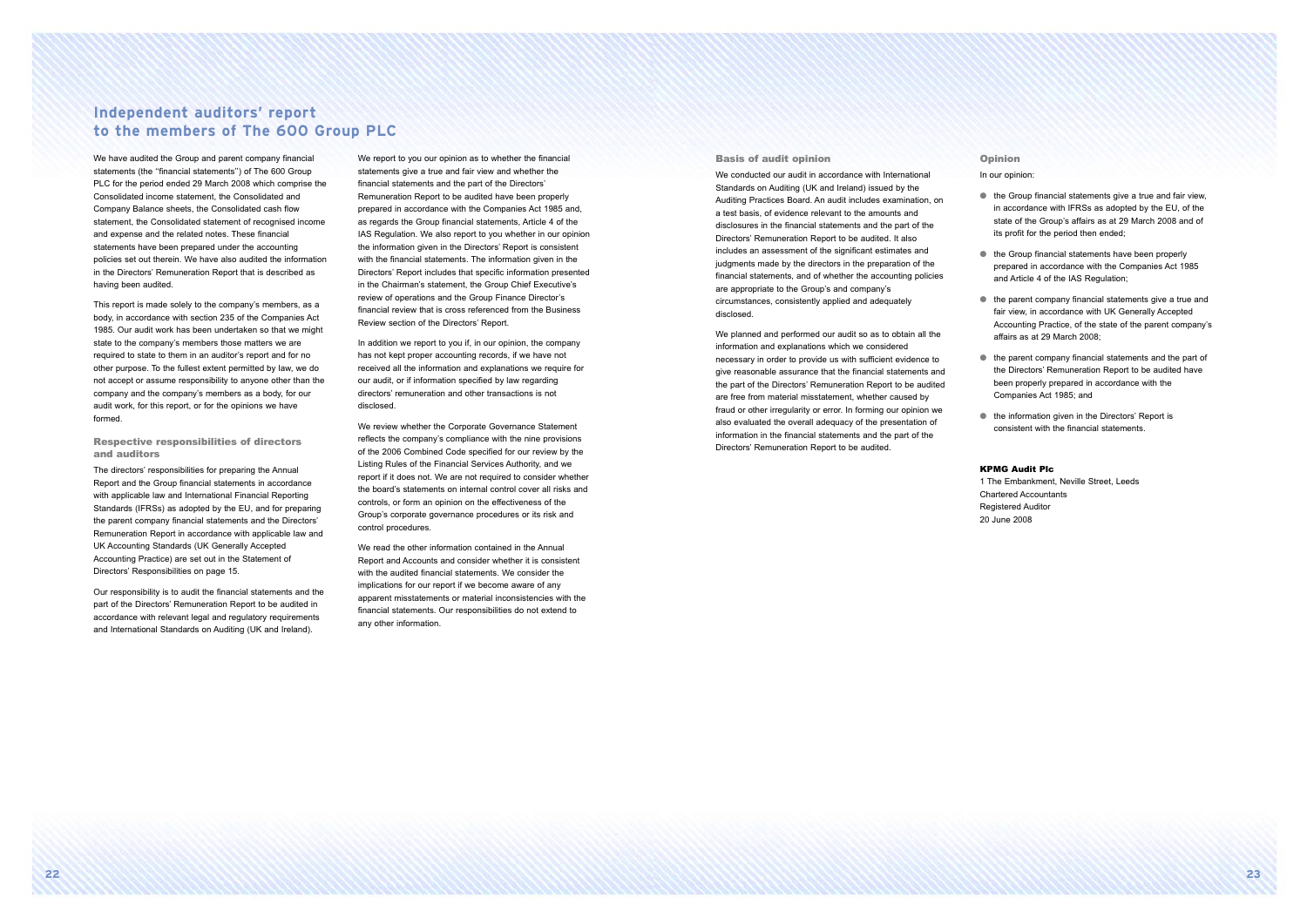|                                                  | Notes          | 52-week<br>period ended<br>29 March 2008<br>£000 | 52-week<br>period ended<br>31 March 2007<br>£000 |
|--------------------------------------------------|----------------|--------------------------------------------------|--------------------------------------------------|
|                                                  |                |                                                  |                                                  |
| <b>Revenue</b><br>Cost of sales                  | 1              | 78,878<br>(55, 196)                              | 75,649<br>(53, 424)                              |
| <b>Gross profit</b>                              |                | 23,682                                           | 22,225                                           |
| Other operating income                           | $\overline{2}$ | 884                                              | 385                                              |
| Operating expenses other than cost of sales      | $\overline{2}$ | (23, 218)                                        | (21, 491)                                        |
| <b>Operating profit</b>                          | 3              | 1,348                                            | 1,119                                            |
| Financial income                                 | 5              | 11,306                                           | 10,373                                           |
| Financial expense                                | 5              | (9,042)                                          | (8, 561)                                         |
| <b>Profit before tax</b>                         |                | 3,612                                            | 2,931                                            |
| Income tax charge                                | 6              | (1, 034)                                         | (696)                                            |
| Profit for the period from continuing operations |                | 2,578                                            | 2,235                                            |
| Post tax loss of discontinued business           | 1              | (2, 332)                                         | (794)                                            |
| Total profit for the financial period            |                | 246                                              | 1,441                                            |
| <b>Attributable to:</b>                          |                |                                                  |                                                  |
| Equity holders of the parent                     |                | 129                                              | 1,382                                            |
| Minority interest                                | 21             | 117                                              | 59                                               |
| <b>Profit for the period</b>                     |                | 246                                              | 1,441                                            |
| Basic earnings per share                         | 8              |                                                  |                                                  |
| - continuing operations                          |                | 4.3 <sub>p</sub>                                 | 3.8p                                             |
| - total                                          |                | 0.2p                                             | 2.4p                                             |
| Diluted earnings per share                       | 8              |                                                  |                                                  |
| - continuing operations                          |                | 4.2 <sub>p</sub>                                 | 3.7p                                             |
| - total                                          |                | 0.2p                                             | 2.4p                                             |

# **Consolidated income statement**

# **Consolidated statement of recognised income and expense**

|       | 52-week<br>period ended<br><b>29 March 2008</b> | 52-week<br>period ended<br>31 March 2007 |
|-------|-------------------------------------------------|------------------------------------------|
| Notes | £000                                            | Restated (Note 28)<br>£000               |
|       | 307                                             | (1, 241)                                 |
| 28    | 8,841                                           | 5,375                                    |
| 28    | (11, 430)                                       | (8, 170)                                 |
| 12    | 780                                             | 760                                      |
|       | (1,502)                                         | (3,276)                                  |
|       | 246                                             | 1,441                                    |
| 21    | (1,256)                                         | (1, 835)                                 |
| 21    | (1, 330)                                        | (1,789)                                  |
| 21    | 74                                              | (46)                                     |
|       | (1,256)                                         | (1, 835)                                 |
|       | (10, 899)                                       |                                          |
|       | (10, 899)                                       |                                          |
|       |                                                 |                                          |
|       | (10, 899)                                       |                                          |

| Foreign exchange translation differences           |    | 307       | (1, 241) |
|----------------------------------------------------|----|-----------|----------|
| Net actuarial gains on employee benefit schemes    | 28 | 8,841     | 5,375    |
| Impact of changes to defined benefit asset limit   | 28 | (11, 430) | (8, 170) |
| Deferred taxation on above items                   | 12 | 780       | 760      |
| Net income recognised directly in equity           |    | (1, 502)  | (3,276)  |
| <b>Profit for the period</b>                       |    | 246       | 1,441    |
| Total recognised income and expense for the period | 21 | (1,256)   | (1,835)  |
| <b>Attributable to:</b>                            |    |           |          |
| Equity holders of the parent                       | 21 | (1, 330)  | (1,789)  |
| Minority interest                                  | 21 | 74        | (46)     |
| Total recognised income and expense for the period |    | (1,256)   | (1, 835) |
| <b>Effect of change in accounting policy</b>       |    |           |          |
| Effect of adopting principles of IFRIC 14          |    | (10, 899) |          |
| <b>Attributable to:</b>                            |    |           |          |
| Equity holders of the parent                       |    | (10, 899) |          |
| Minority interests                                 |    |           |          |
|                                                    |    |           |          |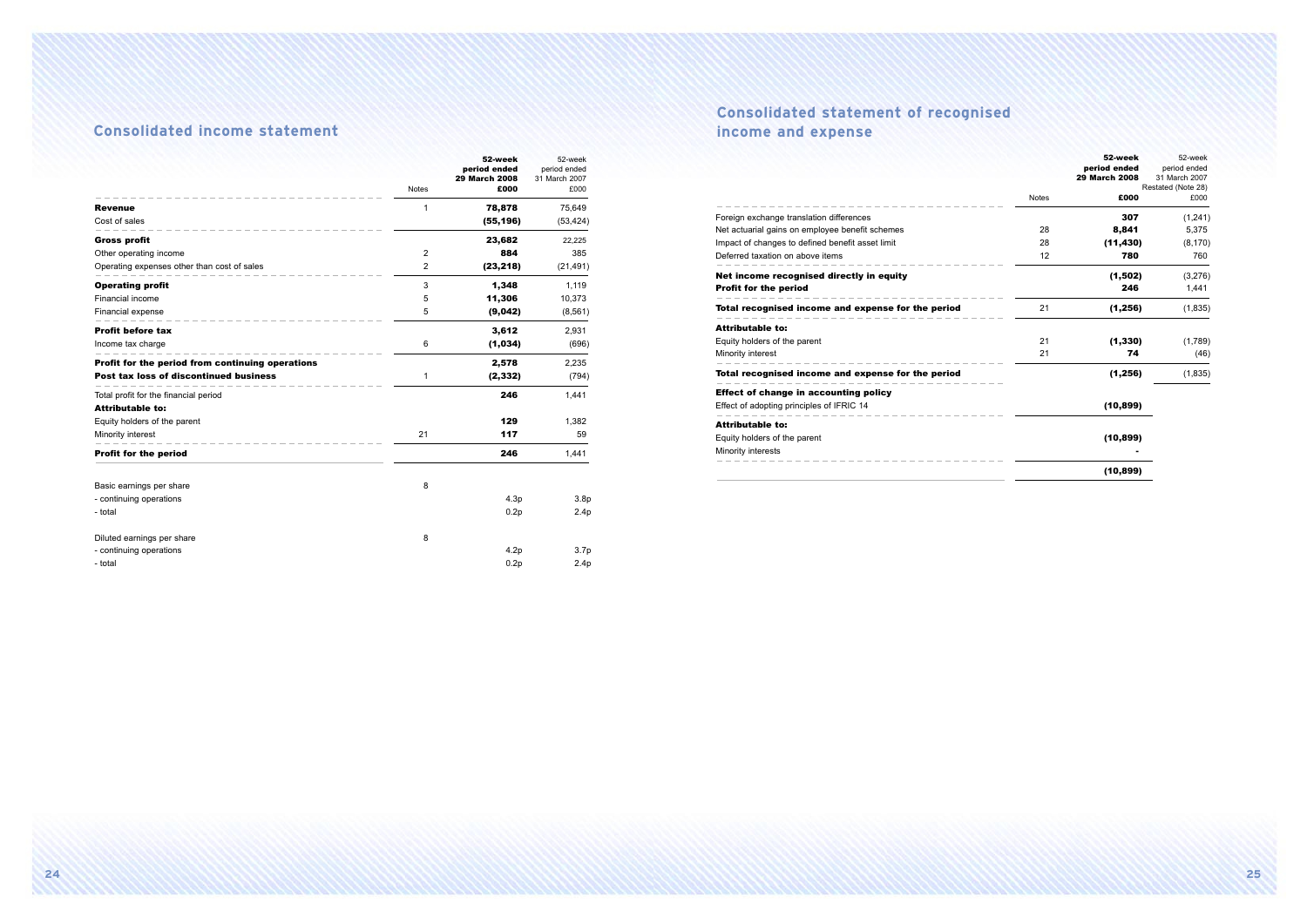The financial statements on pages 24 to 58 were approved by the board of directors on 20 June 2008 and were signed on its behalf by Martyn Wakeman, Group Finance Director.

|                                                           |       | <b>At 29 March 2008</b> |                            |
|-----------------------------------------------------------|-------|-------------------------|----------------------------|
|                                                           | Notes | £000                    | Restated (Note 28)<br>£000 |
| <b>Non-current assets</b>                                 |       |                         |                            |
| Property, plant and equipment                             | 10    | 12,603                  | 13,034                     |
| Intangible assets                                         | 11    | 3,018                   | 2,433                      |
| Deferred tax assets                                       | 12    | 1,605                   | 1,190                      |
|                                                           |       | 17,226                  | 16,657                     |
| Current assets                                            |       |                         |                            |
| Inventories                                               | 13    | 24,421                  | 22,307                     |
| Trade and other receivables                               | 14    | 19,015                  | 19,479                     |
| Cash and cash equivalents                                 | 15    | 3,297                   | 6,944                      |
|                                                           |       | 46,733                  | 48,730                     |
| <b>Total assets</b><br><b>Non-current liabilities</b>     |       | 63,959                  | 65,387                     |
| Employee benefits                                         | 28    | (2,965)                 |                            |
| Deferred tax liabilities                                  | 12    | (1, 479)                | (2,915)                    |
|                                                           |       | (4, 444)                | (1,702)<br>(4,617)         |
| <b>Current liabilities</b>                                |       |                         |                            |
| Trade and other payables                                  | 17    | (20, 561)               | (18, 227)                  |
| Income tax payable                                        |       | (100)                   | (80)                       |
| Provisions                                                | 18    | (370)                   | (417)                      |
| Loans and other borrowings                                | 16    | (131)                   | (2, 547)                   |
|                                                           |       | (21, 162)               | (21, 271)                  |
| <b>Total liabilities</b>                                  |       | (25, 606)               | (25, 888)                  |
| <b>Net assets</b>                                         |       | 38,353                  | 39,499                     |
| <b>Shareholders' equity</b>                               |       |                         |                            |
| Called-up share capital                                   | 21    | 14,308                  | 14,287                     |
| Share premium account                                     | 21    | 13,766                  | 13,747                     |
| <b>Revaluation reserve</b>                                | 21    | 2,765                   | 3,148                      |
| Capital redemption reserve                                | 21    | 2,500                   | 2,500                      |
| <b>Translation reserve</b>                                | 21    | 113                     | (172)                      |
| Retained earnings                                         | 21    | 4,480                   | 5,642                      |
| Total equity attributable to equity holders of the parent |       | 37,932                  | 39,152                     |
| <b>Minority interest</b>                                  | 21    | 421                     | 347                        |
| <b>Total equity</b>                                       | 21    | 38,353                  | 39,499                     |

# **Consolidated balance sheet**

| Notes | 52-week<br>period ended<br><b>29 March 2008</b><br>£000 | 52-week<br>period ended<br>31 March 2007<br>£000 |
|-------|---------------------------------------------------------|--------------------------------------------------|
|       | 246                                                     | 1,441                                            |
|       | 286                                                     | 120                                              |
|       | 1,033                                                   | 1,218                                            |
|       |                                                         | 24                                               |
|       | (2, 264)                                                | (1, 812)                                         |
|       | (173)                                                   | 40                                               |
|       | 70                                                      | 14                                               |
|       | 81                                                      | 696                                              |
|       | (721)                                                   | 1,741                                            |
|       | 699                                                     | (4,602)                                          |
|       | (2, 506)                                                | (2, 433)                                         |
|       | 1,885                                                   | 4,650                                            |
|       | 151                                                     | 30                                               |
|       | (492)                                                   | (614)                                            |
|       | (491)                                                   | (278)                                            |
|       | 92                                                      | (8)                                              |
|       | (891)                                                   | (900)                                            |
|       |                                                         |                                                  |
|       | 106                                                     | 157                                              |
|       | 810                                                     | 236                                              |
|       | (1, 715)                                                | (680)                                            |
|       | (876)                                                   | (548)                                            |
|       | 1,175                                                   |                                                  |
|       | (500)                                                   | (835)                                            |
|       |                                                         |                                                  |
|       | 40                                                      | 142                                              |
|       | (833)                                                   | 151                                              |
|       |                                                         | 64                                               |
|       | (793)                                                   | 357                                              |
| 22    | (2, 184)                                                | (1, 378)                                         |
|       | 5,331                                                   | 6,718                                            |
|       | 150                                                     | (9)                                              |
| 15    | 3,297                                                   | 5,331                                            |
|       |                                                         |                                                  |

|                                                          | nutes | エリリリ     | LUUU     |
|----------------------------------------------------------|-------|----------|----------|
| <b>Cash flows from operating activities</b>              |       |          |          |
| Profit for the period                                    |       | 246      | 1,441    |
| Adjustments for:                                         |       |          |          |
| Amortisation of development expenditure                  |       | 286      | 120      |
| Depreciation                                             |       | 1,033    | 1,218    |
| Impairment of goodwill                                   |       |          | 24       |
| Net financial income                                     |       | (2, 264) | (1, 812) |
| (Loss)/Profit on disposal of plant and equipment         |       | (173)    | 40       |
| Equity share option expense                              |       | 70       | 14       |
| Income tax expense                                       |       | 81       | 696      |
| <b>Operating cash flow before changes</b>                |       |          |          |
| in working capital and provisions                        |       | (721)    | 1,741    |
| Decrease/(increase) in trade and other receivables       |       | 699      | (4,602)  |
| Increase in inventories                                  |       | (2,506)  | (2, 433) |
| Increase in trade and other payables                     |       | 1,885    | 4,650    |
| Increase in employee benefits                            |       | 151      | 30       |
| <b>Cash generated from the operations</b>                |       | (492)    | (614)    |
| Interest paid                                            |       | (491)    | (278)    |
| Income tax received/(paid)                               |       | 92       | (8)      |
| Net cash flows from operating activities                 |       | (891)    | (900)    |
| <b>Cash flows from investing activities</b>              |       |          |          |
| Interest received                                        |       | 106      | 157      |
| Proceeds from sale of plant and equipment                |       | 810      | 236      |
| Purchase of plant and equipment                          |       | (1,715)  | (680)    |
| Development expenditure capitalised                      |       | (876)    | (548)    |
| Disposal of discontinued operation                       |       | 1,175    |          |
| Net cash flows from investing activities                 |       | (500)    | (835)    |
| <b>Cash flows from financing activities</b>              |       |          |          |
| Proceeds from the issue of ordinary shares               |       | 40       | 142      |
| (Repayment)/proceeds from external borrowing             |       | (833)    | 151      |
| Proceeds from disposal of non current asset investments  |       |          | 64       |
| Net cash flows from financing activities                 |       | (793)    | 357      |
| Net decrease in cash and cash equivalents                | 22    | (2, 184) | (1,378)  |
| Cash and cash equivalents at the beginning of the period |       | 5,331    | 6,718    |
| Effect of exchange rate fluctuations on cash held        |       | 150      | (9)      |
|                                                          |       |          |          |

Cash and cash equivalents at the end of the period

# **Consolidated cash flow statement**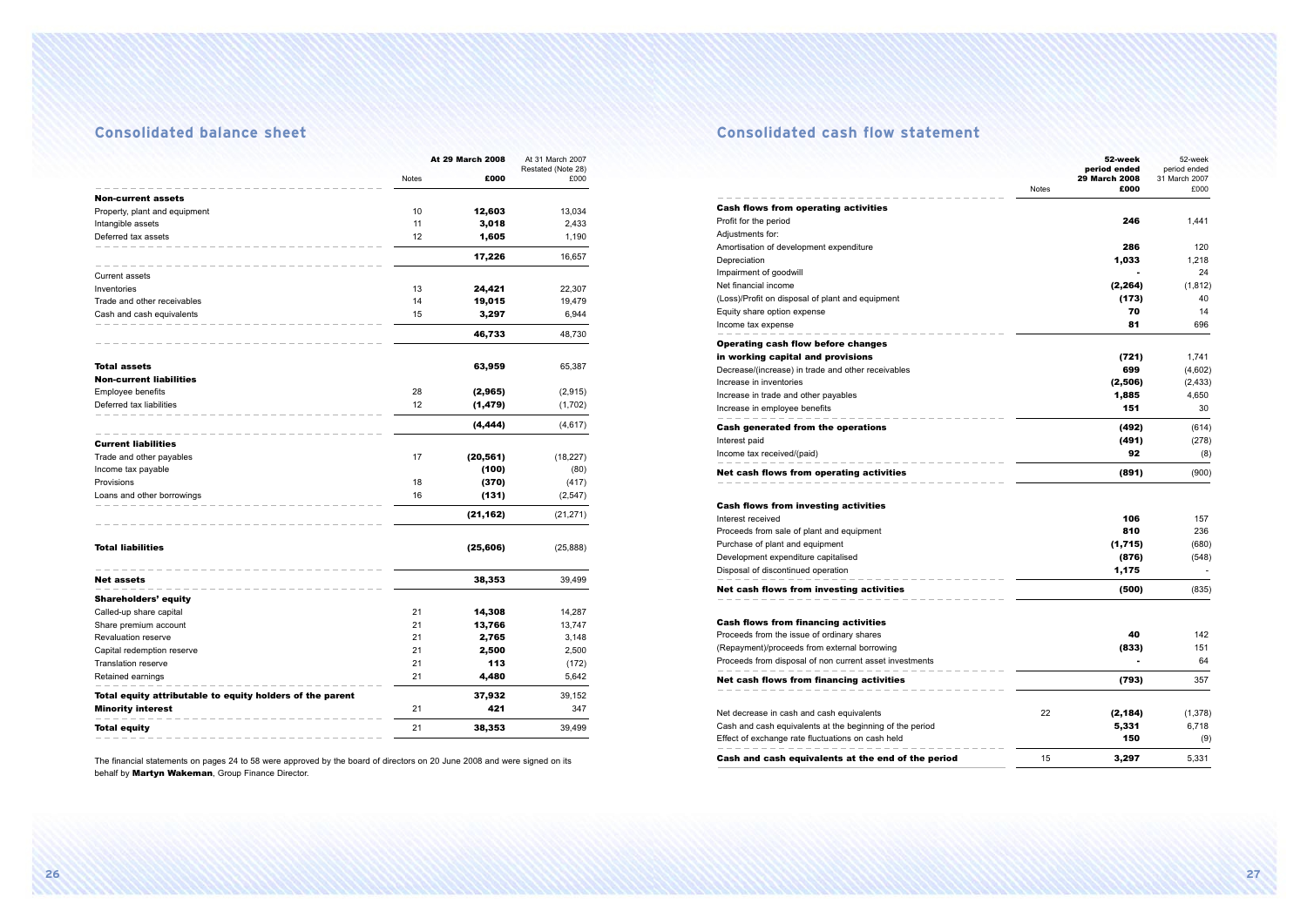### Basis of preparation

The 600 Group PLC is a public limited company incorporated and domiciled in England and Wales. The Company's ordinary shares are traded on the London Stock Exchange.

The Group consolidated financial statements incorporate accounts, prepared to the Saturday nearest to the Group's accounting reference date of 31 March, of the Company and its subsidiary undertakings (together referred to as "the Group"). The results for 2008 are for the 52-week period ended 29 March 2008. The results for 2007 are for the 52 week period ended 31 March 2007. The parent company financial statements present information about the Company as a separate entity and not about its group.

The Group financial statements have been prepared and approved by the directors in accordance with International Financial Reporting Standards as adopted by the EU (adopted IFRSs). In the current year the Group has adopted IFRS 7 Financial Instruments: Disclosures which is effective for annual reporting periods beginning on or after 1 January 2007, and the related amendments to IAS 1 Presentation of Financial Statements. The impact of the adoption of IFRS 7 and the changes to IAS 1 has been to expand the disclosures provided in these financial statements regarding the Group's financial instruments and management of capital (see note 24). The adoption has had no impact on profit or net assets for either the current or comparative period of the Group.

The Group has adopted the principles of IFRIC 14 – IAS 19 – The Limit on a Defined Benefit Asset, Minimum Funding Requirements and their Interaction in its financial statements and has restated the prior year. As a result of applying IFRIC 14, the pension surplus of £27.0m at 29 March 2008 is not recognised as a plan asset, because the Group does not have an unconditional right to the use of this surplus. In accordance with IFRIC 14, an initial adjustment of £5.2m has been made to retained earnings at 1 April 2006. IFRIC 14 has not yet been endorsed by the EU but the principles of it have been voluntarily adopted. The adoption of the principles of IFRIC 14 has had no effect on basic or diluted EPS.

Two interpretations issued by the International Financial Reporting Interpretations Committee are effective for the current period. IFRIC 8 Scope of IFRS 2 – Share-Based payment, IFRIC 10 Interim Financial Reporting and Impairment. The adoption of the relevant interpretations has not led to any changes in the Group's accounting policies.

At the date of authorisation of these financial statements, IFRS 8 Operating Segments and IFRIC 11 – IFRS 2 – Group and Treasury Share Transactions were in issue and endorsed but not yet effective. The Directors note that the impact of the adoption of the Standard and Interpretation in future periods is still under consideration.

The Company has elected to prepare its parent company financial statements in accordance with UK GAAP; these are presented on pages 60 to 68.

These results represent the third annual financial statements the Group has prepared in accordance with its accounting policies under adopted IFRSs.

The preparation of financial statements in conformity with adopted IFRSs require management to make judgements, estimates and assumptions that affect the application of policies and reported amounts of assets and liabilities, income and expenses. The estimates and associated assumptions are based on historical experience and various other factors that are believed to be reasonable under the circumstances, the results of which form the basis of making the judgements about carrying values of assets and liabilities that are not readily apparent from other sources. Actual results may differ from these estimates.

The estimates and underlying assumptions are reviewed on an ongoing basis. Revisions to accounting estimates are recognised in the period in which the estimate is revised if the revision affects only that period, or in the period of the revision and future periods if the revision affects both current and future periods.

Judgements made by management in the application of IFRS that have a significant effect on the Group financial statements and estimates with a significant risk of material adjustment in the next year are discussed in note 29.

The following principal accounting policies have been applied consistently to all periods presented in these Group financial statements.

#### Basis of accounting

The financial statements are prepared under the historical cost convention except that properties and derivatives are stated at their fair value.

### Basis of consolidation

The Group's financial statements consolidate the financial statements of the Company and its subsidiary undertakings. Subsidiary undertakings are those entities that are controlled by the Group. The results of any subsidiaries sold or acquired are included in the Group's income statement up to, or from, the date control passes. All intra-Group balances and transactions, including unrealised profits arising from intra-Group transactions, are eliminated fully on consolidation.

## **Group accounting policies**

### Foreign currency translation

Transactions denominated in foreign currencies are translated into Sterling at the rates of exchange ruling on the date of the transaction. Monetary assets and liabilities are translated into Sterling at the rate of exchange ruling at the balance sheet dates. Earnings of foreign operations are translated at the average exchange rate for the period as an approximation to actual transaction date rates. Exchange rates used to express the assets and liabilities of overseas companies in Sterling are the rates ruling at the balance sheet dates. Exchange differences arising from the retranslation of the investments in overseas subsidiaries are recorded as a movement on reserves. All other exchange differences are dealt with through the income statement.

On transition to IFRS, the Group took the exemption under IFRS 1 to start the translation reserve at nil. The balance on this reserve only relates to post transition.

#### Revenue

Revenue represents commission on agency sales and the total of the amounts invoiced to customers outside the Group for goods supplied and services rendered, excluding VAT, and after deducting discounts allowed and credit notes issued. Revenue is recognised at the point at which goods are supplied to customers. Revenue from services rendered is recognised in the income statement in proportion to the stage of completion of the transaction at the balance sheet date. No revenue is recognised if there are significant uncertainties regarding recovery of the consideration due, associated completion costs, the possible return of goods or continuing management involvement with the goods.

### Seament reporting

A segment is a distinguishable component of the Group that is engaged in providing products or services within a particular geographical segment. The Group operates in one main business segment being machine tools and equipment.

### Pensions and post-retirement health benefits

The Group operates both defined benefit and defined contribution pension schemes and a retirement healthcare benefit scheme for certain of its employees in the US. The Group's net obligation in respect of the defined benefit schemes and the retirement healthcare benefit scheme is calculated by estimating the amount of future benefit that employees have earned in return for their service in the current and prior periods; that benefit is discounted to determine its present value and the fair value of any scheme assets is deducted. The discount rate for the UK schemes is based on the annualised yield on the iBoxx over 15 year AA credit rated corporate bonds. The discount rate for the

retirement healthcare benefit scheme is based on a similar measure which is appropriate for the US market. The calculations are performed by a qualified Actuary using the projected unit method. Actuarial gains and losses are recognised immediately through the statement of recognised income and expense. The principles of IFRIC 14 have been adopted in the current period as described in the Basis of Preparation. The extent to which the Schemes' assets exceed the liabilities is shown as a surplus in the balance sheet to the extent that the surplus is recoverable by the Group through reductions in future contributions to the scheme.

Items recognised in the Income Statement and Statement of Recognised Income and Expense are as follows:

- 1. Within operating profit
- Current service cost representing the increase in the present value of the defined benefit obligation resulting from employee service in the current period;
- Past service cost representing the increase in the present value of the defined benefit obligation resulting from employee service in prior periods, which arises from changes made to the benefits under the scheme in the current period. To the extent that the changes to benefits vest immediately, past service costs are recognised immediately, otherwise they are recognised on a straight line basis over the vesting period; and
- Gains and losses arising on settlements and curtailments – where the item that gave rise to the settlement or curtailment is recognised within operating profit.
- 2. Below operating profit
	- Interest cost on the liabilities of the scheme calculated by reference to the scheme liabilities and discount rate at the beginning of the period and allowing for changes in liabilities during the period; and
- Expected return on the assets of the scheme calculated by reference to the scheme assets and long term expected rate of return at the beginning of the period and allowing for changes during the period.
- 3. Within the statement of recognised income and expense:
- Actuarial gains and losses arising on the assets and liabilities of the scheme.
- Any change in the unrecognised asset of the scheme due to the asset limit test.

Obligations for contributions to defined contribution pension schemes are recognised as an expense in the income statement as incurred.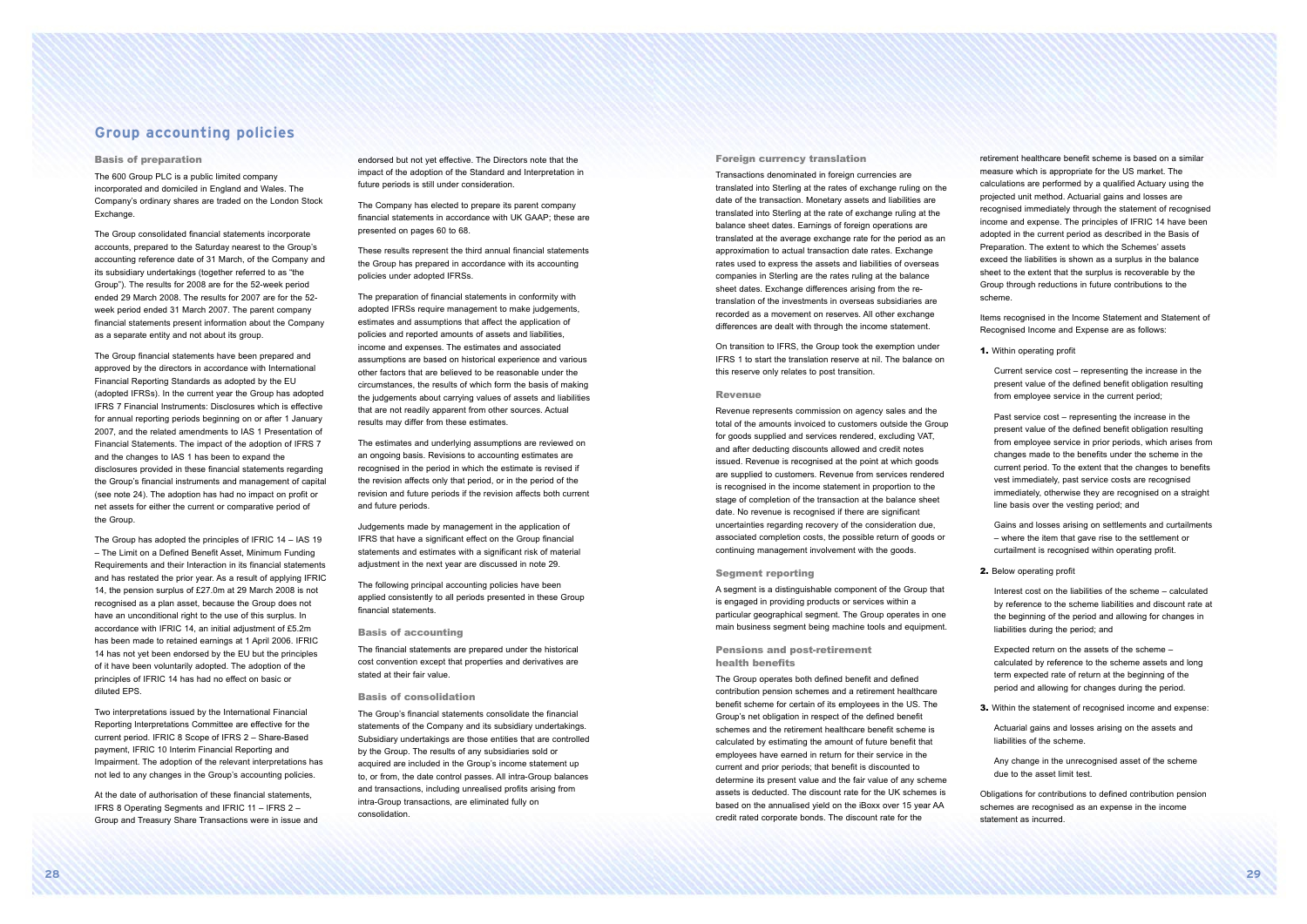## **Group accounting policies (continued)**

### Goodwill

Goodwill arising on acquisition of subsidiaries and businesses is capitalised as an asset and represents the excess of the fair value of the consideration given over the fair value of the net identifiable assets, liabilities and contingent liabilities acquired.

Goodwill written off in prior years under previous UK GAAP will not be reinstated.

In accordance with IFRS 3 "Business combinations", goodwill has been frozen at its net book value as at the date of transition and will not be amortised. Instead it will be subject to an annual impairment review with any impairment losses being recognised immediately in the income statement.

### Research and development

Research expenditure undertaken with the prospect of gaining new scientific or technical knowledge and understanding is recognised in the income statement as an expense as incurred.

Expenditure on development activities, whereby research findings are applied to a plan or design for the production of new or substantially improved products and processes, is capitalised if the product or process is technically and commercially feasible and the Group has sufficient resources to complete development. The expenditure capitalised includes direct labour and an appropriate proportion of overheads. Amortisation is charged to the income statement on a straight line basis over the useful economic life of the activity. Currently the annual rates used are between 2 and 5 years.

### Property, plant and equipment

Property, plant and equipment are held at cost, subject to triennial property revaluations, or indications of changes in fair value of properties.

Depreciation is calculated to write off the cost (or amount of the valuation) of property, plant and equipment less the estimated residual value on a straight-line basis over the expected useful economic life of the assets concerned. The annual rates used are generally:

- freehold buildings 2 to 4%
- leasehold buildings over residual terms of the leases
- plant and machinery 10 to 20%
- fixtures, fittings,

tools and equipment 10 to 33.3%.

### Inventories

Inventories are valued at the lower of cost and net realisable value after making due allowance for obsolete and slow moving items.

Costs incurred in bringing each product to its present location and condition are accounted for as follows:

- raw materials purchase cost on a first in, first out basis
- finished goods and work in progress cost of direct materials and labour and a proportion of manufacturing overheads based on normal operating capacity.

Net realisable value is the estimated selling price in the ordinary course of business, less estimated cost of completion and the estimated costs necessary to make the sale.

### Trade and other receivables

Trade receivables are initially measured on the basis of their fair value and are reduced by appropriate provisions for estimated unrecoverable amounts. Trade receiveables are subsequently measured at amortised cost. Bad debts are written off when identified.

#### Cash and cash equivalents

Cash and cash equivalents in the balance sheet comprise cash at bank and in hand and short-term cash deposits.

For the purpose of the consolidated cash flow statement, cash and cash equivalents consist of cash and cash equivalents as described above, net of outstanding bank overdrafts which are repayable on demand and form an integral part of cash management.

#### Share-based payments

The cost of equity-settled transactions is recognised, together with a corresponding increase in equity, over the period in which the performance conditions are fulfilled, ending on the date on which the relevant employees become fully entitled to the award ("vesting date"). The cumulative expense recognised for equity-settled transactions at each reporting date until the vesting date reflects the extent to which the vesting period has expired and the number of awards that, in the opinion of the directors of the Group and based on the best available estimates at that date, will ultimately vest. The charge is trued-up only for service and non-market conditions. The income statement charge for a period represents the movement in cumulative expenses recognised as at the beginning and end of that period.

Charges for employee services received in exchange for share-based payment have been made for all options granted after 7 November 2002 in accordance with IFRS 2 "Share-based payment". The fair value of such options has been calculated using a binomial option-pricing model, based upon publicly available market data at the point of grant.

#### Taxation

Income tax on the profit or loss for the period comprises current and deferred tax. Income tax is recognised in the income statement except to the extent that it relates to items recognised directly in equity, in which case it is recognised in equity. Income tax is the expected tax payable on the taxable income for the year, using tax rates enacted or substantively enacted at the balance sheet date, and any adjustment to tax payable in respect of previous years.

Deferred tax is provided using the balance sheet liability method, providing for temporary differences between the carrying amounts of assets and liabilities for financial reporting purposes and the amounts used for taxation purposes. The amount of deferred tax provided is based on the expected manner of realisation or settlement of the carrying amount of assets and liabilities, using tax rates enacted or substantively enacted at the balance sheet date.

A deferred tax asset is recognised only to the extent that it is probable that future taxable profits will be available against which an asset can be utilised.

#### **Lesses**

Assets financed by leasing arrangements, which give rights approximating to ownership, are treated as if they had been purchased outright and are capitalised and depreciated over the shorter of the estimated useful life of the assets and the period of the leases. The capital element of future rentals is treated as a liability and the interest element is charged against profits in proportion to the balances outstanding. The rental costs of all other leased assets are charged against profits on a straight-line basis.

### Derivative financial instruments

The Group does not hedge account but uses derivative financial instruments to hedge its commercial exposure to foreign exchange and interest rate risks arising from operational, financing and investment activities. In accordance with its treasury policy, the Group does not hold or issue derivative financial instruments for trading purposes. Derivative financial instruments are accounted for as trading instruments and are recognised initially at cost. Subsequent to initial recognition, derivative financial instruments are stated at fair value. The gain or loss on remeasurement to fair value is recognised immediately in the income statement.

The fair value of forward exchange contracts is their quoted market price at the balance sheet date, which is based on the quoted forward price.

### Interest-bearing borrowings

Interest-bearing borrowings are recognised initially at fair value less attributable transaction costs. Subsequent to initial recognition, interest-bearing borrowings are stated at amortised cost with any difference between cost and redemption value being recognised in the income statement over the period of the borrowings on an effective interest basis.

### **Provisions**

Provisions are recognised when the Group has a present obligation (legal or constructive) as a result of a past event, it is probable that an outflow of resources embodying economic benefit will be required to settle the obligation, although there remains uncertainty over timing or the amount of the obligation, and a reliable estimate can be made of the amount of the obligation.

### Impairment

The carrying amount of the Group's assets, other than inventories and deferred tax assets (see accounting policies above), are reviewed at each balance sheet date to determine whether there is any indication of impairment. If any such indication exists, the asset's recoverable amount is estimated.

For goodwill, the recoverable amount is estimated at each balance sheet date.

An impairment loss is recognised whenever the carrying amount of an asset or cash generating unit exceeds its recoverable amount. Impairment losses are recognised in the consolidated income statement. Those relating to revalued property are treated in accordance with IAS 16.

Impairment losses recognised in respect of cash-generating units are allocated first to reduce the carrying amount of any goodwill allocated to cash-generating units (group of units) and then, to reduce the carrying amount of the other assets of the unit (group of units) on a pro rata basis.

### **Dividends**

Dividends are recorded in the Group's financial statements in the period in which they are declared.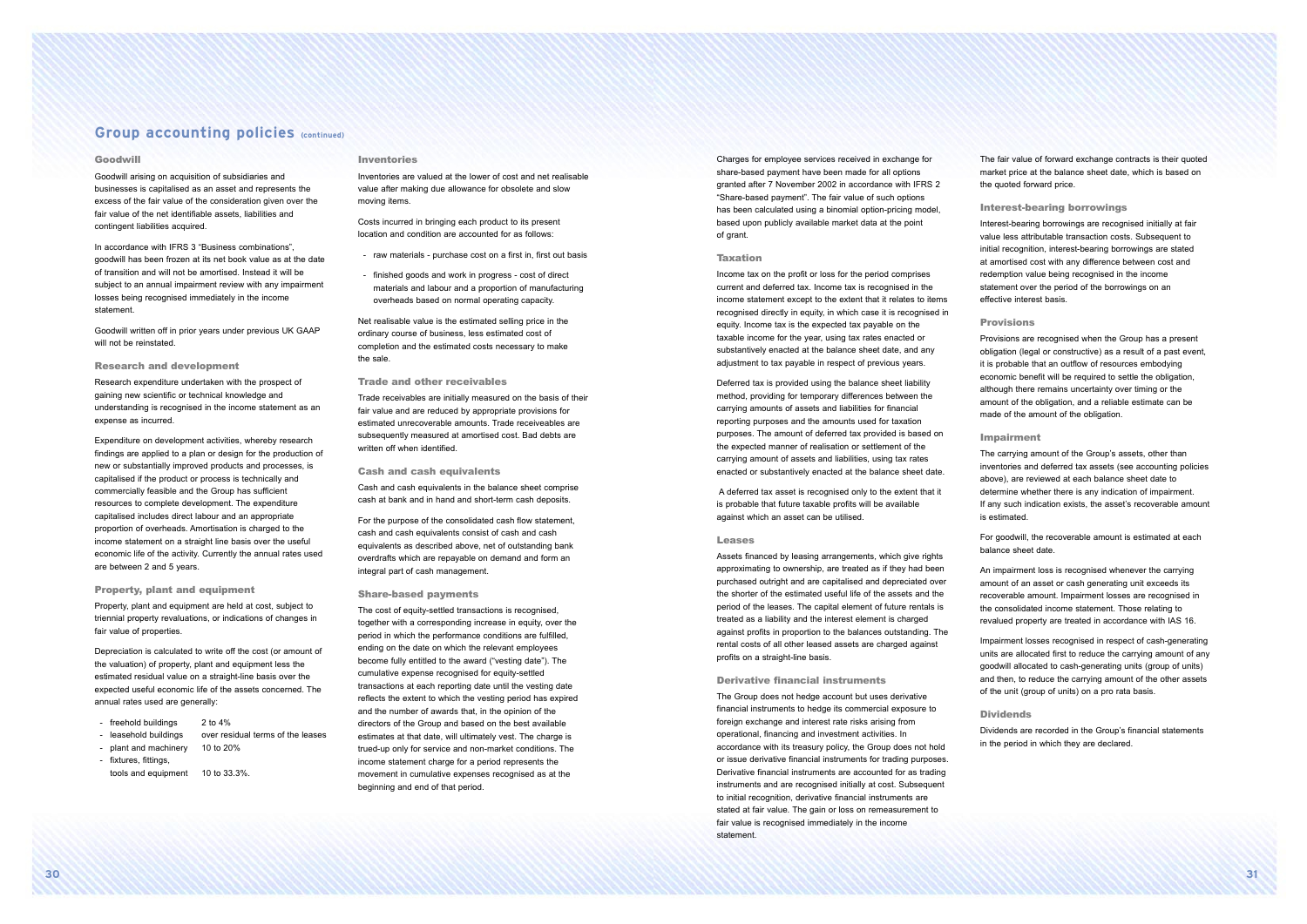### Other information

|                          |                             | 2008                |                             |                      | 2007         |                          |
|--------------------------|-----------------------------|---------------------|-----------------------------|----------------------|--------------|--------------------------|
|                          | <b>Capital</b><br>additions | <b>Depreciation</b> | <b>Impairment</b><br>losses | Capital<br>additions | Depreciation | Impairment<br>losses     |
|                          | £000                        | £000                | £000                        | £000                 | £000         | £000                     |
| United Kingdom           | 2,176                       | 1,101               | $\blacksquare$              | 937                  | 1,122        | $\overline{\phantom{a}}$ |
| Other European countries | 28                          | 26                  | $\blacksquare$              | 69                   | 19           | $\overline{\phantom{0}}$ |
| North America            | 247                         | 108                 | $\blacksquare$              | 108                  | 124          | 24                       |
| Africa and Australasia   | 140                         | 84                  | $\blacksquare$              | 114                  | 73           |                          |
|                          | 2,591                       | 1,319               | $\blacksquare$              | 1.228                | 1,338        | 24                       |

Segment information is presented in respect of the Group's geographical segments which are based on the Group's management and internal reporting structure.

In presenting information on the basis of geographical segments, segment revenue is based on the geographical origin of revenue. Segment assets are based on the geographical location of the assets.

Inter-segment pricing is determined on an arm's length basis.

Segment results, assets and liabilities include items directly attributable to a segment as well as those that can be allocated on a reasonable basis.

Segment capital expenditure is the total cost incurred during the period to acquire segment assets that are expected to be used for more than one period.

Segment revenue based on the geographical destination of revenue is as follows:

|                          | 2008   | 2007                     |
|--------------------------|--------|--------------------------|
|                          | £000   | £000                     |
| United Kingdom           | 21,375 | 21,460                   |
| Other European countries | 18,457 | 15,204                   |
| North America            | 23,898 | 25,154                   |
| Africa and Australasia   | 14,890 | 17,107                   |
| <b>Central America</b>   | 281    | $\overline{\phantom{0}}$ |
| Middle East              | 370    |                          |
| Far East                 | 2,578  | $\overline{\phantom{0}}$ |
|                          | 81,849 | 78,925                   |
|                          |        |                          |

### Business segments

The Group comprises one main business segment being machine tools and equipment.

### **1. Segment analysis**

### Geographical segments

|                             | 2008     | 2007    |
|-----------------------------|----------|---------|
|                             | £000     | £000    |
| <b>Revenue</b>              |          |         |
| United Kingdom              | 46,490   | 50,113  |
| Other European countries    | 8,521    | 6,171   |
| North America               | 20,073   | 20,721  |
| Africa and Australasia      | 13,996   | 11,903  |
| Inter-segment revenue       | (7, 231) | (9,983) |
| Revenue generated in period | 81,849   | 78.925  |

### Operating (loss)/profit

| United Kingdom                    | 443     | 678   |
|-----------------------------------|---------|-------|
| Other European countries          | (1,002) | (534) |
| North America                     | (1,708) | (56)  |
| Africa and Australasia            | 330     | 237   |
| Operating (loss)/profit in period | (1,937) | 325   |

### Results of the discontinued operations

| Revenue                               | 2,971    | 3,276   |
|---------------------------------------|----------|---------|
| Expenses                              | (5,990)  | (4,070) |
| Loss before tax                       | (3,019)  | (794)   |
| Tax on loss                           | 864      |         |
| Loss recognised on disposal of assets | (266)    |         |
| Tax on loss                           | 89       |         |
|                                       | (2, 332) | (794)   |

The discontinued operations relate to the closure of operations in Canada and the sale of certain assets of the Canadian distributor business to Semcan Inc, which completed in January 2008. The total consideration received was £1.5m. The discontinued operations also include final closure costs in relation to the French operation which was discontinued in 2007.

### Balance sheet

|                          | 2008                  |                            |                | 2007                |  |
|--------------------------|-----------------------|----------------------------|----------------|---------------------|--|
|                          | <b>Assets</b><br>£000 | <b>Liabilities</b><br>£000 | Assets<br>£000 | Liabilities<br>£000 |  |
| United Kingdom           | 41,122                | (15, 557)                  | 40.619         | (17, 424)           |  |
| Other European countries | 3,869                 | (2, 488)                   | 2,696          | (1, 155)            |  |
|                          | 12,232                | (5, 213)                   | 14,988         | (4, 356)            |  |
| Africa and Australasia   | 6.736                 | (2, 348)                   | 7,084          | (2,953)             |  |
|                          | 63,959                | (25,606)                   | 65.387         | (25, 888)           |  |

# **Notes relating to the consolidated financial statements**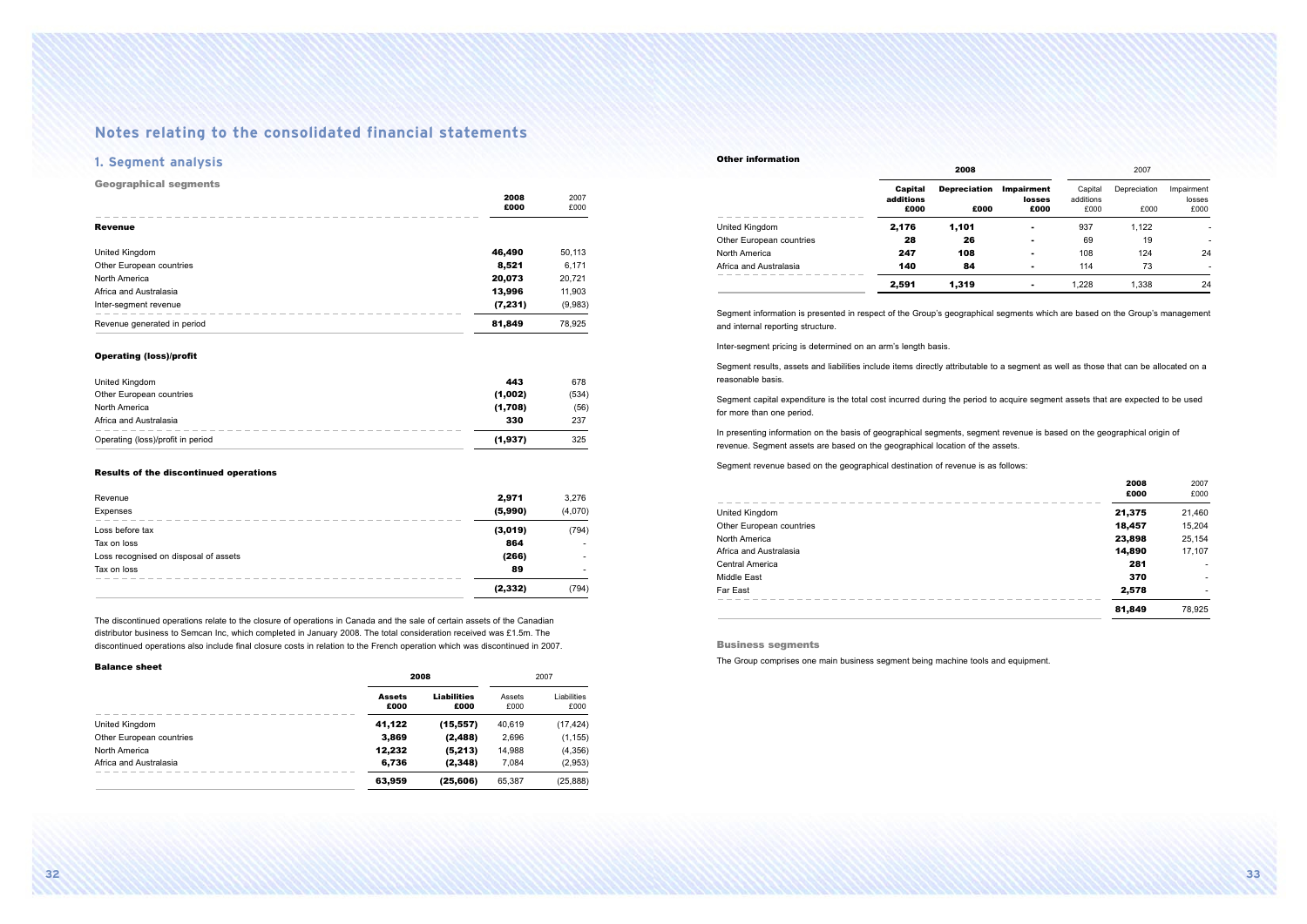### **2. Other Operating Income / Operating Expenses**

|                                 | 2008<br>£000 | 2007<br>£000 |
|---------------------------------|--------------|--------------|
| Other Operating Income          | 884          | 385          |
| Operating Expenses :            |              |              |
| Administration expenses         | 16,412       | 15,714       |
| Distribution costs              | 6,806        | 5,777        |
| <b>Total operating expenses</b> | 23,218       | 21,491       |

Included within Other Operating Income is £391,000 of profit on disposal on surplus land.

Administration expenses include one-off charges of £300,000 associated with the EMO exhibition in Germany, £200,000 relating to bid defence costs and £100,000 relating to the introduction of a new management incentive scheme.

### **3. Operating profit before financing income and expense**

|                                                                              | 2008  | 2007  |
|------------------------------------------------------------------------------|-------|-------|
|                                                                              | £000  | £000  |
| Operating profit before financing income and expense is stated               |       |       |
| after charging:                                                              |       |       |
| - depreciation of owned property, plant and equipment                        | 1,007 | 1,167 |
| - depreciation of assets held under finance leases                           | 26    | 51    |
| - impairment loss on goodwill                                                |       | 24    |
| - amortisation of development expenditure                                    | 286   | 120   |
| - research and development expensed as incurred                              | 456   | 792   |
| - hire of plant                                                              | 108   | 279   |
| - other operating lease rentals                                              | 180   | 119   |
| - loss on sale of property, plant and equipment                              | 281   | 37    |
| - loss on sale of non current investments                                    |       | 20    |
| and after crediting:                                                         |       |       |
| - rents receivable                                                           | 157   | 173   |
| - profit on sale of property, plant and equipment                            | 454   |       |
| Auditors' remuneration:                                                      |       |       |
| - audit of these financial statements                                        | 116   | 132   |
| - amounts receivable by auditors and their associates in respect of:         |       |       |
| - audit of financial statements of subsidiaries pursuant to such legislation | 45    | 40    |
| - other services relating to taxation                                        | 20    | 17    |
| - other services pursuant to such legislation                                | 21    | 28    |
|                                                                              |       |       |

Amounts paid to the company's auditor in respect of services to the company, other than the audit of the company's financial statements have not been disclosed as the information is required instead to be disclosed on a consolidated basis.

## **4. Personnel expenses**

| Machine tools and equipment                                                                                       | 669    | 624    |
|-------------------------------------------------------------------------------------------------------------------|--------|--------|
| The average number of employees of the Group (including executive directors) during the period<br>was as follows: | 2008   | 2007   |
|                                                                                                                   | 19,840 | 18,127 |
| - equity share options expense                                                                                    | 70     | 14     |
| - pension charges relating to defined benefit schemes                                                             | 608    | 724    |
| - pension charges relating to defined contribution schemes                                                        | 258    | 199    |
| - social security costs                                                                                           | 2,219  | 2,150  |
| - wages and salaries                                                                                              | 16,685 | 15,040 |
| Staff costs:                                                                                                      |        |        |
|                                                                                                                   | £000   | £000   |
|                                                                                                                   | 2008   | 2007   |
| T. I CISOIIIICI CAPCIISCS                                                                                         |        |        |

Details of directors' emoluments, share option schemes and pension entitlements are given in the directors' remuneration report on pages 17 to 21.

### **5. Financial income and expense**

| 2008<br>£000 | 2007<br>£000 |
|--------------|--------------|
| 71           | 157          |
| 11,235       | 10,216       |
| 11,306       | 10,373       |
| (289)        | (271)        |
| (8, 753)     | (8, 290)     |
| (9,042)      | (8, 561)     |

|                                                          | 71     | 157    |
|----------------------------------------------------------|--------|--------|
| Interest income                                          |        |        |
| Expected return on defined benefit pension scheme assets | 11.235 | 10.216 |
| Financial income                                         | 11.306 | 10.373 |
|                                                          |        |        |

Interest expense Interest on defined benefit pension scheme obligations Financial expense

### **6. Taxation**

 $\overline{\phantom{a}}$ 

|                                           | 2008<br>£000 | 2007<br>£000 |
|-------------------------------------------|--------------|--------------|
| urrent tax:                               |              |              |
| Corporation tax at 30% (2007: 30%):       |              |              |
| - current period relating to prior period | 50           | 25           |
| Overseas taxation:                        |              |              |
| - current period                          | (516)        | 16           |
| tal current tax (charge)/credit           | (466)        | 41           |
| eferred taxation                          |              |              |
| - current period                          | (726)        | (906)        |
| - relating to prior periods               | 158          | 169          |
| tal deferred taxation charge (note 12)    | (568)        | (737)        |
| xation charged to the income statement    | (1, 034)     | (696)        |

| Current tax:                              |          |       |
|-------------------------------------------|----------|-------|
| Corporation tax at 30% (2007: 30%):       |          |       |
| - current period relating to prior period | 50       | 25    |
| Overseas taxation:                        |          |       |
| - current period                          | (516)    | 16    |
| Total current tax (charge)/credit         | (466)    | 41    |
| Deferred taxation                         |          |       |
| - current period                          | (726)    | (906) |
| - relating to prior periods               | 158      | 169   |
| Total deferred taxation charge (note 12)  | (568)    | (737) |
| Taxation charged to the income statement  | (1, 034) | (696) |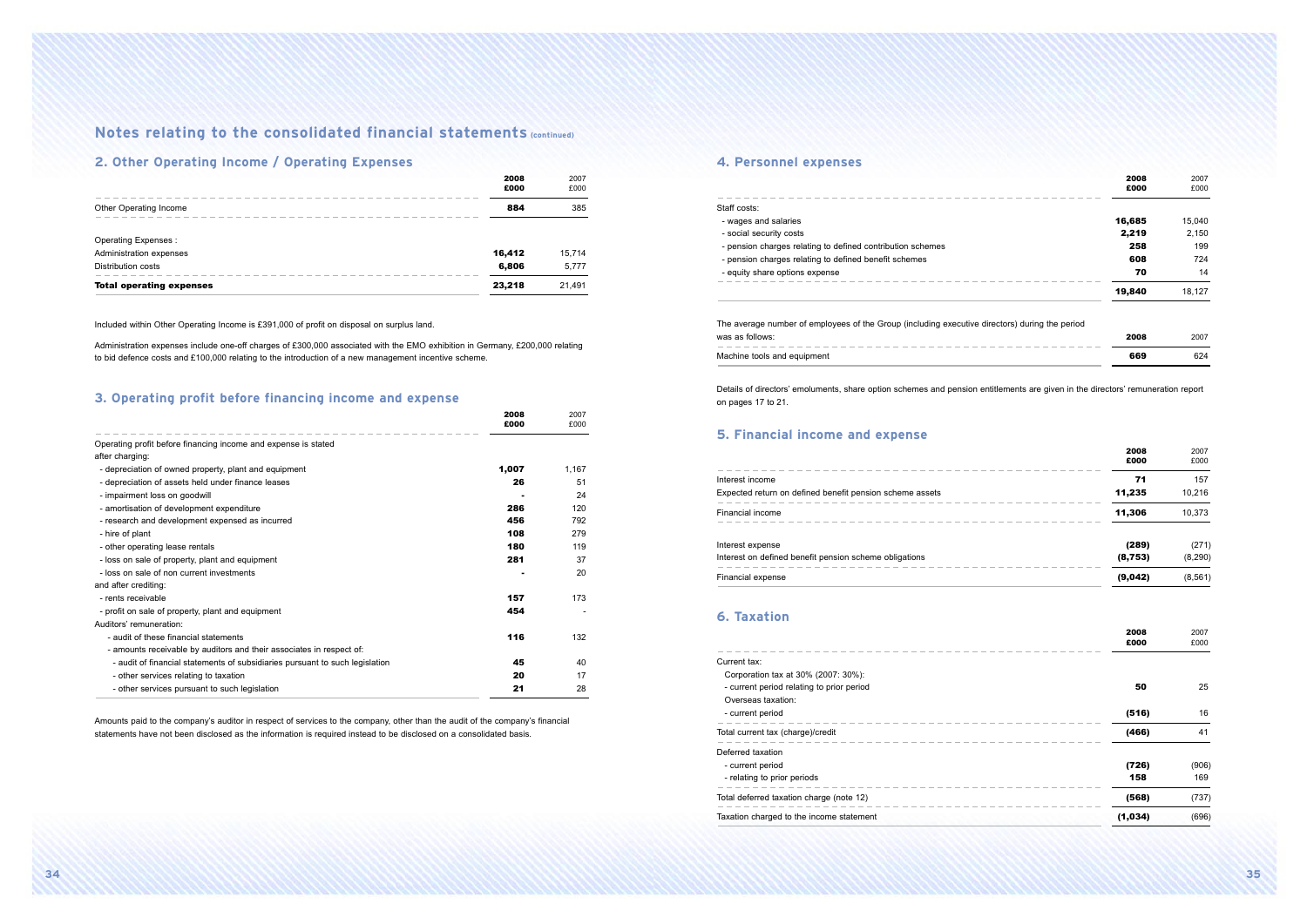### **6. Taxation (continued)**

### Tax reconciliation

The tax charge assessed for the period is lower than the standard rate of corporation tax in the UK of 30% (2007: 30%). The differences are explained below:

|                                                                                                   | 2008<br>£000 | 2007<br>£000 |
|---------------------------------------------------------------------------------------------------|--------------|--------------|
| Profit before tax                                                                                 | 3,612        | 2,931        |
| Profit before tax multiplied by the standard rate of corporation tax in the UK of 30% (2007: 30%) | 1,084        | 879          |
| Effects of:                                                                                       |              |              |
| - expenses not deductible                                                                         | 79           | 52           |
| - non taxable income                                                                              | (28)         |              |
| - overseas tax rates                                                                              |              | 48           |
| - deferred tax prior period adjustment                                                            | (158)        | (169)        |
| - current tax prior period adjustment                                                             | (50)         | (25)         |
| - tax not recognised on losses (unrecognised losses utilised)                                     | 47           | (89)         |
| - impact of rate change                                                                           | 60           |              |
| Taxation charged to the income statement                                                          | 1,034        | 696          |

Deferred tax recognised directly in equity

|                                      | 2008<br>£000 | 2007<br>£000 |
|--------------------------------------|--------------|--------------|
| Relating to employee benefit schemes | 780          | 760          |
|                                      | 780          | 760          |

The UK corporation tax rate changes to 28% from April 2008. The change has had no material effect on the tax charge for the year.

The tax expense in relation to the discontinued items is shown in note 1.

### **7. Dividends**

|                                                     | 2008<br>£000             | 2007<br>£000 |
|-----------------------------------------------------|--------------------------|--------------|
| No dividend paid in period (2007: No dividend paid) | $\overline{\phantom{0}}$ |              |
|                                                     | $\overline{\phantom{0}}$ |              |

### **8. Earnings per share**

The Group has granted share options to employees under The 600 Group PLC 2000 Sharesave Scheme. The vesting date of the first granted shares was 1 February 2007, additional share options were granted in December 2006 with a vesting date of 1 February 2010. Vesting is not conditional upon any performance criteria although there is a service condition that must be met. These options are settled in the form of equity.

The calculation of the basic earnings per share of 0.2p (2007: 2.4p) is based on the earnings for the financial period attributable to the parents shareholders of £129,000 (2007: £1,382,000) and on the weighted average number of shares in issue during the period of 57,207,168 (2007: 56,889,845). In determining the diluted earnings per share of 0.2p (2007: 2.4p), the earnings for the financial period attributable to shareholders was divided by the weighted average number of shares in the period plus 834,483 (2007: 1,219,303) of potentially dilutive shares on option. The basic earnings per share for continuing operations is 4.3p (2007: 3.8p) and the basic earnings per share for discontinued operations is (4.1)p (2007: (1.4)p). The diluted earnings per share for continuing operations is 4.2p (2007: 3.7p) and the diluted earnings per share for discontinued operations is (4.0)p (2007: (1.3)p).

The comparative figures presented have been restated due to take account of the discontinued businesses in the current period.

# **Notes relating to the consolidated financial statements (continued)**

Weighted average number of shares

| 2007                 | 2008                  |
|----------------------|-----------------------|
| 56,846,137<br>43,708 | 56,889,845<br>317,323 |
| 56,889,845           | 57,207,168            |

| Issued shares at start of period                   | 56.889.845 | 56.846.137 |
|----------------------------------------------------|------------|------------|
| Effect of shares issued in the year                | 317.323    | 43.708     |
| Weighted average number of shares at end of period | 57.207.168 | 56.889.845 |

### **9. Employee share option schemes**

On 31 March 2008, awards were made to certain senior employees under a new Performance Share Plan ("the PSP"). See the Remuneration Report for further information on this. As the awards were made on 31 March 2008, there are no financial implications for this report.

Share-based expense

The Group recognised total expenses of £70,161 (2007: £14,215) in relation to equity settled share-based payment transactions.

| The number and weighted average exercise prices of share options |                         |
|------------------------------------------------------------------|-------------------------|
|                                                                  | <b>Sharesave scheme</b> |
| Number of options outstanding at beginning of period             | 1,219,303               |
| Number of options forfeited in period                            | 298.257                 |
| Number of options exercised in period                            | 86,563                  |
| Number of options outstanding at end of period                   | 834.483                 |
| Number of options exercisable at end of period                   | 834.483                 |

Weighted average share price of options exercised in the period was 53.8p.

For share options outstanding at the end of the period, the exercisable price is 43.2p and the weighted average contractual life is 2 years and 3 months.

During the current and prior period, the Group has not granted equity as consideration for goods or services received.

Fair value assumptions of share-based payments

The fair value of awards granted is determined using the binomial valuation model. The fair value of share options and assumptions are shown in the table below:

|                               | 2008      | 2007      |
|-------------------------------|-----------|-----------|
| Fair value                    | £0.26     | £0.26     |
| Share price at grant          | £0.55     | £0.55     |
| Exercise price                | £0.43     | £0.43     |
| Dividend yield                | 0%        | $0\%$     |
| Expected volatility           | 50%       | 50%       |
| Expected life                 | 3.1 years | 3.1 years |
| Risk-free interest rate       | 5%        | 5%        |
| Number of shares under option | 834,483   | 1,219,303 |
|                               |           |           |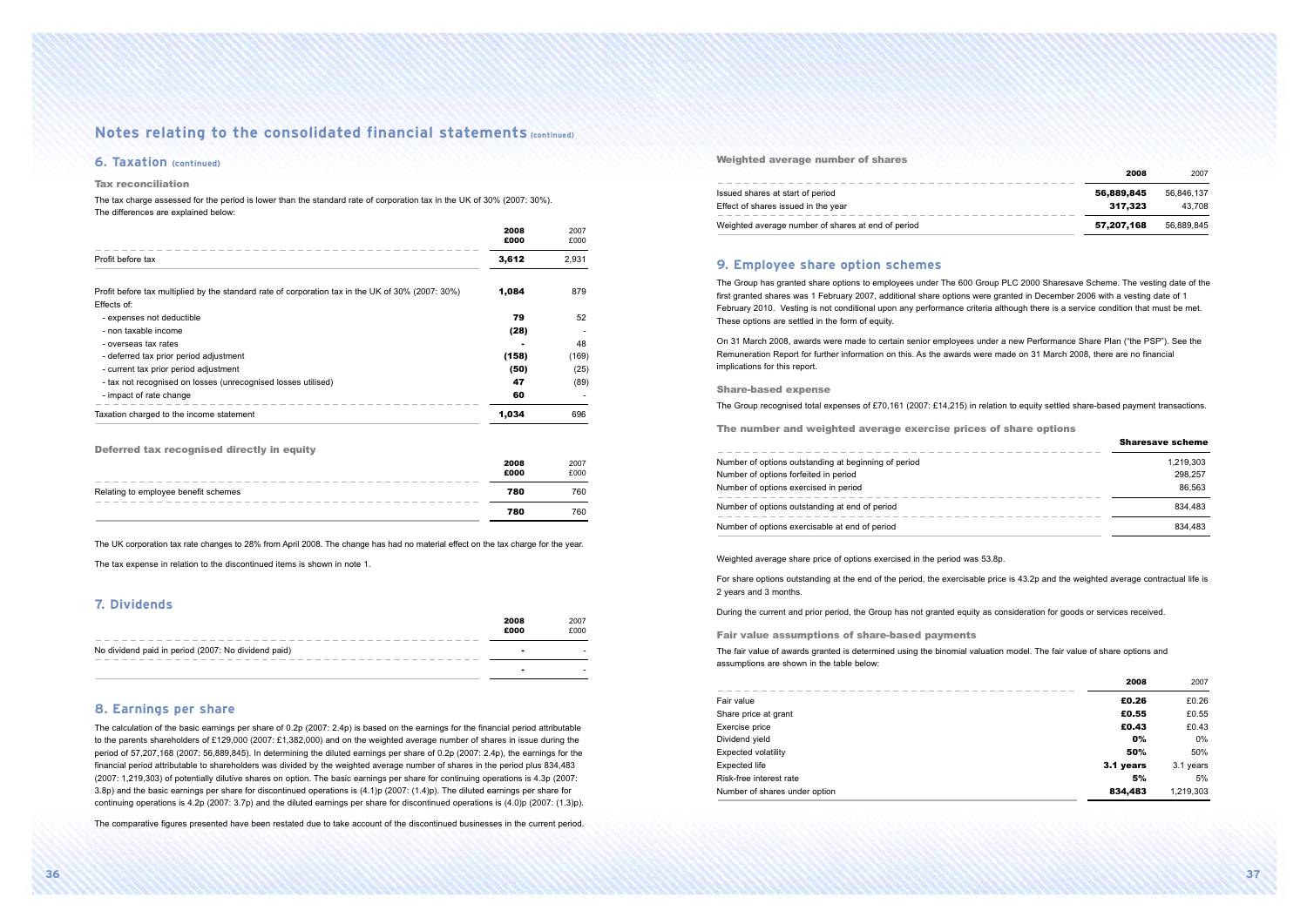### **10. Property, plant & equipment**

|                           |                  | Land and buildings |                                | Fixtures,                                |               |
|---------------------------|------------------|--------------------|--------------------------------|------------------------------------------|---------------|
|                           | Freehold<br>£000 | Lease hold<br>£000 | Plant and<br>machinery<br>£000 | fittings, tools<br>and equipment<br>£000 | Total<br>£000 |
| Cost or valuation:        |                  |                    |                                |                                          |               |
| At 31 March 2007          | 7,902            | 2,825              | 22,297                         | 2,231                                    | 35,255        |
| Exchange differences      | 97               | (3)                | (15)                           | 19                                       | 98            |
| Additions during period   | 98               |                    | 1,335                          | 282                                      | 1,715         |
| Disposals during period   | (819)            | (225)              | (2, 133)                       | (149)                                    | (3,326)       |
| <b>At 29 March 2008</b>   | 7,278            | 2,597              | 21,484                         | 2,383                                    | 33,742        |
| At professional valuation | 7,050            | 2,398              |                                |                                          | 9,448         |
| At cost                   | 228              | 199                | 21,484                         | 2,383                                    | 24,294        |
|                           | 7,278            | 2,597              | 21,484                         | 2,383                                    | 33,742        |
| Depreciation:             |                  |                    |                                |                                          |               |
| At 31 March 2007          | 159              | 187                | 19,877                         | 1,998                                    | 22,221        |
| Exchange differences      |                  | (3)                | (29)                           | 15                                       | (17)          |
| Charge for period         | 162              | 52                 | 696                            | 123                                      | 1,033         |
| Disposals during period   | (9)              | (5)                | (1,966)                        | (118)                                    | (2,098)       |
| <b>At 29 March 2008</b>   | 312              | 231                | 18,578                         | 2,018                                    | 21,139        |
| Net book value:           |                  |                    |                                |                                          |               |
| <b>At 29 March 2008</b>   | 6,966            | 2,366              | 2,906                          | 365                                      | 12,603        |
| At 31 March 2007          | 7,743            | 2,638              | 2,420                          | 233                                      | 13,034        |

The net book value of tangible fixed assets includes £78,000 (2007: £104,000) of assets held under finance leases. The depreciation charged in the period against assets held under finance leases was £26,000 (2007: £51,000).

During March 2006 the Group's properties were revalued. The valuations were performed by independent valuers and the valuations were determined by market rate for sale with vacant possession. The carrying amount of the revalued properties had they have been carried under the cost model was £6,328,000 (2007: £7,358,000).

Various UK properties are charged as security for borrowing facilities.

### **10. Property, plant & equipment (continued)**

|                           |                  | Land and buildings |                                | Fixtures,                                |               |
|---------------------------|------------------|--------------------|--------------------------------|------------------------------------------|---------------|
|                           | Freehold<br>£000 | Lease Hold<br>£000 | Plant and<br>machinery<br>£000 | fittings, tools<br>and equipment<br>£000 | Total<br>£000 |
| Cost or valuation:        |                  |                    |                                |                                          |               |
| At 1 April 2006           | 8,302            | 2,835              | 23,433                         | 2,442                                    | 37,012        |
| Exchange differences      | (293)            | (12)               | (327)                          | (103)                                    | (735)         |
| Additions during period   | 130              | 2                  | 520                            | 28                                       | 680           |
| Disposals during period   | (237)            |                    | (1,329)                        | (136)                                    | (1,702)       |
| At 31 March 2007          | 7,902            | 2,825              | 22,297                         | 2,231                                    | 35,255        |
| At professional valuation | 7,772            | 2,623              |                                |                                          | 10,395        |
| At cost                   | 130              | 202                | 22,297                         | 2,231                                    | 24,860        |
|                           | 7,902            | 2,825              | 22,297                         | 2,231                                    | 35,255        |
| Depreciation:             |                  |                    |                                |                                          |               |
| At 1 April 2006           |                  | 153                | 20,573                         | 2,083                                    | 22,809        |
| Exchange differences      |                  | (10)               | (284)                          | (86)                                     | (380)         |
| Charge for period         | 168              | 44                 | 877                            | 129                                      | 1,218         |
| Disposals during period   | (9)              |                    | (1,289)                        | (128)                                    | (1, 426)      |
| At 31 March 2007          | 159              | 187                | 19,877                         | 1,998                                    | 22,221        |
| Net book value:           |                  |                    |                                |                                          |               |
| At 31 March 2007          | 7,743            | 2,638              | 2,420                          | 233                                      | 13,034        |
| At 1 April 2006           | 8,302            | 2,682              | 2,860                          | 359                                      | 14,203        |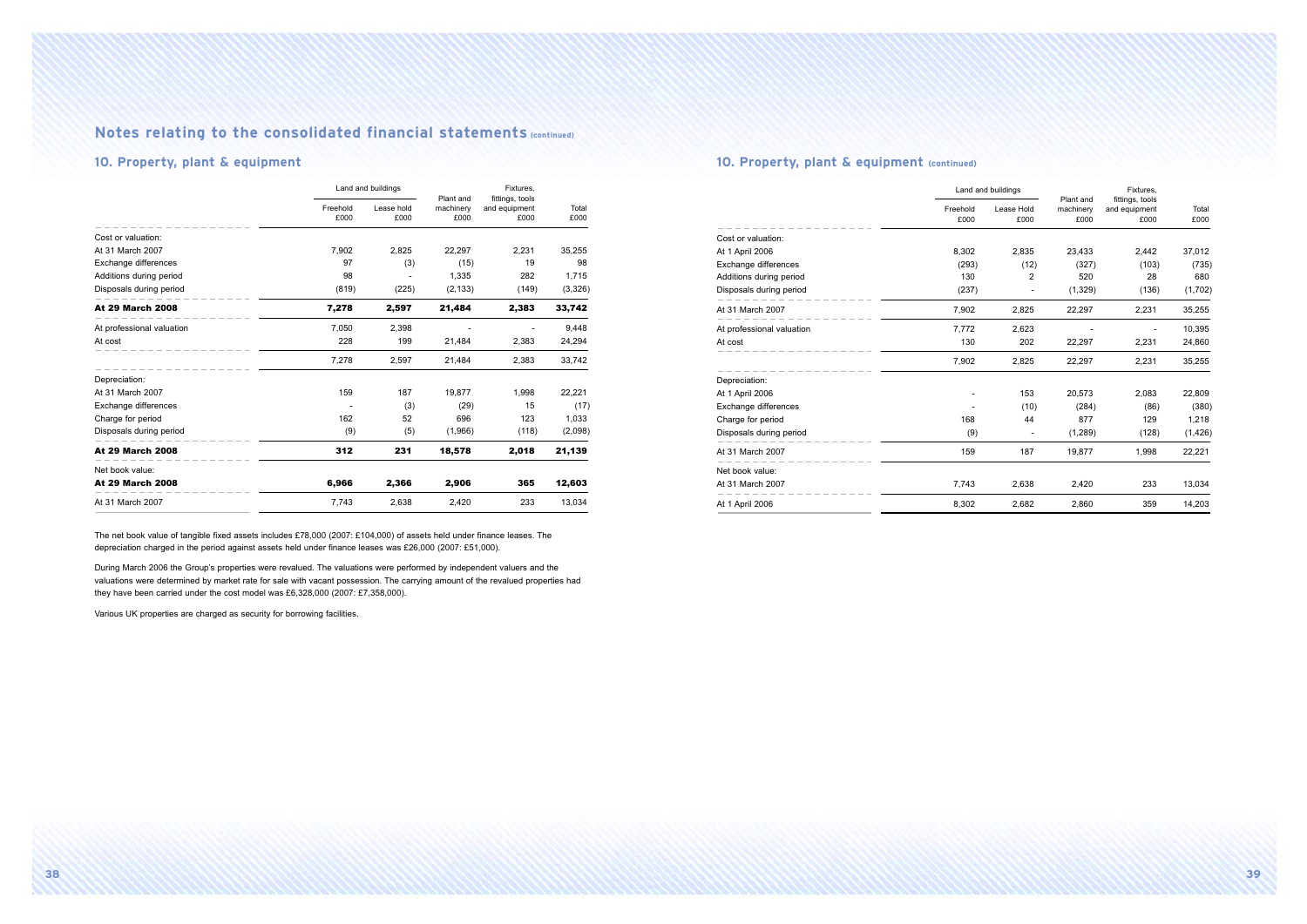### **11. Intangible assets**

|                             | Goodwill | Development<br>expenditure | Total   |
|-----------------------------|----------|----------------------------|---------|
|                             | £000     | £000                       | £000    |
| Cost                        |          |                            |         |
| At 31 March 2007            | 1,933    | 1,168                      | 3,101   |
| Additions                   |          | 876                        | 876     |
| Exchange differences        | (6)      |                            | (6)     |
| <b>At 29 March 2008</b>     | 1,927    | 2,044                      | 3,971   |
| Amortisation and impairment |          |                            |         |
| At 31 March 2007            | 481      | 187                        | 668     |
| Exchange differences        | (1)      | $\blacksquare$             | (1)     |
| Amortisation                |          | 286                        | 286     |
| <b>At 29 March 2008</b>     | 480      | 473                        | 953     |
| Net book value              |          |                            |         |
| <b>At 29 March 2008</b>     | 1,447    | 1,571                      | 3,018   |
| At 31 March 2007            | 1,452    | 981                        | 2,433   |
|                             | Goodwill | Development                | Total   |
|                             | £000     | expenditure<br>£000        | £000    |
| Cost                        |          |                            |         |
| At 1 April 2006             | 3,695    | 620                        | 4,315   |
| Additions                   |          | 548                        | 548     |
| Disposals                   | (1,707)  | $\overline{\phantom{m}}$   | (1,707) |
| Exchange differences        | (55)     | ÷,                         | (55)    |
| At 31 March 2007            | 1,933    | 1,168                      | 3,101   |
| Amortisation                |          |                            |         |
| At 1 April 2006             | 2,176    | 67                         | 2,243   |
| Exchange differences        | (12)     |                            | (12)    |
| Impairment                  | 24       | $\overline{\phantom{a}}$   | 24      |

| Impairment       | 24      |     | 24      |  |
|------------------|---------|-----|---------|--|
| Disposals        | (1,707) |     | (1,707) |  |
| Amortisation     |         | 120 | 120     |  |
| At 31 March 2007 | 481     | 187 | 668     |  |
| Net book value   |         |     |         |  |
| At 31 March 2007 | 1,452   | 981 | 2,433   |  |
| At 1 April 2006  | 1.519   | 553 | 2.072   |  |

### **11. Intangible assets (continued)**

Amortisation and impairment charges are recorded in the following line items in the income statement

|                    | 2008<br>£000 | 2007<br>£000 |
|--------------------|--------------|--------------|
| Operating expenses | 286          | 144          |

### Impairment testing

Goodwill is tested for impairment on an annual basis by comparing the carrying amount against the discounted cash flow projections (at current weighted average cost of capital, adjusted where appropriate to take account of specific asset or cash generating unit risks) of the cash generating units.

### Impairment of goodwill

Goodwill arising on business combinations is not amortised, being reviewed for impairment on an annual basis or more frequently if there are indications that goodwill may be impaired. Of the carrying value of goodwill of £1.5m, £1.1m relates to the Parat operation, £0.1m relates to the Gamet operation and £0.3m relates to the Metal Muncher operation in the US. Goodwill acquired in a business combination is allocated to cash-generating units.

Recoverable amounts for cash-generating units are based on value in use, which is calculated from cash flow projections based on the 2008/9 budget.

These projections are discounted back using an estimate of the weighted average cost of capital of the Group, and are appropriate given the risks relating to the assets acquired are deemed to be similar to those relating to the rest of the Group.

### **12. Deferred tax assets and liabilities**

Recognised deferred tax assets and liabilities Deferred tax assets and liabilities are attributable to the following:

|                                    | Assets  |                  | Liabilities    |                  | Net            |                  |
|------------------------------------|---------|------------------|----------------|------------------|----------------|------------------|
|                                    | 2008    | 2007<br>Restated | 2008           | 2007<br>Restated | 2008           | 2007<br>Restated |
|                                    | £000    | £000             | £000           | £000             | £000           | £000             |
| Accelerated capital allowances     | ٠       |                  | (186)          | (652)            | (186)          | (652)            |
| Other temporary differences        | 118     | 296              |                | (8)              | 118            | 288              |
| Tax losses                         | 967     | 863              | $\blacksquare$ |                  | 967            | 863              |
| Overseas tax losses                | 1,605   | 1,190            |                |                  | 1,605          | 1,190            |
| Revaluations and rolled over gains |         |                  | (1, 964)       | (1,964)          | (1,964)        | (1,964)          |
| Research and development           |         |                  | (414)          | (237)            | (414)          | (237)            |
| Tax assets/(liabilities)           | 2,690   | 2,349            | (2, 564)       | (2,861)          | 126            | (512)            |
| Net of tax liabilities/(assets)    | (1,085) | (1, 159)         | 1,085          | 1,159            | $\blacksquare$ |                  |
| Net tax assets/(liabilities)       | 1,605   | 1,190            | (1, 479)       | (1,702)          | 126            | (512)            |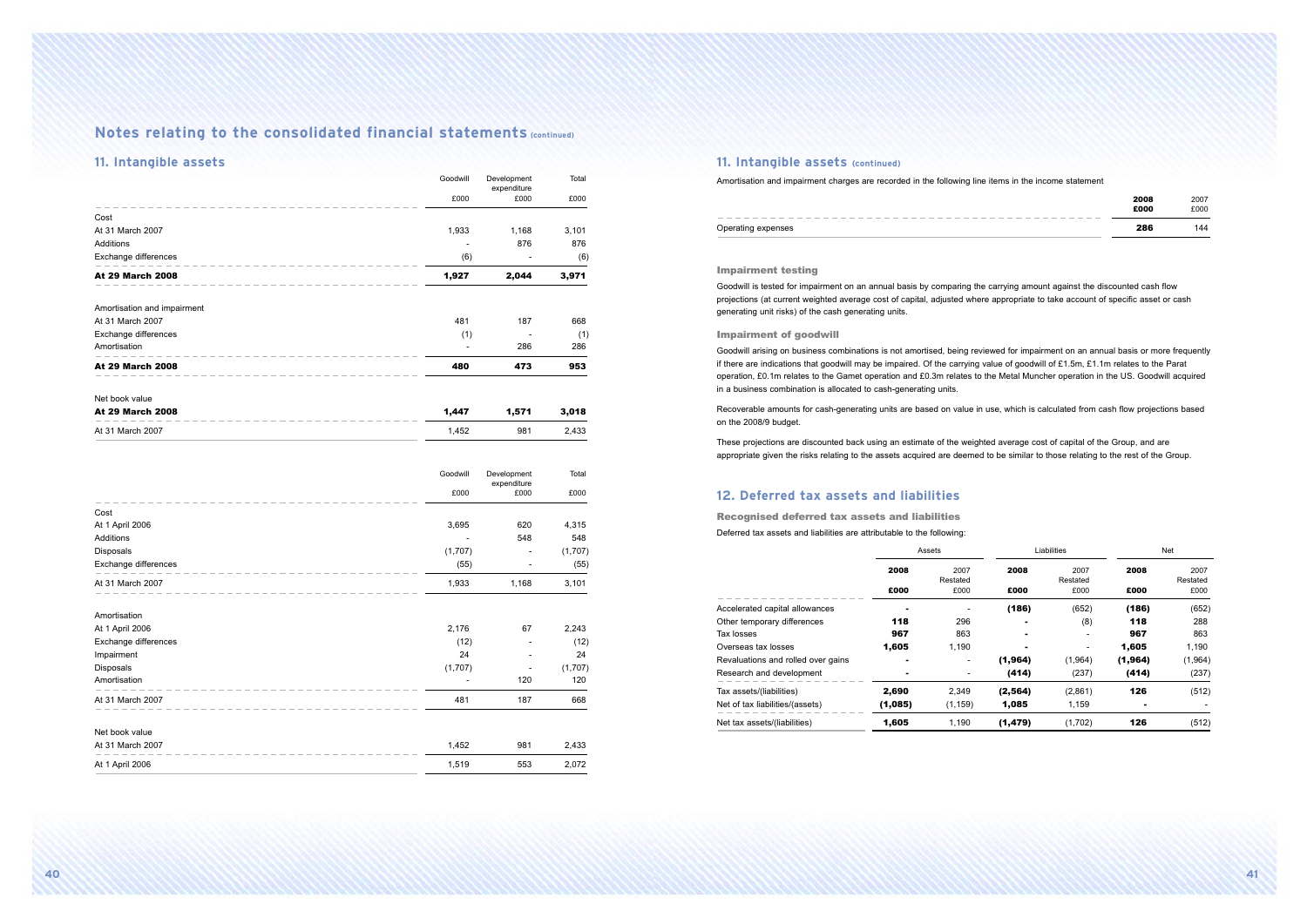### **12. Deferred tax assets and liabilities (continued)**

### Movement in deferred tax during the period

| As at         | Income    | Statement of | Exchange     | As at    |
|---------------|-----------|--------------|--------------|----------|
| 31 March 2007 | statement | recognised   | fluctuations | 29 March |
| Restated      |           | income and   |              | 2008     |
|               |           | expense      |              |          |
| £000          | £000      | £000         | £000         | £000     |
| (652)         | 466       |              |              | (186)    |
| 288           | (170)     |              |              | 118      |
|               | (780)     | 780          |              |          |
| 863           | 104       |              |              | 967      |
| 1.190         | 415       |              |              | 1,605    |
| (1,964)       |           |              |              | (1, 964) |
| (237)         | (177)     |              |              | (414)    |
| (512)         | (142)     | 780          |              | 126      |
|               |           |              |              |          |

### Movement in deferred tax during the prior period

|                                    | As at                    | Income    | Statement of             | Exchange     | As at                     |
|------------------------------------|--------------------------|-----------|--------------------------|--------------|---------------------------|
|                                    | 1 April 2006<br>Restated | statement | recognised<br>income and | fluctuations | 31 March 2007<br>Restated |
|                                    |                          |           | expense                  |              |                           |
|                                    | £000                     | £000      | £000                     | £000         | £000                      |
| Accelerated capital allowances     | (820)                    | 168       |                          |              | (652)                     |
| Short-term timing differences      | 407                      | (119)     |                          |              | 288                       |
| Employee benefits                  | (191)                    | (569)     | 760                      |              |                           |
| Tax losses                         | 910                      | (47)      |                          |              | 863                       |
| Overseas tax losses                | 1.178                    | 67        |                          | (55)         | 1,190                     |
| Revaluations and rolled over gains | (1, 964)                 |           |                          |              | (1,964)                   |
| Research and development           |                          | (237)     |                          |              | (237)                     |
|                                    | (480)                    | (737)     | 760                      | (55)         | (512)                     |

No provision is made for taxation that would arise if reserves in overseas companies were to be distributed.

The following deferred tax assets have not been recognised on the basis that their future economic benefit is uncertain:

|                                     | 2008<br>£000 | 2007<br>£000 |
|-------------------------------------|--------------|--------------|
| Advance Corporation Tax recoverable | 1.670        | 1.670        |
| Tax losses                          | 1.584        | .695         |

There is no expiry date for the Advance Corporation Tax recoverable or the tax losses.

### **13. Inventories**

| 2008<br>£000 | 2007<br>£000 |
|--------------|--------------|
| 8,343        | 6,210        |
| 2,078        | 2,252        |
| 14,000       | 13,845       |
| 24,421       | 22,307       |
|              |              |

| Raw materials and consumables       | 8.343  | 6.210  |
|-------------------------------------|--------|--------|
| Work in progress                    | 2.078  | 2.252  |
| Finished goods and goods for resale | 14.000 | 13.845 |
|                                     |        |        |

### **14. Trade and other receivables**

| 2008<br>£000 | 2007<br>£000 |
|--------------|--------------|
| 16,140       | 16,933       |
| 1,587        | 1,277        |
| 1,288        | 1,269        |
| 19,015       | 19,479       |
|              |              |

| Trade receivables                    | 16.140              | 16.933 |
|--------------------------------------|---------------------|--------|
| Other debtors                        | 1.587               | 1.277  |
| Other prepayments and accrued income | 1.288               | 1.269  |
|                                      | $\overline{10.015}$ | 40.470 |

### The above includes the following balances due in more than 1 year:

Other debtors Other prepayments and accrued income

| 2008<br>£000 | 2007<br>£000 |
|--------------|--------------|
| 321          | 321          |
| 96           | 128          |
| 417          |              |

The movements on the Group's provisions against trade receivables are as follows:

| At start of year                                         | 629   | 848   |
|----------------------------------------------------------|-------|-------|
| Utilised in the period                                   | (120) | (179) |
| Receivables written off during the year as uncollectible | (42)  | (40)  |
| At end of year                                           | 467   | 629   |

|                                                          | 2008<br>£000 | 2007<br>£000 |
|----------------------------------------------------------|--------------|--------------|
| At start of year                                         | 629          | 848          |
| Utilised in the period                                   | (120)        | (179)        |
| Receivables written off during the year as uncollectible | (42)         | (40)         |
| At end of year                                           | 467          | 629          |

### The ageing analysis of trade debtors is as follows:

Neither past due nor impaired Past due but not impaired: Not more than 3 months

Greater than 3 months ------------

| 2008<br>£000   | 2007<br>£000   |
|----------------|----------------|
| 11,133         | 9,516          |
| 3,372<br>1,635 | 5,171<br>2,246 |
| 16,140         | 16,933         |

As at 20 June 2008, trade receivables that were neither past due nor impaired related to a number of independent customers for whom there is no recent history of default.

The other classes of debtors do not contain impaired assets.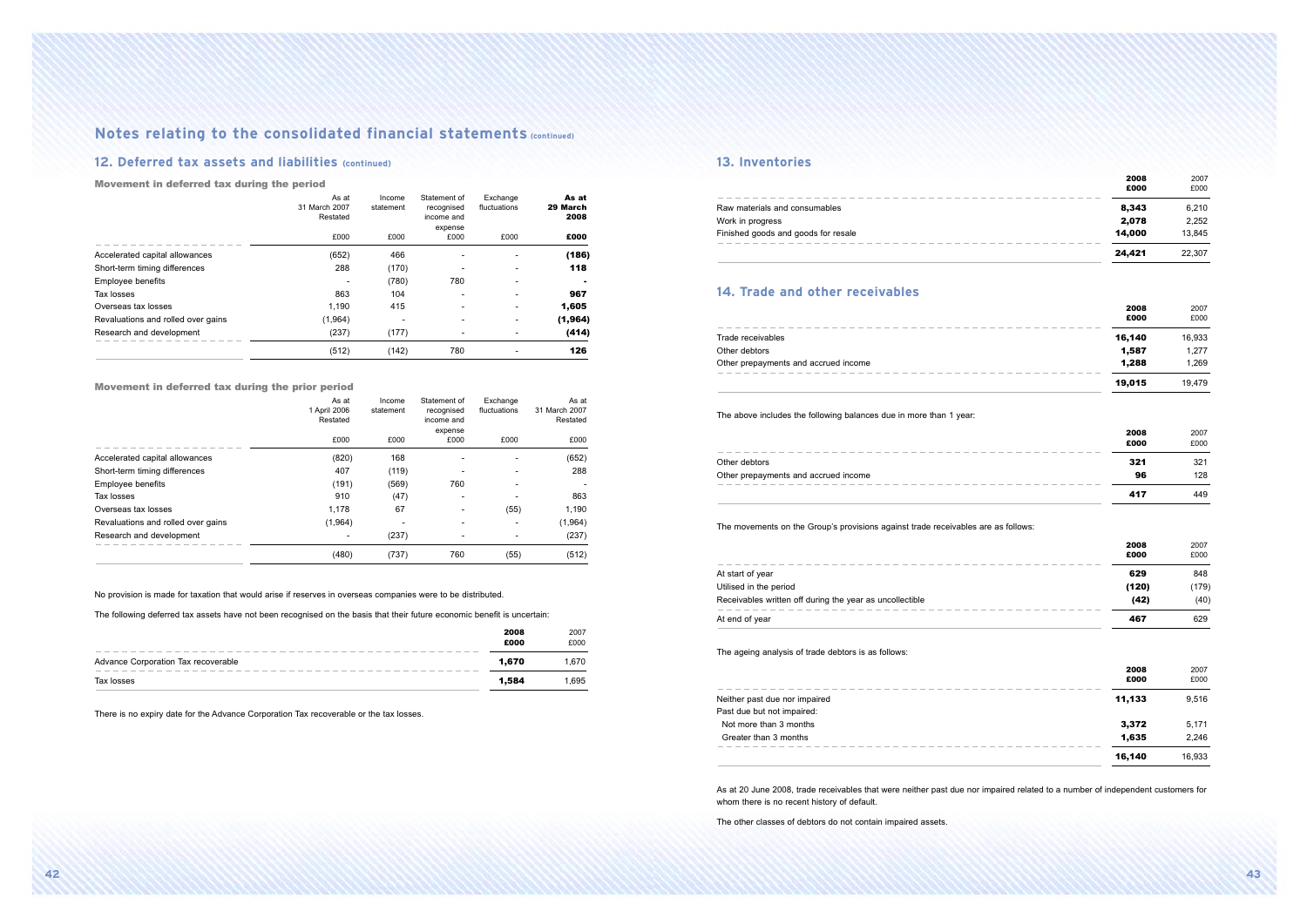### **15. Cash and cash equivalents**

|                                                   | 2008<br>£000   | 2007<br>£000 |
|---------------------------------------------------|----------------|--------------|
| Cash at bank                                      | 3,111          | 6,762        |
| Short-term deposits                               | 186            | 182          |
| Cash and cash equivalents per balance sheet       | 3,297          | 6,944        |
| <b>Bank overdrafts</b>                            | $\blacksquare$ | (1,613)      |
| Cash and cash equivalents per cash flow statement | 3,297          | 5.331        |

### **16. Loans and other borrowings**

|                                  | 2008<br>£000   | 2007<br>£000 |
|----------------------------------|----------------|--------------|
| <b>Bank overdrafts</b>           | $\blacksquare$ | 1,613        |
| Bank loans                       |                | 830          |
| Obligations under finance leases | 131            | 104          |
|                                  | 131            | 2.547        |

The above includes the following balances due in more than 1 year:

|                                  | 2008<br>£000 | 2007<br>£000 |
|----------------------------------|--------------|--------------|
| Obligations under finance leases | 85           | 54           |
|                                  | 85           | 54           |

### The repayment terms of borrowings are as follows:

|                              | Currency    | Income<br>interest rate | Year of<br>maturity | 2008<br>£000 | 2007<br>£000 |
|------------------------------|-------------|-------------------------|---------------------|--------------|--------------|
| <b>Bank overdrafts</b>       | <b>GBP</b>  | Base $+ 1.5%$           | 2008                |              | 1,107        |
| <b>Bank overdrafts</b>       | <b>RAND</b> | 12.5%                   | 2008                |              | 506          |
| Bank loan                    | <b>USD</b>  | 8.25%                   | 2008                |              | 612          |
| Bank loan                    | CAD         | 6%                      | 2008                |              | 218          |
| Finance lease obligations    | <b>AUD</b>  | 9.59%                   | 2012                | 131          | 104          |
| Carrying value of borrowings |             |                         |                     | 131          | 2.547        |

Given the nature of the Group's financial assets and liabilities, it is the directors' opinion that there is no material difference between their reported book values and estimated fair values.

### **17. Trade and other payables**

|                                  | 2008   | 2007                     |
|----------------------------------|--------|--------------------------|
|                                  | £000   | £000                     |
| Payments received on account     | 2,010  | 1,732                    |
| Trade payables                   | 14,168 | 12,798                   |
| Social security and other taxes  | 805    | 744                      |
| Sundry creditors                 | 1,349  | 1,160                    |
| Fair value derivatives (note 24) | 421    | $\overline{\phantom{a}}$ |
| Accruals and deferred income     | 1,808  | 1,793                    |
|                                  | 20,561 | 18,227                   |
|                                  |        |                          |

### The above includes the following balances due in more than 1 year:

|                  | 2008<br>£000 | 2007<br>£000 |
|------------------|--------------|--------------|
| Sundry creditors | 82           | 117          |
|                  | 82           | 117          |

### **18. Provisions**

|                                                   | <b>Onerous</b><br>lease<br>provisions<br>£000 | Warranties<br>£000 | Total<br>£000 |
|---------------------------------------------------|-----------------------------------------------|--------------------|---------------|
| Provision brought forward at 31 March 2007        | 45                                            | 372                | 417           |
| Exchange rate adjustments                         | $\overline{\phantom{0}}$                      | 5                  | 5             |
| Charged to income statement                       |                                               | 6                  | 6             |
| Utilised in the period                            | (15)                                          | (43)               | (58)          |
| <b>Provision carried forward at 29 March 2008</b> | 30                                            | 340                | 370           |

Warranty provisions are calculated based on historical experience of claims received, taking into account recent sales of items which are covered by warranty. The provision relates mainly to products sold in the last 12 months. The typical warranty period is now 12 months.

The onerous lease provision relates to the excess of lease rental costs over sub-let lease rental income for an onerous lease contract expiring in 2010.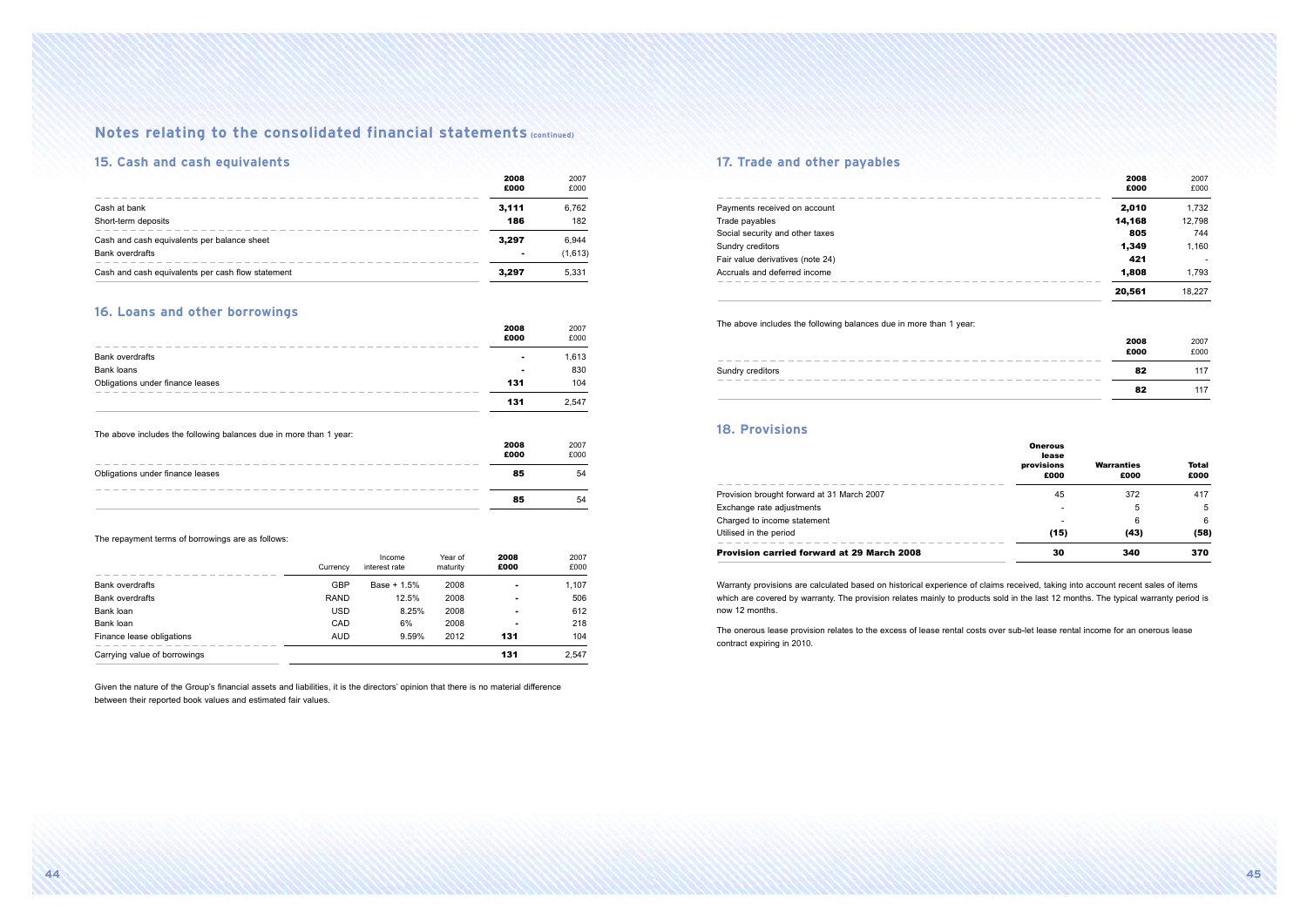

### **19. Obligations under finance leases**

### The maturity of obligations under finance leases is as follows:

|                                     | 2008 | 2007 |
|-------------------------------------|------|------|
| Falling due:                        | £000 | £000 |
| Within one year                     | 46   | 50   |
| Within two to five years            | 97   | 63   |
| Less future finance charges         | (12) | (9)  |
|                                     | 131  | 104  |
| Amounts falling due within one year | 46   | 50   |
| Amounts falling due after one year  | 85   | 54   |
|                                     | 131  | 104  |

### **20. Share capital**

|                                                            | 2008   | 2007   |
|------------------------------------------------------------|--------|--------|
|                                                            | £000   | £000   |
| Authorised                                                 |        |        |
| 80,000,000 ordinary shares of 25p each                     | 20,000 | 20,000 |
| Allotted, called-up and fully paid                         |        |        |
| 57,233,679 (2007: 57,147,116) ordinary shares of 25p each: |        |        |
| On issue at start of period                                | 14.287 | 14.212 |
| Issued under employee share schemes                        | 21     | 75     |
| On issue at end of period                                  | 14.308 | 14.287 |

The Company has one class of ordinary shares which carry no rights to fixed income. The ordinary shareholders are entitled to receive dividends as declared and are entitled to vote at meetings of the Company.

### **21. Capital and reserves**

Reconciliation of movement in capital and reserves

|                                          | Attributable to equity holders of parent |                             |                        |                       | Minority                       | Total                |              |                          |            |
|------------------------------------------|------------------------------------------|-----------------------------|------------------------|-----------------------|--------------------------------|----------------------|--------------|--------------------------|------------|
|                                          | Share<br>capital                         | Share<br>premium<br>account | Revaluation<br>reserve | redemption<br>reserve | Capital Translation<br>reserve | Retained<br>earnings | Total        | interest                 | equity     |
|                                          | £000                                     | £000                        | £000                   | £000                  | £000                           | £000                 | £000         | £000                     | £000       |
| Balance at 1 April 2006                  |                                          |                             |                        |                       |                                |                      |              |                          |            |
| as previously stated                     | 14,212                                   | 13,680                      | 3,397                  | 2,500                 | 843                            | 11,333               | 45,965       | 393                      | 46,358     |
| Change in accounting policy              |                                          |                             |                        |                       |                                |                      |              |                          |            |
| relating to adoption of IFRIC 14         |                                          |                             |                        |                       | $\overline{a}$                 | (5, 180)             | (5, 180)     | $\overline{a}$           | (5, 180)   |
| Restated balance at 1 April 2006         | 14,212                                   | 13,680                      | 3,397                  | 2,500                 | 843                            | 6,153                | 40,785       | 393                      | 41,178     |
| Exchange difference on                   |                                          |                             |                        |                       |                                |                      |              |                          |            |
| translating foreign operations           |                                          |                             | (121)                  |                       | (1,015)                        |                      | (1, 136)     | (105)                    | (1,241)    |
| Reserve transfer on disposal of property |                                          |                             | (128)                  |                       |                                | 128                  |              |                          |            |
| Actuarial gains on employee benefits     |                                          |                             |                        |                       | $\overline{\phantom{0}}$       | 5,375                | 5,375        | -                        | 5,375      |
| Impact of changes to                     |                                          |                             |                        |                       |                                |                      |              |                          |            |
| defined benefit asset limit              |                                          |                             |                        |                       |                                | (8, 170)             | (8, 170)     | $\overline{a}$           | (8, 170)   |
| Deferred tax on the above                |                                          |                             |                        |                       |                                | 760                  | 760          |                          | 760        |
| Profit for the period                    |                                          |                             |                        |                       |                                | 1,382                | 1,382        | 59                       | 1,441      |
| Total recognised income                  |                                          |                             |                        |                       |                                |                      |              |                          |            |
| and expense for the period               |                                          |                             | (249)                  |                       | (1,015)                        | (525)                | (1,789)      | (46)                     | (1,835)    |
| Share capital subscribed for             | 75                                       | 67                          |                        |                       |                                |                      | 142          | $\overline{\phantom{a}}$ | 142        |
| Equity share options expense             |                                          |                             | ٠                      |                       | -                              | 14                   | 14           | $\overline{\phantom{a}}$ | 14         |
| Restated balance at 1 April 2007         | 14,287                                   | 13,747                      | 3,148                  | 2,500                 | (172)                          | 5,642                | 39,152       | 347                      | 39,499     |
| Exchange difference on                   |                                          |                             |                        |                       |                                |                      |              |                          |            |
| translating foreign operations           |                                          |                             | 65                     |                       | 285                            |                      | 350          | (43)                     | 307        |
| Reserve transfer on                      |                                          |                             |                        |                       |                                |                      |              |                          |            |
| disposal of property                     |                                          |                             | (448)                  |                       |                                | 448                  |              |                          |            |
| Actuarial gains on employee benefits     |                                          |                             |                        |                       |                                | 8,841                | 8,841        |                          | 8,841      |
| Impact of changes to                     |                                          |                             |                        |                       |                                |                      |              |                          |            |
| defined benefit asset limit              |                                          |                             |                        |                       |                                | (11, 430)            | (11, 430)    |                          | (11, 430)  |
| Deferred tax on the above                |                                          |                             |                        |                       |                                | 780                  | 780          |                          | 780        |
| Profit for the period                    |                                          |                             |                        |                       |                                | 129                  | 129          | 117                      | 246        |
| Total recognised income                  |                                          |                             |                        |                       |                                |                      |              |                          |            |
| and expense for the period               |                                          |                             | (383)                  |                       | 285                            | (1,232)              | (1, 330)     | 74                       | (1,256)    |
| Share capital subscribed for             | 21                                       | 19                          |                        |                       |                                |                      | 40           |                          | 40         |
| Equity share options expense             |                                          |                             |                        |                       |                                | 70                   | 70           |                          | 70         |
| <b>Balance at 29 March 2008</b>          |                                          | 14,308 13,766               | 2,765                  | 2,500                 | 113                            |                      | 4,480 37,932 |                          | 421 38,353 |

The minority interest relates to the 25.1% in 600SA Holdings (Pty) Ltd. acquired by a South African individual on 3 April 2005 as explained in our Annual Report and Accounts for 2005.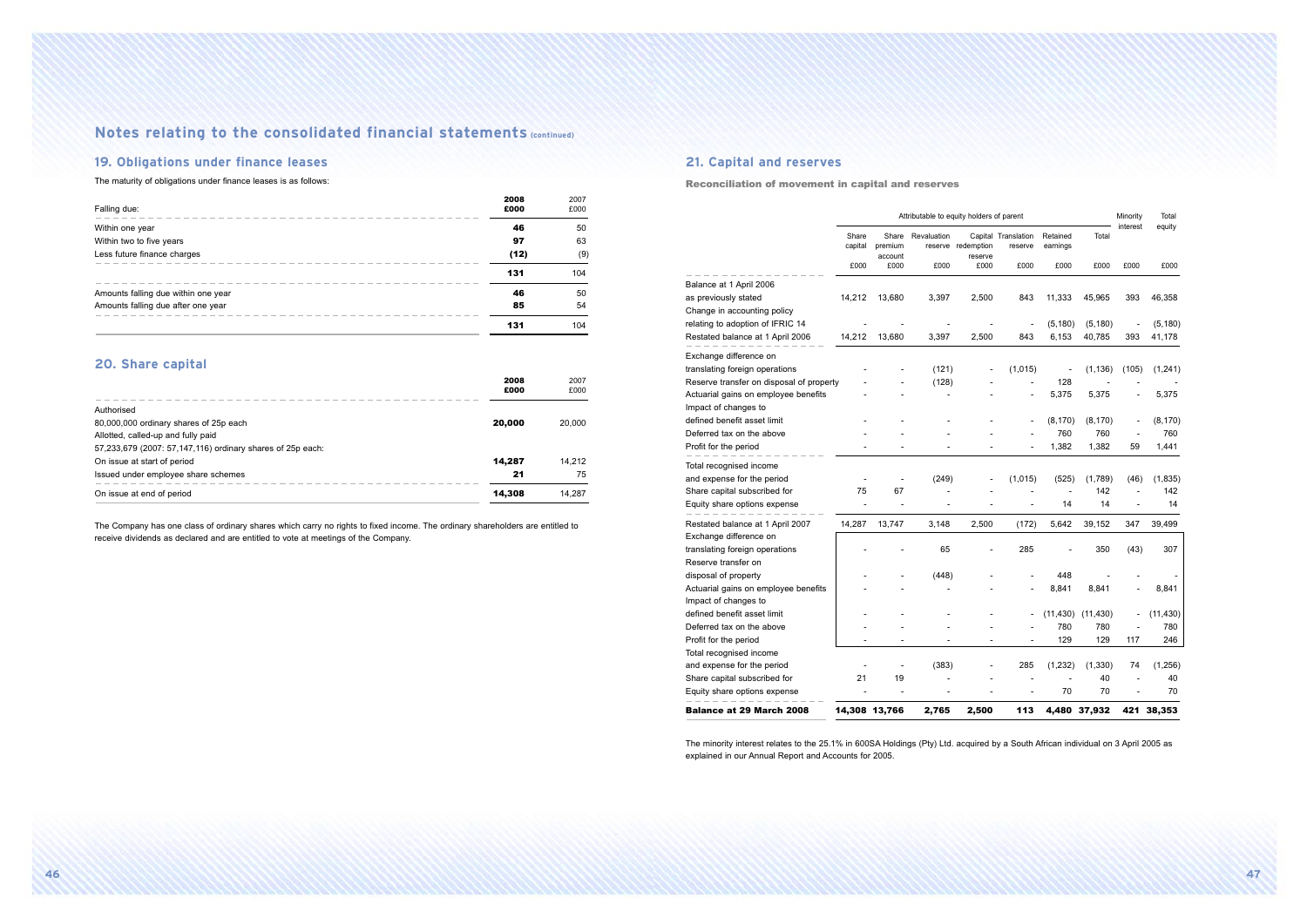### **22. Reconciliation of net cash flow to net funds**

|                                                 | 2008<br>£000 | 2007<br>£000 |
|-------------------------------------------------|--------------|--------------|
| Decrease in cash and cash equivalents           | (2, 184)     | (1,378)      |
| Decrease/ (increase) in debt and finance leases | 833          | (151)        |
| Decrease in net funds from cash flows           | (1, 351)     | (1,529)      |
| Net funds at beginning of period                | 4,397        | 5.848        |
| Exchange effects on net funds                   | 120          | 78           |
| Net funds at end of period                      | 3,166        | 4.397        |

### **23. Analysis of net funds**

- credit risk
- liquidity risk
- market risk

|                                         | At 31 March<br>2007<br>£000 | Exchange<br>movement<br>£000 | Cash flows<br>£000 | At 29 March<br>2008<br>£000 |
|-----------------------------------------|-----------------------------|------------------------------|--------------------|-----------------------------|
| Cash at bank and in hand                | 6,762                       | 91                           | (3,742)            | 3,111                       |
| Overdrafts                              | (1,613)                     | 59                           | 1,554              |                             |
|                                         | 5,149                       | 150                          | (2, 188)           | 3,111                       |
| Debt due within one year                | (830)                       | (17)                         | 847                |                             |
| Finance leases                          | (104)                       | (13)                         | (14)               | (131)                       |
| Term deposits (included within cash and |                             |                              |                    |                             |
| cash equivalents on the balance sheet)  | 182                         |                              | 4                  | 186                         |
| Total                                   | 4,397                       | 120                          | (1, 351)           | 3,166                       |

### **24. Financial instruments**

**Overview** 

The Group has exposure to the following risks from its use of financial instruments:

This note presents information about the Group's exposure to each of the above risks, the Group's objectives, policies and processes for measuring and managing exposure to these.

The Board of Directors has overall responsibility for the establishment and oversight of the Group's risk management framework. The Board is responsible for developing and monitoring the Group's risk management policies.

The Group's risk management policies are established to identify and analyse the risks faced by the Group, to set appropriate risk limits and controls, and to monitor risks and adherence to limits. Risk management policies and systems are reviewed regularly to reflect changes in market conditions and the Group's activities. The Group, through its training and management standards and procedures, aims to develop a disciplined and constructive control environment in which all employees understand their roles and obligations.

The Group actively manages and monitors capital across the different businesses within the Group. Targets in relation to return on capital are considered as part of the annual budgeting process. There have been no changes to the objectives, policies or processes with regards to capital management during the correct or prior period and the Group has no external borrowings except for finance leases.

| Loans and receivables     | 16.140 | 16.933 |
|---------------------------|--------|--------|
| Cash and cash equivalents | 3.297  | 5.331  |
|                           |        |        |

The Audit Committee overseas how management monitors compliance with the Group's risk management policies and procedures and reviews the adequacy of the risk management framework in relation to the risks faced by the Group. The Audit Committee is assisted in its oversight role by head office acting as Internal Audit. Internal Audit undertakes both regular and ad hoc reviews of risk management controls and procedures, the results of which are reported to the Audit Committee.

#### Credit risk

Credit risk is the risk of financial loss to the Group if a customer or counterparty to a financial instrument fails to meet its contractual obligations, and arises principally from the Group's receivables from customers.

The Group's exposure to credit risk is influenced mainly by the individual characteristics of each customer. The demographics of the Group's customer base, including the default risk of the industry and country in which customers operate, has less of an influence on credit risk. Geographically, there is no significant concentration of credit risk.

The Board has established a credit policy under which each new customer is analysed individually for creditworthiness before the Group's standard payment and delivery terms and conditions are offered. The Group's review includes external ratings, where available, and in some cases bank references. Purchase limits are established for each customer, which represents the maximum open amount without requiring approval from the Board; these limits are reviewed quarterly. Customers that fail to meet the Group's benchmark creditworthiness may transact with the Group only on a prepayment basis.

Goods are sold subject to retention of title clauses, so that in the event of non-payment the Group may have a secured claim. The Group does not require collateral in respect of trade and other receivables.

The Group establishes an allowance for impairment that represents its estimate of incurred losses in respect of trade and other receivables. The main components of this allowance are a specific loss component that relates to individually significant exposures, and a collective loss component established for groups of similar assets in respect of losses that have been incurred but not yet identified. The collective loss allowance is determined based on historical data of payment statistics for similar financial assets.

The carrying value of financial assets represents the maximum credit exposure. The maximum exposure at the reporting date was:

| 2008<br>£000 | 2007<br>£000 |
|--------------|--------------|
| 16,140       | 16,933       |
| 3,297        | 5,331        |
| 19,437       | 22,264       |

#### The maximum exposure to credit risk for trade receivables at the reporting date by geographic region was:

| 2008<br>£000 | 2007<br>£000 |
|--------------|--------------|
| 9,551        | 10,247       |
| 1,853        | 1,036        |
| 3,329        | 3,700        |
| 1,407        | 1,950        |
| 16,140       | 16,933       |

| United Kingdom           | 9.551 | 10,247 |
|--------------------------|-------|--------|
| Other European Countries | 1.853 | 1.036  |
| North America            | 3,329 | 3,700  |
| Africa and Australasia   | 1.407 | 1.950  |
|                          |       |        |

#### Liquidity risk

Liquidity risk is the risk that the Group will not be able to meet its financial obligations as they fall due. The Group's approach to managing liquidity is to ensure, as far as possible, that it will always have sufficient liquidity to meet it's liabilities when due, under both normal and stressed conditions, without incurring unacceptable losses or risking damage to the Group's reputation.

Typically the Group ensures that it has sufficient cash on demand to at least meet any unexpected operational expenses; this excludes the potential impact of extreme circumstances that cannot reasonably be predicted, such as natural disasters.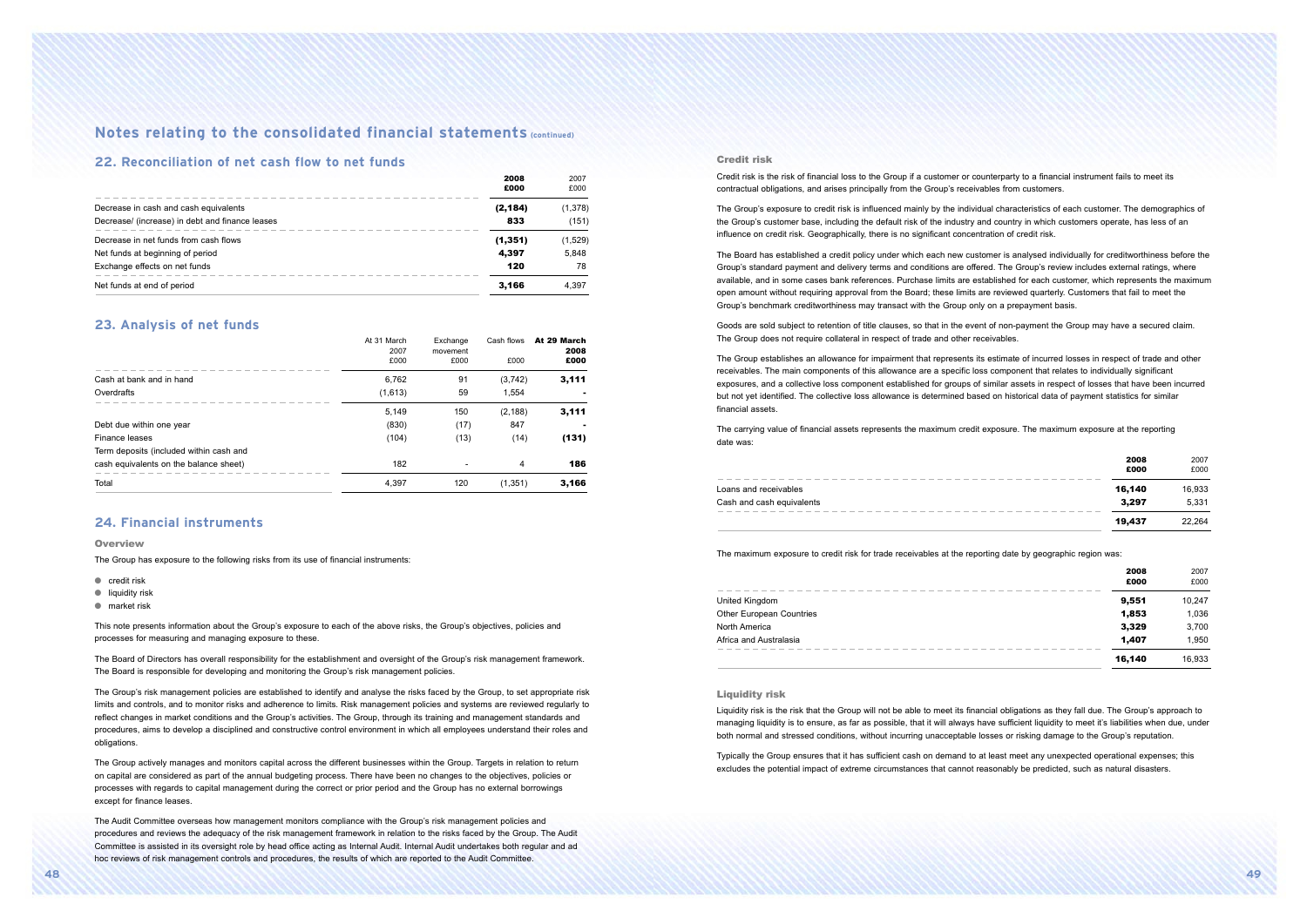### The following exchange rates applied during the year

| 2008                                            |       | 2007            |                       |
|-------------------------------------------------|-------|-----------------|-----------------------|
| Year end<br><b>Average</b><br>spot rate<br>rate |       | Average<br>rate | Year end<br>spot rate |
| 2.008                                           | 1.989 | 1.896           | 1.961                 |
| 1.416                                           | 1.262 | 1.472           | 1.474                 |
| 228.7                                           | 198.4 | 221.0           | 231.6                 |

|           | rate  | spot rate | rate  | spot rate |
|-----------|-------|-----------|-------|-----------|
| US Dollar | 2.008 | 1.989     | 1.896 | 1.961     |
| Euro      | 1.416 | 1.262     | 1.472 | 1.474     |
| Yen       | 228.7 | 198.4     | 221.0 | 231.6     |

### Interest Rate Risk

As the Group has no borrowings, there is no perceived significant interest rate exposure.

Hedging of fluctuations in foreign currency

The Group is exposed to foreign currency risk on sales, purchases and borrowings that are denominated in a currency other than Sterling.

The Group uses forward exchange contracts to hedge its commercial foreign currency risk. The Group does not apply a policy of hedge accounting. Most of the forward exchange contracts have maturities of less than one year after the balance sheet date. Where necessary, the forward exchange contracts are rolled over at maturity.

In respect of other monetary assets and liabilities held in currencies other than Sterling, the Group ensures that the net exposure is kept to an acceptable level by buying or selling foreign currencies at spot rates where necessary to address short-term imbalances.

#### Sensitivity analysis

In managing interest rate and currency risks, the Group aims to reduce the impact of short-term fluctuations on the Group's earnings. Over the longer term, however, permanent changes in foreign exchange and interest rates would have an impact on consolidated earnings.

#### Financial instruments

The Group's financial instruments include bank loans, overdrafts and cash. These financial instruments are used for the purpose of funding the Group's operations.

In addition, the Group has entered into forward currency derivative transactions which have been used in the management of risks associated with currency exposure.

### Assets and liabilities

The Group does not hedge account but uses derivative financial instruments to hedge its commercial exposure to foreign exchange. These instruments are initially recognised at cost and subsequent to initial recognition are stated at fair value. Any gain or loss is immediately recognised in the income statement.

The fair value of forward exchange contracts used at 29 March 2008 was a liability of £421,000 (note 17) (2007: asset £27,000) and the movement has been recognised within cost of sales.

# **Notes relating to the consolidated financial statements (continued)**

### **24. Financial instruments (continued)**

The following are the contractual maturities of financial liabilities, including interest payments:

|                                        | 2008<br>Carrying<br>amount<br>£000 | Contractual<br>cash flows | Less than<br>1 year |       | 2-5 years |
|----------------------------------------|------------------------------------|---------------------------|---------------------|-------|-----------|
|                                        |                                    | £000                      | £000                | £000  | £000      |
| <b>Bank overdrafts</b>                 |                                    |                           |                     |       |           |
| Bank loan                              |                                    |                           |                     |       |           |
| Finance lease obligations              | 131                                | 143                       | 50                  | 41    | 52        |
| Interest bearing financial liabilities | 131                                | 143                       | 50                  | 41    | 52        |
| Trade and other payables               | 14,168                             | 13,885                    | 13,803              | 82    |           |
| Fair value derivative                  | 421                                | 3.000                     | 1.500               | 1.500 |           |
| <b>Financial liabilities</b>           | 14,720                             | 17.028                    | 15.353              | 1.623 | 52        |

|                                        | 2007<br>Carrying<br>amount | Contractual<br>cash flows | Less than<br>1 year | 1-2 years | 2-5 years |
|----------------------------------------|----------------------------|---------------------------|---------------------|-----------|-----------|
|                                        | £000                       | £000                      | £000                | £000      | £000      |
| Bank overdrafts                        | 1,613                      | 1,613                     | 1,613               |           |           |
| Bank loan                              | 830                        | 830                       | 830                 | ۰         |           |
| Finance lease obligations              | 104                        | 113                       | 53                  | 40        | 20        |
| Interest bearing financial liabilities | 2.547                      | 2,556                     | 2.496               | 40        | 20        |
| Trade and other payables               | 12,798                     | 12,798                    | 12,681              | 117       |           |
| <b>Financial liabilities</b>           | 15,345                     | 15.354                    | 15.177              | 157       | 20        |

### Market Risk

Market risk is the risk that changes in market prices, such as foreign exchange rates, interest rates and equity prices will affect the Group's income. The objective of market risk management is to manage and control market risk exposures within acceptable parameters, while optimising the return on risk.

### Currency Risk

The Group is exposed to currency risk on sales, purchases and borrowings that are denominated in a currency other than the respective currencies of Group entities, primarily the euro (€), and U S Dollars (USD).

The Group has no other significant currency exposures.

The Group's exposure to foreign currency risk may be summarised as follows:

|                        |                     | 2008         |                |              | 2007         |                          |
|------------------------|---------------------|--------------|----------------|--------------|--------------|--------------------------|
|                        | <b>USD</b><br>\$000 | Euro<br>€000 | Yen<br>¥000    | USD<br>\$000 | Euro<br>€000 | Yen<br>¥000              |
| Trade receivables      | 995                 | 328          | $\blacksquare$ | 1.095        | 251          | $\overline{\phantom{a}}$ |
| Trade payables         | (984)               | (2,522)      | (80, 321)      | (1, 161)     | (265)        | (72, 433)                |
| Balance sheet exposure | 11                  | (2, 194)     | (80, 321)      | (66)         | (14)         | (72, 433)                |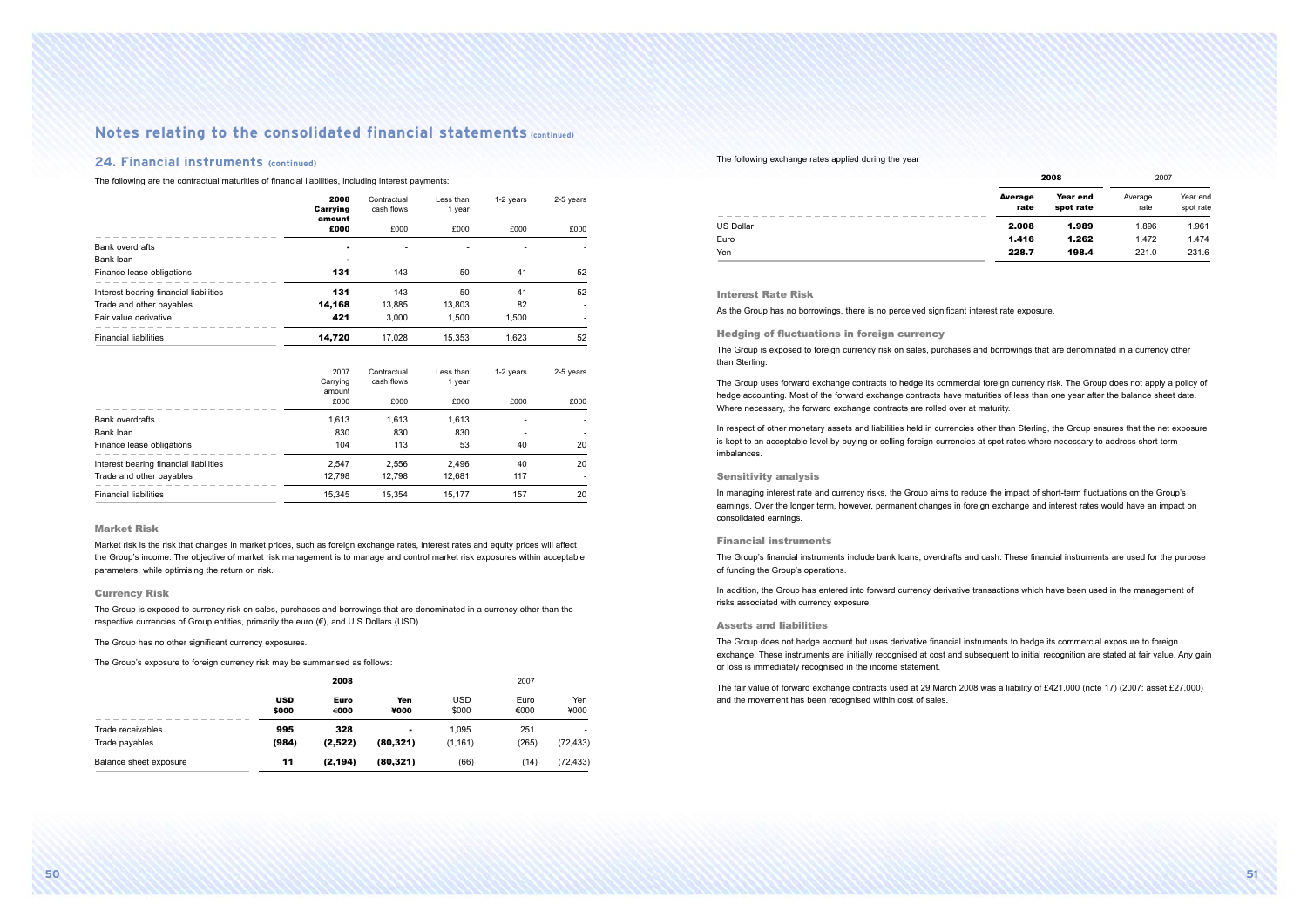### **24. Financial instruments (continued)**

### Financial assets

The Group's financial assets comprise cash, trade receivables and derivative contract assets. The profile of the financial assets at 29 March 2008 and 31 March 2007 was:

|                           | 2008              |                   |                               |              |                     | 2007                     |                        |        |
|---------------------------|-------------------|-------------------|-------------------------------|--------------|---------------------|--------------------------|------------------------|--------|
|                           | <b>Floating</b>   | <b>Fixed</b>      | <b>Financial</b><br>assets on |              | Floating            | Fixed                    | Financial<br>assets on |        |
|                           | rate<br>financial | rate<br>financial | which no                      |              | rate                | rate                     | which no               |        |
|                           | assets            | assets            | interest<br>is earned         | <b>Total</b> | financial<br>assets | financial<br>assets      | interest<br>is earned  | Total  |
| <b>Currency</b>           | £000              | £000              | £000                          | £000         | £000                | £000                     | £000                   | £000   |
| Sterling                  | 1,342             | 186               | 11,356                        | 12,884       | 4,848               | 151                      | 11,718                 | 16,717 |
| <b>US Dollars</b>         | 391               | ۰                 | 2,521                         | 2,912        | 260                 | $\overline{\phantom{a}}$ | 2,719                  | 2,979  |
| <b>Australian Dollars</b> | 473               | ۰                 | 374                           | 847          | 635                 | $\overline{\phantom{a}}$ | 305                    | 940    |
| Euros                     | 324               | ۰                 | 2,274                         | 2,598        | 487                 | $\overline{\phantom{a}}$ | 1,413                  | 1,900  |
| <b>Canadian Dollars</b>   | 212               | ٠                 | 1,393                         | 1,605        |                     | $\overline{\phantom{a}}$ | 1,631                  | 1,631  |
| South African Rand        | 345               | ٠                 | 1,096                         | 1,441        | 542                 | $\overline{\phantom{a}}$ | 1,692                  | 2,234  |
| Other                     | 24                |                   | 1                             | 25           | 21                  | $\overline{\phantom{0}}$ | 1                      | 22     |
|                           | 3,111             | 186               | 19,015                        | 22,312       | 6,793               | 151                      | 19,479                 | 26,423 |

Sterling fixed-rate financial assets are centrally controlled. At 29 March 2008 the weighted average interest rate on these deposits was 5.48% (2007: 5.07%).

The floating rate financial assets comprise other deposits that earn interest based on short-term deposit rates.

### Financial liabilities

Financial liabilities comprise short-term loans, overdrafts, trade payables, obligations under finance leases, other creditors more than one year, forward exchange contract liabilities and other provisions for liabilities and charges (excluding accrued postretirement health care accrual and deferred tax provision). The profile of the Group's financial liabilities at 29 March 2008 and 31 March 2007 was:

|                           | 2008                                                               |                                                          |                                                                                      |                      |                                                      | 2007                                              |                                                                        |               |
|---------------------------|--------------------------------------------------------------------|----------------------------------------------------------|--------------------------------------------------------------------------------------|----------------------|------------------------------------------------------|---------------------------------------------------|------------------------------------------------------------------------|---------------|
| <b>Currency</b>           | <b>Floating</b><br>rate<br>financial<br><b>liabilities</b><br>£000 | Fixed<br>rate<br>financial<br><b>liabilities</b><br>£000 | <b>Financial</b><br><b>liabilities</b><br>on which<br>no interest<br>is paid<br>£000 | <b>Total</b><br>£000 | Floating<br>rate<br>financial<br>liabilities<br>£000 | Fixed<br>rate<br>financial<br>liabilities<br>£000 | Financial<br>liabilities<br>on which<br>no interest<br>is paid<br>£000 | Total<br>£000 |
| Sterling                  |                                                                    | ۰.                                                       | 13,953                                                                               | 13,953               | 1,107                                                | -                                                 | 12,576                                                                 | 13,683        |
| <b>US Dollars</b>         |                                                                    | ٠                                                        | 1,850                                                                                | 1,850                | 612                                                  | -                                                 | 1,828                                                                  | 2,440         |
| Euros                     |                                                                    | ٠                                                        | 2,488                                                                                | 2,488                |                                                      | -                                                 | 1,160                                                                  | 1,160         |
| South African Rand        |                                                                    | ٠                                                        | 1,881                                                                                | 1,881                | 506                                                  |                                                   | 1,857                                                                  | 2,363         |
| <b>Australian Dollars</b> |                                                                    | 131                                                      | 330                                                                                  | 461                  |                                                      | 104                                               | 431                                                                    | 535           |
| <b>Canadian Dollars</b>   |                                                                    |                                                          | 423                                                                                  | 423                  | 218                                                  |                                                   | 787                                                                    | 1,005         |
| Other                     |                                                                    |                                                          | 6                                                                                    | 6                    |                                                      | -                                                 | 5                                                                      | 5             |
|                           |                                                                    | 131                                                      | 20,931                                                                               | 21,062               | 2,443                                                | 104                                               | 18.644                                                                 | 21,191        |

Fixed rate financial liabilities

| Weighted<br>Weighted<br>average period<br>for which rate<br>average<br>interest rate<br>is fixed<br>%<br><b>Currency</b><br>years<br>9.59 |                                           |                                                                   |
|-------------------------------------------------------------------------------------------------------------------------------------------|-------------------------------------------|-------------------------------------------------------------------|
| <b>Australian Dollars</b>                                                                                                                 | Weighted<br>average<br>interest rate<br>% | Weighted<br>average period<br>for which rate<br>is fixed<br>years |
|                                                                                                                                           | 10.2                                      | 1                                                                 |

At 29 March 2008 and 31 March 2007 the Group had no undrawn committed borrowing facilities.

Fair values of financial assets and financial liabilities

|                           | 2008      | 2007      |
|---------------------------|-----------|-----------|
|                           | £000      | £000      |
| Trade receivables         | 16,140    | 16,933    |
| Cash and cash equivalents | 3,297     | 6,944     |
| <b>Bank overdrafts</b>    | ۰         | (1,613)   |
| Bank loan                 | ۰         | (830)     |
| Finance lease obligations | (131)     | (104)     |
| Trade payables            | (14, 168) | (12, 978) |
| Fair value derivative     | (421)     |           |
|                           | 4.717     | 8.352     |

Given the nature of the Group's financial assets and liabilities, it is the directors' opinion that there is no material difference between their reported book values and estimated fair values.

### **25. Contingent liabilities**

|                                           | 2008<br>£000 | 2007<br>£000 |
|-------------------------------------------|--------------|--------------|
| Performance guarantees and indemnities    | 853          | 2.282        |
| Letters of credit and documentary credits | 70           | 437          |
| Third-party guarantees                    | 118          | 193          |
|                                           | 1.041        | 2.912        |

These guarantees and letters of credit are entered into in the normal course of business. A liability would only arise in the event of the Group failing to fulfil its contractual obligations.

### **26. Capital commitments**

Capital expenditure contracted for but not provided in the accounts

| 2008<br>£000 | 2007<br>£000 |
|--------------|--------------|
| 112          | 232          |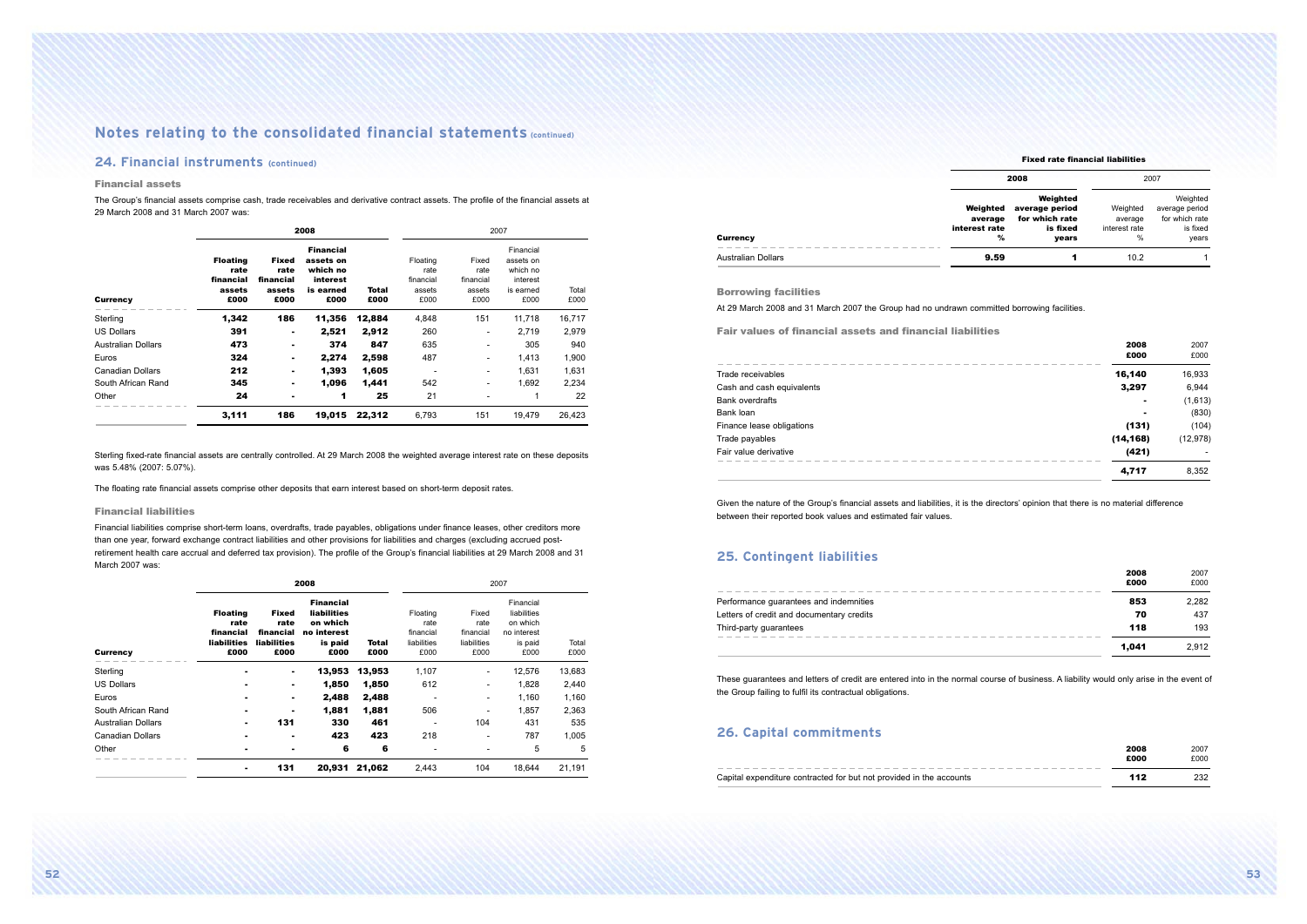

### **27. Operating lease commitments**

Total future operating lease commitments at the balance sheet date (analysed between those years in which the commitment expires) are as follows:

|                           | 2008 | 2007  |
|---------------------------|------|-------|
|                           | £000 | £000  |
| <b>Land and buildings</b> |      |       |
| Within one year           | 213  | 191   |
| Within two to five years  | 178  | 570   |
| Over five years           | 49   | 919   |
|                           | 440  | 1,680 |
| Other                     |      |       |
| Within one year           | 161  | 127   |
| Within two to five years  | 279  | 373   |
|                           |      | 500   |

### **28. Employee benefits**

The Group operates a number of defined benefit pension schemes throughout the world. The assets of these schemes are held in separate trustee-administered funds.

The benefits from these schemes are based upon years of pensionable service and pensionable remuneration of the employee as defined under the respective scheme provisions. The schemes are funded by contributions from the employee and from the employing company over the period of the employees' service. Contributions are determined by independent qualified actuaries based upon triennial actuarial valuations in the United Kingdom and on annual valuations in the USA.

### United Kingdom

In relation to the fund in the United Kingdom, the Group's funding policy is to ensure that assets are sufficient to cover accrued service liabilities allowing for projected pay increases. The most recent triennial full valuation was carried out as at 31 March 2007.

### United States of America

In relation to the fund in the USA, the funding policy is to ensure that assets are sufficient to cover accrued service liabilities allowing for projected pay increases.

In addition, the Group operates a retirement healthcare benefit scheme for certain of its employees in the USA, which is also treated as a defined benefit scheme. The scheme has 45 members who are retired employees.

The most recent annual valuation was carried out as at 29 March 2008. The disclosures for the USA schemes below refer to the USA defined benefit scheme and the retirement healthcare benefit scheme.

#### Mortality rates

The mortality assumptions for the UK scheme are based on standard mortality tables which allow for future mortality improvements. The assumptions are that a member who retires in 2007 at age 65 will live on average for a further 20.2 years (2007:18.7 years) after retirement if male and for a further 22.7 years (2007:20.5 years) after retirement if female.

For a member who is currently aged 45 retiring in 2028 at age 65, the assumptions are that they will live on average for a further 22.2 years after retirement if they are male and for a further 24.5 years after retirement if they are female.

The mortality rates for the USA scheme are based on the 1983 Group Annuity Mortality (GAM) tables for males and females.

### IAS 19

Disclosures in accordance with IAS 19 are set out below.

The principal assumptions used for the purpose of the IAS 19 valuation were as follows:

| <b>UK scheme</b><br>$(% \mathbf{a})$ (% p.a.) | UK scheme<br>$(% \mathbb{R}^2)$ (% p.a.) |
|-----------------------------------------------|------------------------------------------|
| 3.7                                           | 3.2                                      |
| 5.2                                           | 3.8                                      |
| 3.6                                           | 3.2                                      |
| 3.6                                           | 3.2                                      |
| 2.4                                           | 2.4                                      |
| 6.9                                           | 5.4                                      |
|                                               |                                          |

|                                                          | , , , , , , , , , | 1, 0, 0, 0, 0, 1 |
|----------------------------------------------------------|-------------------|------------------|
| Inflation                                                | 3.7               | 3.2              |
| Rate of general long-term increase in salaries           | 5.2               | 3.8              |
| Rate of increase for CARE benefit while an active member | 3.6               | 3.2              |
| Rate of increase to pensions in payment – LPI 5%         | 3.6               | 3.2              |
| Rate of increase to pensions in payment – LPI 2.5%       | 2.4               | 24               |
| Discount rate for scheme liabilities                     | 6.9               | 5.4              |

The principal assumptions for the USA schemes relate to the discount rate for scheme liabilities.

The discount rate used for the USA defined benefit scheme was 5.92% (2007: 5.77%) and for the USA medical scheme was 5.92 % (2007: 5.77%).

|                  |                                                                            | Expected return on assets UK scheme |                                                                            |                              |                                                                           |                             |  |
|------------------|----------------------------------------------------------------------------|-------------------------------------|----------------------------------------------------------------------------|------------------------------|---------------------------------------------------------------------------|-----------------------------|--|
|                  | Long-term<br>rate of return<br>expected at<br>29 March 2008<br>$(\%$ p.a.) | Value at<br>29 March<br>2008        | Long-term<br>rate of return<br>expected at<br>31 March 2007<br>$(\%$ p.a.) | Value at<br>31 March<br>2007 | Long-term<br>rate of return<br>expected at<br>1 April 2006<br>$(\%$ p.a.) | Value at<br>1 April<br>2006 |  |
| Equities         | 8.40                                                                       | 60.23                               | 7.75                                                                       | 87.46                        | 7.25                                                                      | 82.90                       |  |
| Property         | 6.60                                                                       | 15.65                               | 6.75                                                                       | 19.90                        | 6.25                                                                      | 17.00                       |  |
| LDI funds        | 5.00                                                                       | 62.03                               | 4.75                                                                       | 34.15                        | 4.25                                                                      | 8.60                        |  |
| Government bonds | 4.60                                                                       | 34.87                               | 4.75                                                                       | 30.99                        | 4.25                                                                      | 31.10                       |  |
| Corporate bonds  | n/a                                                                        |                                     | 5.25                                                                       |                              | 4.65                                                                      | 30.70                       |  |
| Other            | 6.00                                                                       | 2.93                                | 5.55                                                                       | 5.94                         | 4.25                                                                      | 6.50                        |  |
| Combined         | $6.25*$                                                                    | 175.71                              | $6.47*$                                                                    | 178.44                       | $5.92*$                                                                   | 176.80                      |  |

\* The overall expected rate of return on scheme assets is a weighted average of the individual expected rates of return on each asset class

The Group employs a building block approach in determining the long-term rate of return on pension plan assets. Historical markets are studied and assets with higher volatility are assumed to generate higher returns consistent with widely accepted capital market principles. The assumed long-term rate of return on each asset class is set out within this note. The overall expected rate of return on assets is then derived by aggregating the expected return for each asset class over the actual asset allocation for the scheme at 29 March 2008.

Assumed healthcare cost trend rates have a significant effect on the amounts recognised in the income statement. A one percentage point change in assumed healthcare cost trend rates would have the following effect:

(Increase)/decrease in the aggregate cost of the service and interest co (Increase)/decrease in defined benefit obligation

|     | One<br>percentage<br>point increase<br>£000 | One<br>percentage<br>point decrease<br>£000 |
|-----|---------------------------------------------|---------------------------------------------|
| วst | (34)<br>(327)                               | 24<br>288                                   |
|     |                                             |                                             |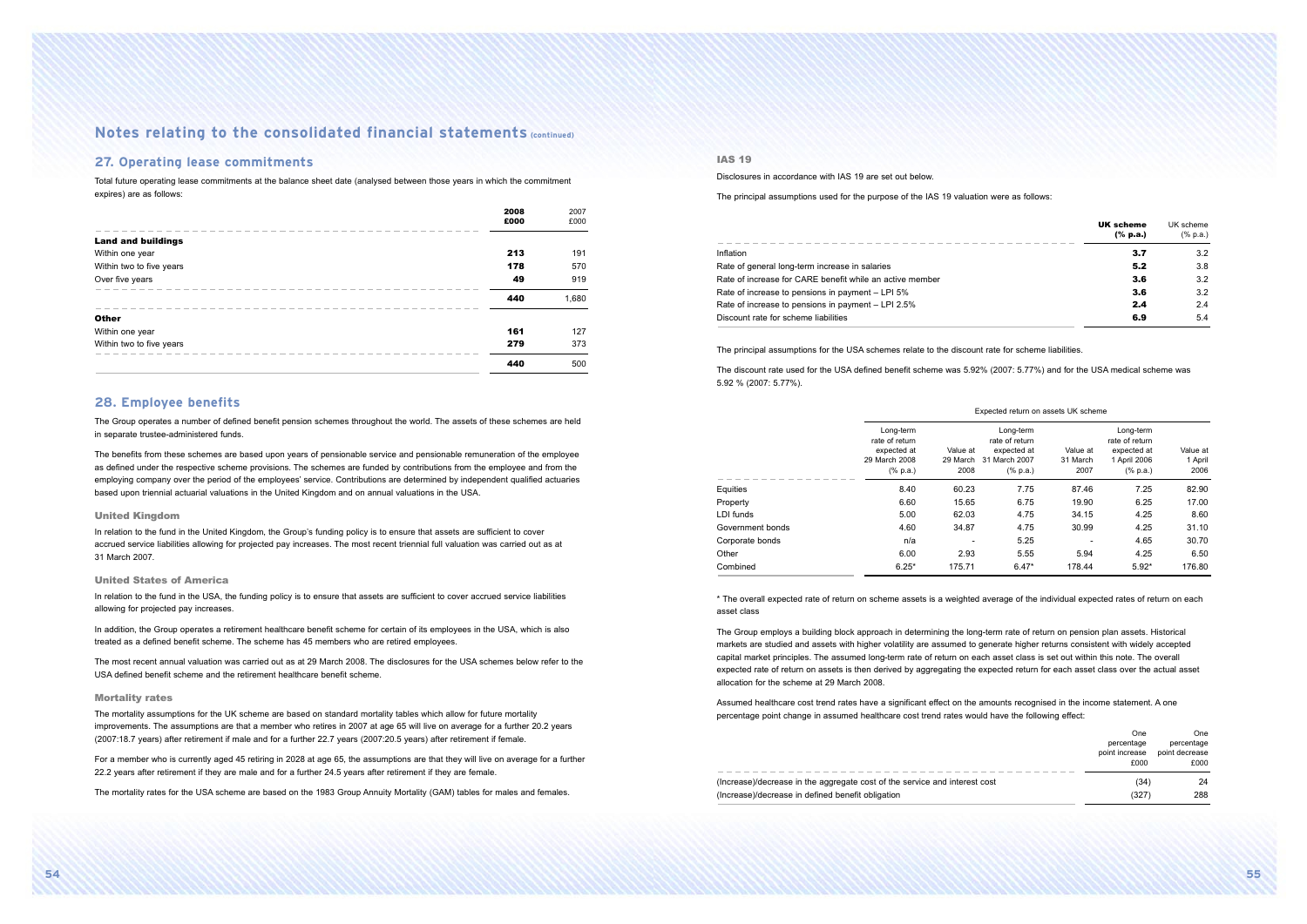Changes in the present value of the defined benefit obligations before taxation are as follows:

|                                      | 2008                       |                          |                      |                     |                   |               |
|--------------------------------------|----------------------------|--------------------------|----------------------|---------------------|-------------------|---------------|
|                                      | <b>USA schemes</b><br>£000 | <b>UK scheme</b><br>£000 | <b>Total</b><br>£000 | USA schemes<br>£000 | UK scheme<br>£000 | Total<br>£000 |
| Opening defined benefit obligation   | 3,658                      | 162,870                  | 166,528              | 3,112               | 169.500           | 172,612       |
| Exchange differences                 | (50)                       |                          | (50)                 | (359)               |                   | (359)         |
| Current service cost                 | 56                         | 630                      | 686                  | 54                  | 670               | 724           |
| Interest cost                        | 202                        | 8,540                    | 8,742                | 199                 | 8,090             | 8,289         |
| Defined benefit actual               |                            |                          |                      |                     |                   |               |
| benefit payments                     | (153)                      | (8,880)                  | (9,033)              | (168)               | (8,980)           | (9, 148)      |
| Actuarial (gains)/losses             | (6)                        | (15,020)                 | (15, 026)            | 820                 | (6,950)           | (6, 130)      |
| Contributions by scheme participants | ۰                          | 570                      | 570                  |                     | 540               | 540           |
| Closing defined benefit obligations  | 3,707                      | 148,710                  | 152,417              | 3,658               | 162.870           | 166,528       |

Changes in the fair value of the schemes' assets before taxation are as follows:

|                                       |                            | 2008              |               | 2007                |                   |               |
|---------------------------------------|----------------------------|-------------------|---------------|---------------------|-------------------|---------------|
|                                       | <b>USA</b> schemes<br>£000 | UK scheme<br>£000 | Total<br>£000 | USA schemes<br>£000 | UK scheme<br>£000 | Total<br>£000 |
| Opening fair value of scheme assets   | 743                        | 178,440           | 179,183       | 831                 | 176,900           | 177,731       |
| Exchange differences                  | (10)                       |                   | (10)          | (96)                |                   | (96)          |
| Expected return                       | 35                         | 11,200            | 11,235        | 36                  | 10,180            | 10,216        |
| Actuarial gains/(losses)              | 6                          | (6, 196)          | (6, 190)      | (5)                 | (750)             | (755)         |
| Contribution by scheme participants   |                            | 570               | 570           |                     | 540               | 540           |
| Contributions by employer             | 16                         | 570               | 586           | 31                  | 550               | 581           |
| Benefits paid                         | (48)                       | (8, 874)          | (8,922)       | (54)                | (8,980)           | (9,034)       |
| Closing fair value of schemes' assets | 742                        | 175,710           | 176,452       | 743                 | 178,440           | 179,183       |
| Unrecognised asset due to             |                            |                   |               |                     |                   |               |
| limit in para 58(b) of IAS 19         |                            | (27,000)          | (27,000)      |                     | (15, 570)         | (15, 570)     |
|                                       | 742                        | 148,710           | 149,452       | 743                 | 162,870           | 163,613       |
|                                       |                            |                   |               |                     |                   |               |

The history of the schemes for the current and prior period before taxation is as follows:

|                                 |                            | 2008              |               |                     | 2007              |               |
|---------------------------------|----------------------------|-------------------|---------------|---------------------|-------------------|---------------|
|                                 | <b>USA schemes</b><br>£000 | UK scheme<br>£000 | Total<br>£000 | USA schemes<br>£000 | UK scheme<br>£000 | Total<br>£000 |
| Present value of defined        |                            |                   |               |                     |                   |               |
| benefit obligation              | 3,707                      | 148,710           | 152,417       | 3,658               | 162.870           | 166,528       |
| Fair value of scheme assets     | 742                        | 175,710           | 176,452       | 743                 | 178.440           | 179,183       |
| Surplus/(deficit) in the scheme | (2,965)                    | 27,000            | 24,035        | (2,915)             | 15,570            | 12,655        |
| Experience adjustments          |                            |                   |               |                     |                   |               |
| on the scheme liabilities       | 6                          | 15,020            | 15,026        | (820)               | 6.950             | 6,130         |
| Experience adjustments          |                            |                   |               |                     |                   |               |
| on scheme assets                | 6                          | (6, 196)          | (6, 190)      | (5)                 | (750)             | (755)         |
| Exchange differences            | 5                          |                   | 5             | (63)                |                   | (63)          |

Total contributions to the defined benefit schemes for 2009 are expected to be £620,000.

# **Notes relating to the consolidated financial statements (continued)**

### **28. Employee benefits (continued)**

The assets and liabilities of the schemes at 29 March 2008 and 31 March 2007 were:

|                                                             |                            | 2008                     |                       | 2007                     |                       |                      |
|-------------------------------------------------------------|----------------------------|--------------------------|-----------------------|--------------------------|-----------------------|----------------------|
|                                                             | <b>USA schemes</b><br>£000 | <b>UK scheme</b><br>£000 | <b>Total</b><br>£000  | USA schemes<br>£000      | UK scheme<br>£000     | Total<br>£000        |
| Assets<br>Liabilities                                       | 742<br>(3,707)             | 175,710<br>(148, 710)    | 176,452<br>(152, 417) | 743<br>(3,658)           | 178.440<br>(162, 870) | 179,183<br>(166,528) |
| Surplus/(deficit)                                           | (2,965)                    | 27,000                   | 24,035                | (2,915)                  | 15.570                | 12,655               |
| Unrecognised asset due to<br>limit in para 58 (b) of IAS 19 | ۰                          | 27,000                   | 27,000                | $\overline{\phantom{a}}$ | 15.570                | 15,570               |

Amounts recognised in the income statement in respect of the defined benefit schemes before taxation are as follows:

|                                     | 2008                       |                          |                      |                     | 2007              |               |
|-------------------------------------|----------------------------|--------------------------|----------------------|---------------------|-------------------|---------------|
|                                     | <b>USA schemes</b><br>£000 | <b>UK scheme</b><br>£000 | <b>Total</b><br>£000 | USA schemes<br>£000 | UK scheme<br>£000 | Total<br>£000 |
| Included within operating profit:   |                            |                          |                      |                     |                   |               |
| Current service cost                | 56                         | 630                      | 686                  | 54                  | 670               | 724           |
| Included within financial income:   |                            |                          |                      |                     |                   |               |
| Expected return on scheme assets    | (35)                       | (11, 200)                | (11, 235)            | (36)                | (10, 180)         | (10, 216)     |
| Included within financial expense:  |                            |                          |                      |                     |                   |               |
| Interest cost on scheme liabilities | 202                        | 8,540                    | 8,742                | 199                 | 8,090             | 8,289         |

Amounts recognised in the statement of recognised income and expense before taxation are as follows:

|                                       |                            | 2008                     |               |                     | 2007              |               |
|---------------------------------------|----------------------------|--------------------------|---------------|---------------------|-------------------|---------------|
|                                       | <b>USA schemes</b><br>£000 | <b>UK scheme</b><br>£000 | Total<br>£000 | USA schemes<br>£000 | UK scheme<br>£000 | Total<br>£000 |
| Actual return on scheme assets        | 41                         | 5,004                    | 5,045         | 31                  | 9,430             | 9,461         |
| Expected return on scheme assets      | (35)                       | (11, 200)                | (11, 235)     | (36)                | (10, 180)         | (10, 216)     |
|                                       | 6                          | (6, 196)                 | (6, 190)      | (5)                 | (750)             | (755)         |
| Change in irrecoverable surplus       |                            |                          |               |                     |                   |               |
| - limit on para 58 (b) of IAS 19      |                            | (11, 430)                | (11, 430)     |                     | (8, 170)          | (8, 170)      |
| Experience gain/(loss) on liabilities | 6                          | 15,020                   | 15,026        | (820)               | 6,950             | 6,130         |
| Net gain/(loss) before exchange       | 12                         | (2,606)                  | (2, 594)      | (825)               | (1,970)           | (2,795)       |
| Exchange differences                  | 5                          |                          | 5             | (63)                |                   | (63)          |
| Amounts recognised during the period  | 17                         | (2,606)                  | (2,589)       | (888)               | (1,970)           | (2,858)       |
| Balance brought forward               | (343)                      | 6,930                    | 6,587         | 545                 | 8,900             | 9,445         |
| Balance carried forward               | (326)                      | 4,324                    | 3,998         | (343)               | 6,930             | 6,587         |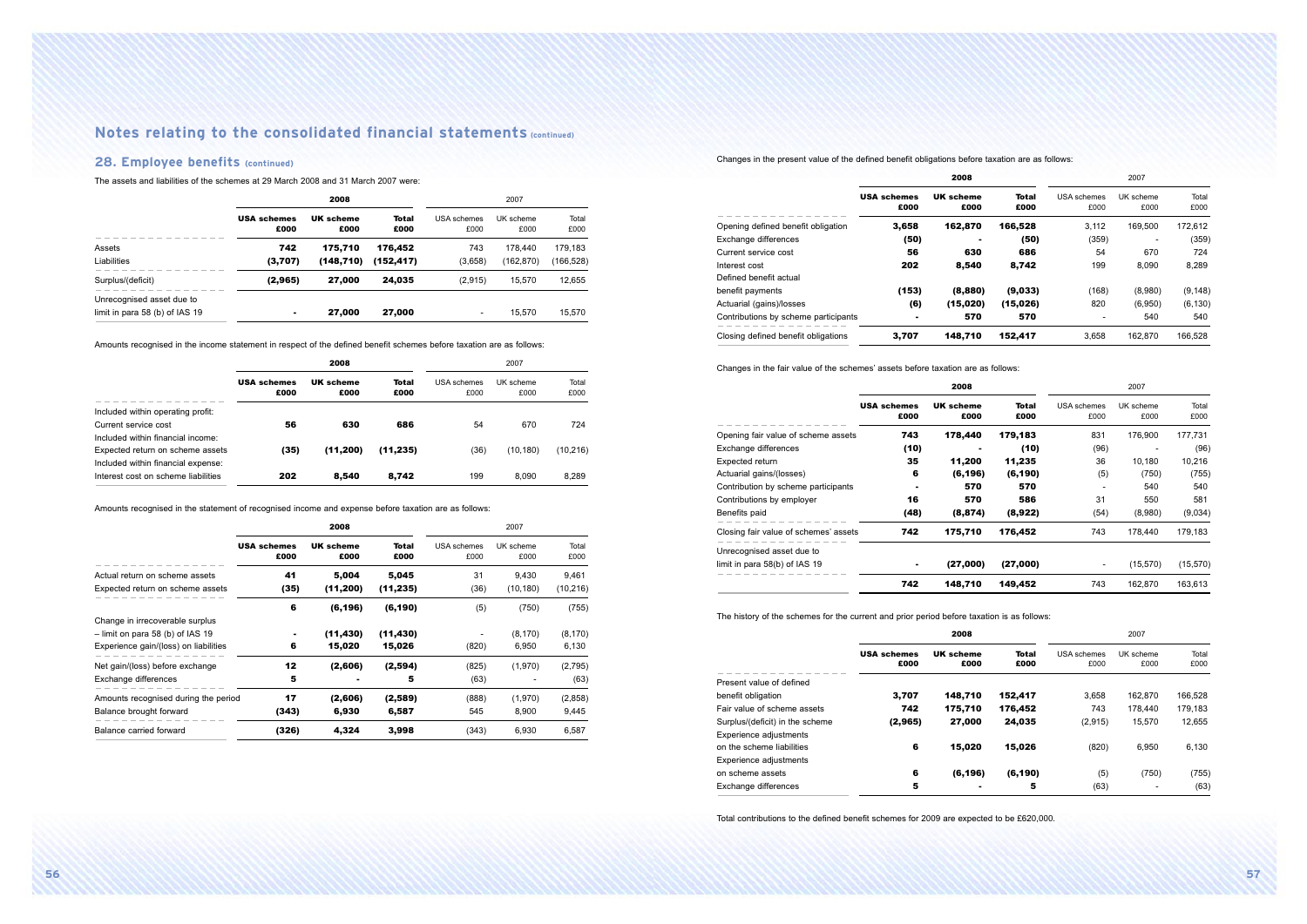### **29. Accounting estimates and judgements**

Management discussed with the Audit Committee the development, selection and disclosures of the Group's accounting policies and estimates and the application of these policies and estimates. The accounting policies are set out above on pages 28 to 31.

Management consider there are no critical accounting judgements made in the preparation of the financial statements. The key sources of estimation and uncertainty are:

#### Intangible assets

Impairments tests have been undertaken using commercial judgements and a number of assumptions and estimates have been made to support their carrying amounts, assessed against discounted cash flows. Further detail is provided in Note 11.

### Financial instruments

Note 24 contains information about the assumptions and estimates and the risk factors relating to interest rate and foreign currency exposures.

#### Pensions

The directors have employed the services of an actuary in assessing pension assets and liabilities. Note 28 contains information about the principal actuarial assumptions used in the determination of the net assets for defined benefit obligations.

### As discussed in the financial review:

### Inventory valuation

The directors have reviewed the carrying value of inventory and believe this is appropriate in the context of current trading levels and strategic direction of the Group.

### Development expenditure

The directors have reviewed the carrying value of capitalised development expenditure and believe it to be appropriate given expected future trading levels and strategic direction of the Group.

### **30. Related party transactions**

Detailed disclosure of the individual remuneration of Board Members is included in the remuneration report. There is no difference between transactions with Key Management Personnel of the Company and the Group.

There have been no other transactions between Key Management Personnel and the Company.

The Company has entered into transactions with its subsidiary undertakings in respect of the following:

#### ● Internal funding loans

● Provision of Group services (including Senior Management, IT, accounting, marketing and purchase services)

Recharges are made to subsidiary undertakings for Group loans based on funding provided at an interest rate linked to the prevailing base rate. No recharges are made in respect of balances due to or from otherwise dormant subsidiaries.

Recharges are made for Group services based on utilisation of those services.

Recharges are made to subsidiary undertakings based upon capital employed by each Group Company on a quarterly basis throughout the year.

In addition to these services the Company acts as a buying agent for certain Group purchases, such as insurance.

These are recharged based on utilisation by the subsidiary undertaking.

### **31. Post balance sheet events**

There are no significant post balance sheet events.

## **Notes relating to the consolidated financial statements (continued) Five year record**

| 2008            | 2007            | 2006     | 2005            | 2004   |
|-----------------|-----------------|----------|-----------------|--------|
| £000            | £000            | £000     | £000            | £000   |
| 8,878           | 75,649          | 70,334   | 67,210          | 66,323 |
| ,348            | 1,119           | (1, 367) | (1,204)         | 70     |
|                 |                 | (1,876)  |                 |        |
|                 |                 |          | 392             |        |
| ,348            | 1,119           | (3,243)  | (812)           | 70     |
| ,264            | 1,812           | 1,567    | 873             | 116    |
| ,612            | 2,931           | (1,676)  | 61              | 186    |
| ,034)           | (696)           | (429)    | (107)           | (20)   |
| ,578            | 2,235           | (2, 105) | (46)            | 166    |
| ,332)           | (794)           | (43)     |                 |        |
| 246             | 1,441           | (2, 148) | (46)            | 166    |
| 0.2p            | 2.4p            | (3.9)p   | (0.1)p          | 0.3p   |
| 0.2p            | 2.4p            | (3.9)p   | (0.1)p          | 0.3p   |
|                 |                 |          |                 |        |
| ,353            | 39,499          | 41,178   | 39,913          | 71,972 |
| ,166            | 4,397           | 5,848    | 6,617           | 9,902  |
| 67 <sub>p</sub> | 69p             | 72p      | 70 <sub>p</sub> | 127p   |
| 62p             | 65 <sub>p</sub> | 69p      | 65p             | 122p   |

|                                                | LUUU<br>£000 | zuu i<br>£000 | zuuu<br>£000 | ∠∪∪<br>£000 | 2004 -<br>£000           |
|------------------------------------------------|--------------|---------------|--------------|-------------|--------------------------|
| Revenue                                        | 78,878       | 75,649        | 70,334       | 67,210      | 66,323                   |
| Operating profit/(loss) before restructuring   |              |               |              |             |                          |
| costs and profit on disposal of surplus assets | 1,348        | 1,119         | (1, 367)     | (1,204)     | 70                       |
| Restructuring costs                            |              |               | (1,876)      |             | $\overline{\phantom{a}}$ |
| Profit on disposal of surplus assets           |              |               |              | 392         |                          |
| Operating profit/(loss) before financing       |              |               |              |             |                          |
| income and expense                             | 1,348        | 1,119         | (3,243)      | (812)       | 70                       |
| Net financing income                           | 2,264        | 1,812         | 1,567        | 873         | 116                      |
| Profit/(loss) before tax                       | 3,612        | 2,931         | (1,676)      | 61          | 186                      |
| Income tax charge                              | (1, 034)     | (696)         | (429)        | (107)       | (20)                     |
| Profit/(loss) for the period                   |              |               |              |             |                          |
| from continuing operations                     | 2,578        | 2,235         | (2, 105)     | (46)        | 166                      |
| Post tax loss of discontinued business         | (2, 332)     | (794)         | (43)         |             | $\overline{\phantom{a}}$ |
| Total profit/(loss) for the financial period   | 246          | 1,441         | (2, 148)     | (46)        | 166                      |
| Earnings per share - basic                     | 0.2p         | 2.4p          | (3.9)p       | (0.1)p      | 0.3p                     |
| Earnings per share - diluted                   | 0.2p         | 2.4p          | (3.9)p       | (0.1)p      | 0.3p                     |
|                                                |              |               |              |             |                          |

#### Balance sheet extracts

| Shareholders' funds (including non-equity interests) | 38.353          | 39.499          | 41.178          | 39.913          | 71.972 |
|------------------------------------------------------|-----------------|-----------------|-----------------|-----------------|--------|
| Net funds                                            | 3.166           | 4.397           | 5.848           | 6.617           | 9.902  |
| Net asset value per equity share                     | 67 <sub>p</sub> | 69 <sub>p</sub> | 72p             | 70p             | 127p   |
| Net asset value per equity share                     |                 |                 |                 |                 |        |
| (excluding intangible fixed assets)                  | 62 <sub>p</sub> | 65 <sub>p</sub> | 69 <sub>p</sub> | 65 <sub>p</sub> | 122p   |

The results for 2008 relate to the 52-week period to 29 March 2008, for 2007 relate to the 52-week period to 31 March 2007, for 2006 relate to the 52-week period to 1 April 2006, for 2005 relate to the 52-week period to 2 April 2005 and for 2004 relate to the 53-week period ended 3 April 2004.

The disclosures for 2008, 2007, 2006 and 2005 are based on adopted IFRSs. The disclosures for 2004 are based on UK GAAP. The main differences relate to IAS 10 "Events after the balance sheet date" (accounting period in which dividends are declared), IAS 19 "Employee benefits" (calculation of defined benefit obligation under IAS 19 compared to FRS 17) and IFRS 3 "Business combinations" (amortisation of goodwill). The disclosures for 2007 and 2006 have been restated to reflect the adoption of the principles of IFRIC 14. See accounting policies for further information.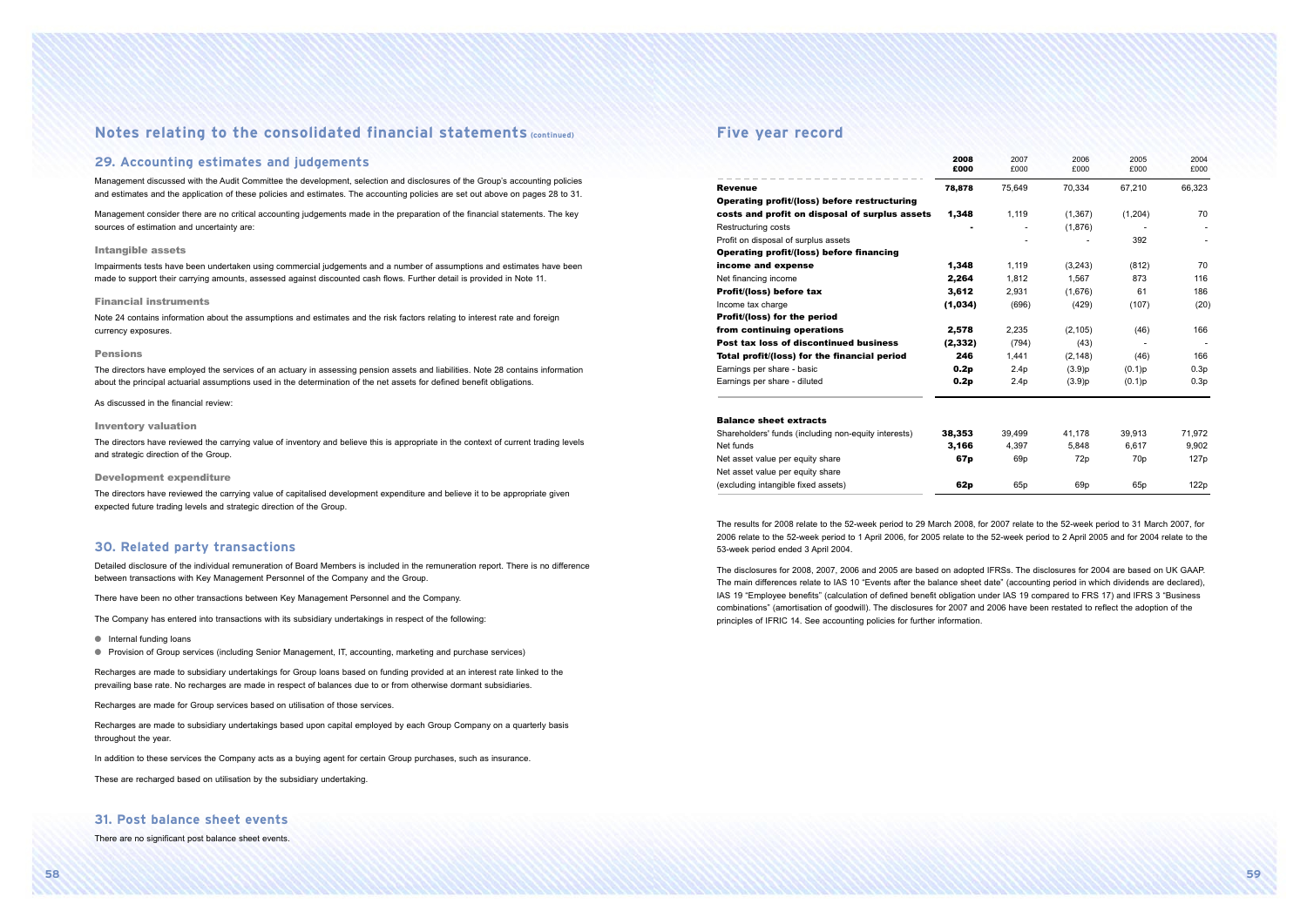of the leases

|                                                | <b>Notes</b> | <b>At 29 March 2008</b><br>£000 | At 31 March 2007<br>£000 |
|------------------------------------------------|--------------|---------------------------------|--------------------------|
| <b>Fixed assets</b>                            |              |                                 |                          |
| Tangible assets                                | 4            | 1,269                           | 1,530                    |
| Investments                                    | 5            | 23,338                          | 23,338                   |
|                                                |              |                                 |                          |
|                                                |              | 24,607                          | 24,868                   |
| <b>Current assets</b>                          |              |                                 |                          |
| <b>Debtors</b>                                 | 6            | 89,496                          | 83,898                   |
| Cash at bank and in hand                       |              | 757                             | 2,565                    |
|                                                |              | 90,253                          | 86,463                   |
| <b>Current liabilities</b>                     |              |                                 |                          |
| Creditors: amounts falling due within one year | 7            | (85, 846)                       | (81, 949)                |
| Net current assets                             |              | 4,407                           | 4,514                    |
| Total assets less current liabilities          |              | 29,014                          | 29,382                   |
| Provisions for liabilities                     | 8            | (30)                            | (45)                     |
| Net assets                                     |              | 28,984                          | 29,337                   |
| Capital and reserves                           |              |                                 |                          |
| Called-up share capital                        | 9            | 14,308                          | 14,287                   |
| Share premium account                          | 10           | 13,766                          | 13,747                   |
| Revaluation reserve                            | 10           | 213                             | 283                      |
| Capital redemption reserve                     | 10           | 2,500                           | 2,500                    |
| <b>Translation reserve</b>                     | 10           | (40)                            |                          |
| Profit and loss account                        | 10           | (1,763)                         | (1,480)                  |
| Equity shareholders' funds                     |              | 28,984                          | 29,337                   |

The financial statements on pages 60 to 68 were approved by the board of directors on 20 June 2008 and were signed on its behalf by:

### Martyn Wakeman

Group Finance Director

## **Company balance sheet Company accounting policies**

#### Basis of preparation

As used in the financial statements and related notes, the term "Company" refers to The 600 Group PLC. The separate financial statements of the Company are presented as required by the Companies Act 1985. As permitted by the Act, the separate financial statements have been prepared in accordance with UK Generally Accepted Accounting Principles (UK GAAP).

#### Basis of accounting

The following principal accounting policies have been applied consistently in dealing with items which are considered material in relation to the Company's financial statements, except as detailed below.

These accounts have been prepared under the historical cost convention, modified to include the revaluation of certain properties, and in accordance with applicable accounting standards. The accounts are prepared to the Saturday nearest to the Company's accounting reference date of 31 March. The results for 2008 are for the 52-week period ended 29 March 2008. The results for 2007 are for the 52-week period ended 31 March 2007.

A separate profit and loss account dealing with the results of the Company only has not been presented, as permitted by Section 230 (4) of the Companies Act 1985.

As these financial statements are presented together with the consolidated financial statements, the Company has taken advantage of the exception in FRS 8 and has therefore not disclosed transactions or balances with entities which form part of the Group.

Notes on interpretation of accounting standards

### FRS 20 Share based payments

The company has adopted FRS 20 and the accounting policies followed are in all material regards the same as the Group's policy under IFRS 2. This policy is shown in The Group accounting policies on pages 28 to 31.

Revaluation of fixed assets

Property, plant and equipment are held at cost, subject to triennial property revaluations.

In 2006 the Company adopted a policy of revaluation for properties. As a result all properties were independently revalued during March 2006.

### **Depreciation**

Depreciation is calculated to write off the cost (or amount of the valuation) of fixed assets less the estimated residual value on a straight-line basis over the expected useful economic life of the assets concerned. The annual rates used are generally:

| - freehold buildings                      | 2 to $4\%$            |
|-------------------------------------------|-----------------------|
| - leasehold buildings                     | over residual terms o |
| - plant and machinery                     | 10 to 20%             |
| - fixtures, fittings, tools and equipment | 10 to 33.3%           |

#### Leases

Assets financed by leasing arrangements, which give rights approximating to ownership, are treated as if they had been purchased outright and are capitalised and depreciated over the shorter of the estimated useful life of the assets and the period of the leases. The capital element of future rentals is treated as a liability and the interest element is charged against profits in proportion to the balances outstanding. The rental costs of all other leased assets are charged against profits on a straight-line basis.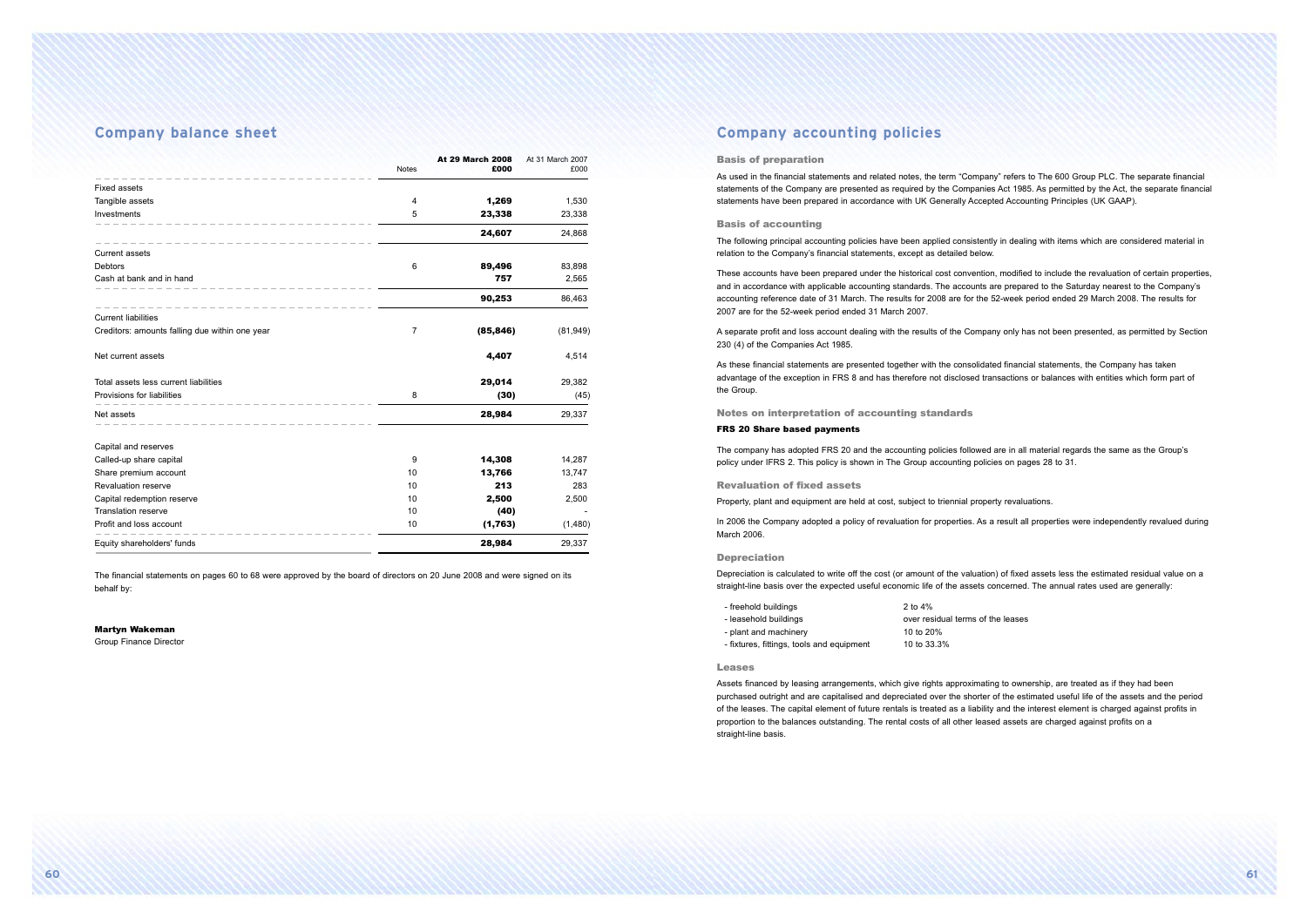### **Company accounting policies (continued)**

#### **Taxation**

The charge for taxation is based on the profit or loss for the period and takes into account taxation deferred because of timing differences between the treatment of certain items for taxation and accounting purposes. Deferred tax is recognised, without discounting, in respect of all timing differences between the treatment of certain items for taxation and accounting purposes which have arisen but not reversed by the balance sheet date, except as otherwise required by FRS 19 "Deferred tax".

#### Currency translation

Transactions denominated in foreign currencies are translated into Sterling at the rates of exchange ruling on the date of the transaction. Monetary assets and liabilities are translated into Sterling at the year-end rates.

### Pensions and post-retirement health benefits

The Company participates in a UK pension scheme providing benefits based on career average revalued earnings. The assets of the scheme are held separately from those of the Company. The Company is unable to identify its share of the underlying assets and liabilities of the scheme on a consistent and reasonable basis and therefore, as required by FRS 17 "Retirement benefits", accounts for the scheme as if it were a defined contribution scheme. As a result, the amount charged to the profit and loss account represents the contributions payable to the scheme in respect of the accounting period.

### Investments

Fixed assets - investments in respect of subsidiaries are stated at cost less any impairment in value.

#### Financial instruments: Measurement

The Company has adopted amendments to IAS 39 and FRS 26 in relation to financial guarantee contracts which applies for periods commencing on or after 1 January 2006. Where the Company enters into financial guarantee contracts to guarantee the indebtedness of other companies within its Group, the Company considered these to be insurance arrangements and accounts for them as such. In this respect, the Company treats the guarantee contract as a contingent liability until such time as it becomes probable that the Company will be required to make a payment under the guarantee.

#### Dividends

Dividends are recorded in the Company's financial statements in the period in which they are declared or paid.

### **Notes relating to the company financial statements**

### **1. Personnel expenses**

| 2008<br>£000 | 2007<br>£000 |
|--------------|--------------|
| 1,050        | 820          |
| 130<br>61    | 84<br>39     |
| 1,241        | 943          |

| Staff costs:            |       |     |
|-------------------------|-------|-----|
| - wages and salaries    | 1,050 | 820 |
| - social security costs | 130   | 84  |
| - pension charges       | 61    | 39  |
|                         | 1.241 | 943 |
|                         |       |     |

The average number of employees of the Company (including directors) during the period was as follows:

Machine tools and equipment

| 2008 |  |
|------|--|
| 14   |  |

These staff costs related entirely to the directors, marketing and head office staff.

Details of directors' emoluments, share option schemes and pension entitlements are given in the directors' remuneration report on pages 17 to 21.

### **2. Employee share option schemes**

The Company has granted share options to employees under The 600 Group PLC 2000 Share save Scheme. The vesting date of the first granted shares was 1 February 2007, additional share options were granted in December 2006 with a vesting date of 1 February 2010. Vesting is not conditional upon any performance criteria although there is a service condition that must be met. These options are settled in the form of equity.

Share-based expense

The Company recognised total expenses of £70,161 (2007: £14,215) in relation to these equity settled share-based payment transactions.

| The number and weighted average exercise prices of share options |                         |
|------------------------------------------------------------------|-------------------------|
|                                                                  | <b>Sharesave scheme</b> |
| Number of options outstanding at beginning of period             | 1,219,303               |
| Number of options forfeited in period                            | 298,257                 |
| Number of options exercised in period                            | 86.563                  |
| Number of options outstanding at end of period                   | 834,483                 |
| Number of options exercisable at end of period                   | 834.483                 |

Weighted average share price of options exercised in the period was 53.8p

For share options outstanding at the end of the period, the exercisable price is 43.2p and the weighted average contractual life is 2 years and 3 months.

During the current and prior period, the parent has not granted equity as consideration for goods or services received.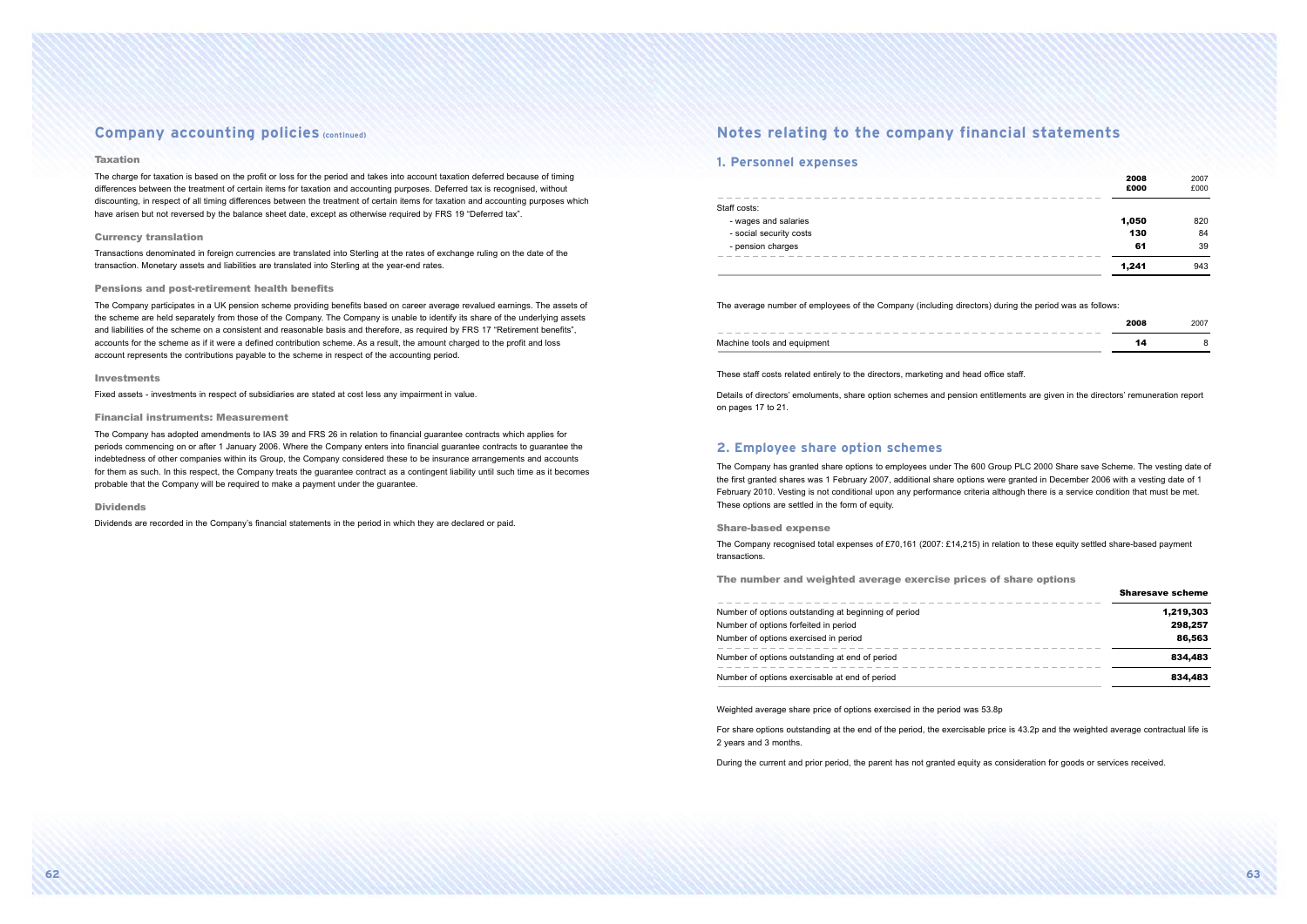Historic cost disclosures are not made as, in the opinion of the directors, unreasonable expense and delay would be incurred in obtaining the original costs.

During March 2006 the Group's properties were revalued. The valuations were performed by independent valuers and the valuations were determined by market rate for sale with vacant possession.

Various UK properties are charged as security for borrowing facilities.

### **5. Investments**

|                                       | Shares in Group undertakings<br>£000 |
|---------------------------------------|--------------------------------------|
| Cost                                  |                                      |
| At 29 March 2008 and at 31 March 2007 | 39,553                               |
| Provisions                            |                                      |
| At 29 March 2008 and at 31 March 2007 | 16,215                               |
| Net book values                       |                                      |
| At 29 March 2008 and at 31 March 2007 | 23,338                               |

The principal subsidiary undertakings of The 600 Group PLC and their countries of incorporation are:

All undertakings marked \* are 100% owned directly by the parent company. The others are 100% owned through intermediate holding companies except for 600 SA Holdings (Pty) Limited (South Africa), where 74.9% is held.

### **6. Debtors**

|                                          | 2008<br>£000 | 2007<br>£000 |
|------------------------------------------|--------------|--------------|
| Trade debtors                            | 257          | 358          |
| Amounts owed by subsidiary undertakings* | 89,185       | 83.482       |
| Other debtors                            |              | 26           |
| Other prepayments and accrued income     | 54           | 32           |
|                                          | 89,496       | 83.898       |

### **ISA**

00 Group Inc. lausing Industrial, Inc.

### **EST OF THE WORLD**

# **Notes relating to the company financial statements (continued)**

### **2. Employee share option schemes (continued)**

### Fair value assumptions of share-based payments

The fair value of awards granted is determined using the binomial valuation model. The fair value of share options and assumptions are shown in the table below:

> 00 Group Equipment Limited (Canada) 600 Machine Tools Pty Limited (Australia) 600SA Holdings (Pty) Limited (South Africa)

|                               | 2008      | 2007      |
|-------------------------------|-----------|-----------|
| Fair value                    | £0.26     | £0.26     |
| Share price at grant          | £0.55     | £0.55     |
| Exercise price                | £0.43     | £0.43     |
| Dividend yield                | 0%        | 0%        |
| <b>Expected volatility</b>    | 50%       | 50%       |
| Expected life                 | 3.1 years | 3.1 years |
| Risk free interest rate       | 5%        | 5%        |
| Number of shares under option | 834,483   | 1,219,303 |

### **3. Dividends**

|                                        | 2008<br>£000             | 20067<br>£000 |
|----------------------------------------|--------------------------|---------------|
| No dividend paid in period (2007: nil) | $\overline{\phantom{0}}$ | -             |
|                                        |                          |               |

### **4. Tangible fixed assets**

|                           | Land and buildings |                          |                                |                                                       |               |
|---------------------------|--------------------|--------------------------|--------------------------------|-------------------------------------------------------|---------------|
|                           | Long lease<br>£000 | Short lease<br>£000      | Plant and<br>machinery<br>£000 | Fixtures, fittings,<br>tools and<br>equipment<br>£000 | Total<br>£000 |
| Cost or valuation:        |                    |                          |                                |                                                       |               |
| At 1 April 2007           | 1,524              | 92                       | 41                             | 80                                                    | 1,737         |
| Additions during period   |                    |                          |                                | 5                                                     | 5             |
| Disposals during period   | (225)              | $\overline{\phantom{0}}$ | (22)                           |                                                       | (247)         |
| <b>At 29 March 2008</b>   | 1,299              | 92                       | 19                             | 85                                                    | 1,495         |
| At professional valuation | 1,299              | 92                       |                                |                                                       | 1,391         |
| At cost                   |                    |                          | 19                             | 85                                                    | 104           |
|                           | 1,299              | 92                       | 19                             | 85                                                    | 1,495         |
| Depreciation:             |                    |                          |                                |                                                       |               |
| At 1 April 2007           | 32                 | 92                       | 14                             | 69                                                    | 207           |
| Charge for period         | 26                 |                          | 5                              | 5                                                     | 36            |
| Disposals during period   | (4)                |                          | (13)                           |                                                       | (17)          |
| <b>At 29 March 2008</b>   | 54                 | 92                       | 6                              | 74                                                    | 226           |
| Net book value            |                    |                          |                                |                                                       |               |
| <b>At 29 March 2008</b>   | 1,245              |                          | 13                             | 11                                                    | 1,269         |
| At 31 March 2007          | 1,492              |                          | 27                             | 11                                                    | 1,530         |

| <b>ENGLAND</b>                         | U. |
|----------------------------------------|----|
| 600 UK Limited*                        | 60 |
| The 600 Group (Overseas) Limited*      | Сŀ |
| <b>CONTINENTAL EUROPE</b>              | RI |
| 600 France SAS* (France)               | 60 |
| Parat Werkzeugmaschinen GmbH (Germany) | 60 |
|                                        | G٨ |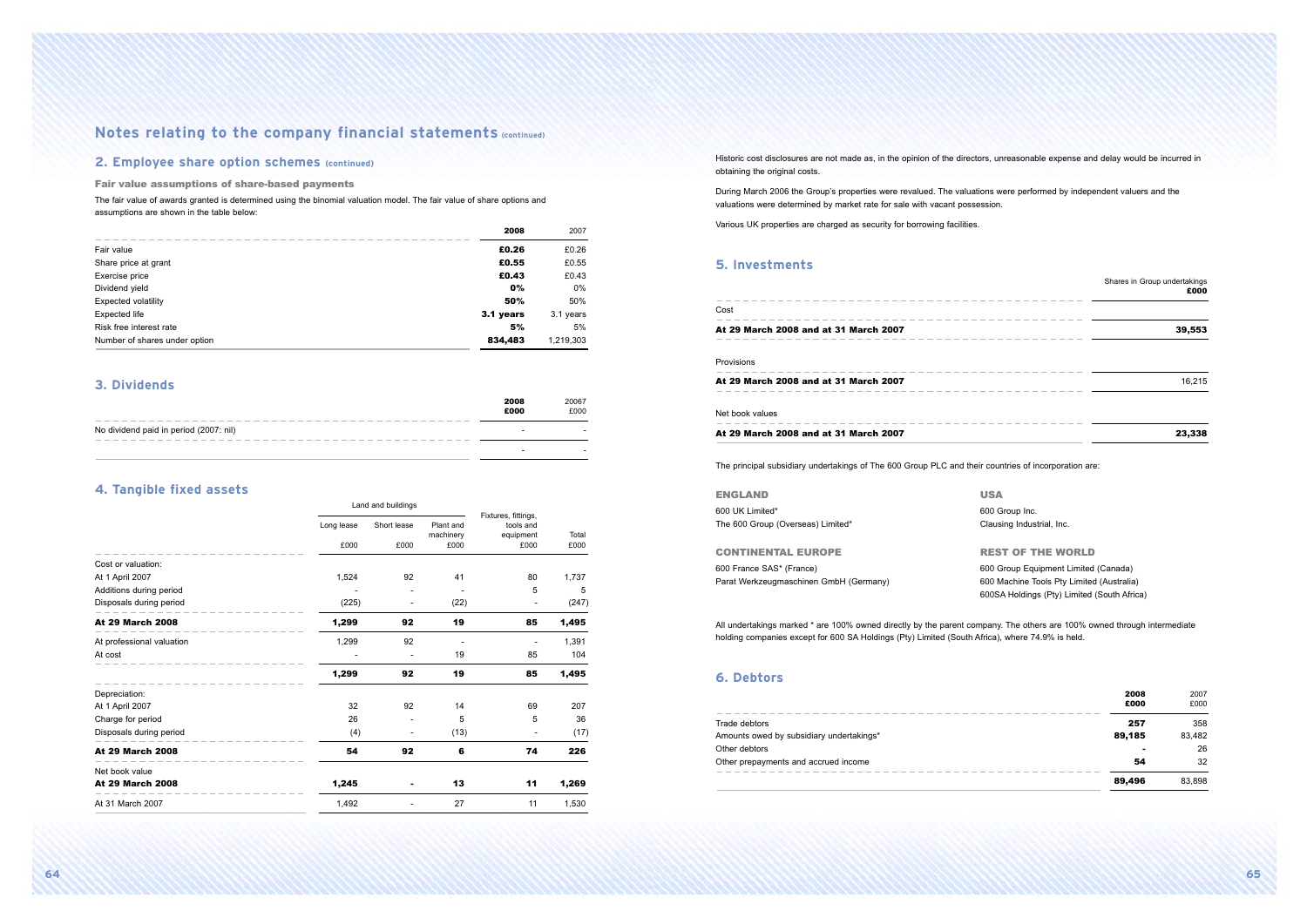# **Notes relating to the company financial statements (continued)**

### **7. Creditors: amounts falling due within one year**

|                                          | 2008   | 2007   |
|------------------------------------------|--------|--------|
|                                          | £000   | £000   |
| Trade creditors                          | 1,237  | 307    |
| Amounts owed to subsidiary undertakings* | 84,270 | 81,207 |
| Corporation tax                          | 25     | 25     |
| Social security and other taxes          | 34     | 22     |
| Sundry creditors                         | 60     | 96     |
| Accruals and deferred income             | 220    | 292    |
| Other creditors                          | 85,846 | 81,949 |

The 600 Group PLC has undertaken to discharge the liability for corporation tax of all UK Group undertakings. \* All inter-company loans are repayable on demand and as such are recorded at their face value.

### **8. Provisions for liabilities**

|                            | <b>Onerous lease provision</b><br>£000 |
|----------------------------|----------------------------------------|
| At 1 April 2007            | 45                                     |
| Utilised during the period | (15)                                   |
| At 29 March 2008           | 30                                     |

The provision relates to the excess of lease rental costs over sub-let lease rental income for an onerous lease contract expiring in 2010.

### **9. Share capital**

|                                                            | 2008   | 2007   |
|------------------------------------------------------------|--------|--------|
|                                                            | £000   | £000   |
| Authorised                                                 |        |        |
| 80,000,000 ordinary shares of 25p each                     | 20,000 | 20,000 |
| Allotted, called-up and fully paid                         |        |        |
| 57,233,679 (2007: 57,147,116) ordinary shares of 25p each: |        |        |
| On issue at start of period                                | 14,287 | 14.212 |
| Issued under employee share schemes                        | 21     | 75     |
| On issue at end of period                                  | 14.308 | 14.287 |

Minimum payments due next year under operating leases to which the Company is committed (analysed between those years in which the commitment expires) are as follows:

### **10. Reserves**

|                                            | Share<br>premium<br>account<br>£000 | Revaluation<br>reserve<br>£000 | Capital<br>redemption<br>reserve<br>£000 | Translation<br>reserve<br>£000 | Profit<br>and loss<br>account<br>£000 |
|--------------------------------------------|-------------------------------------|--------------------------------|------------------------------------------|--------------------------------|---------------------------------------|
| At 1 April 2007                            | 13,747                              | 283                            | 2,500                                    |                                | (1,480)                               |
| Loss for the period                        |                                     |                                |                                          |                                | (423)                                 |
| Disposal of property                       |                                     | (70)                           |                                          |                                | 70                                    |
| Share capital subscribed for               | 19                                  | $\overline{\phantom{0}}$       |                                          |                                |                                       |
| Exchange difference                        |                                     |                                |                                          | (40)                           |                                       |
| Charge in relation to share-based payments |                                     | $\overline{\phantom{0}}$       |                                          |                                | 70                                    |
| <b>At 29 March 2008</b>                    | 13,766                              | 213                            | 2,500                                    | (40)                           | (1,763)                               |

In accordance with the exemption allowed under section 230 of the Companies Act 1985, the Company has not presented its own profit and loss account but has incurred a loss in the period of £423,000 (2007: £2,037,000). Amounts paid to the company's auditor in respect of services to the company, other than the audit of the company's financial statements, have not been disclosed as the information required is disclosed in Note 3 to the Group accounts.

### **11. Contingent liabilities**

Bank guarantees in respect of Group undertakings

| 2008<br>£000 | 2007<br>£000 |
|--------------|--------------|
| 792          | 612          |



### **12. Operating lease commitments**

|                                          | 2008<br>£000 | 2007<br>£000 |
|------------------------------------------|--------------|--------------|
| Motor vehicle operating leases expiring: |              |              |
| Within one year                          | 6            | .5           |
| In the second to fifth years inclusive   | 22           | 21           |
|                                          | 28           | 26           |